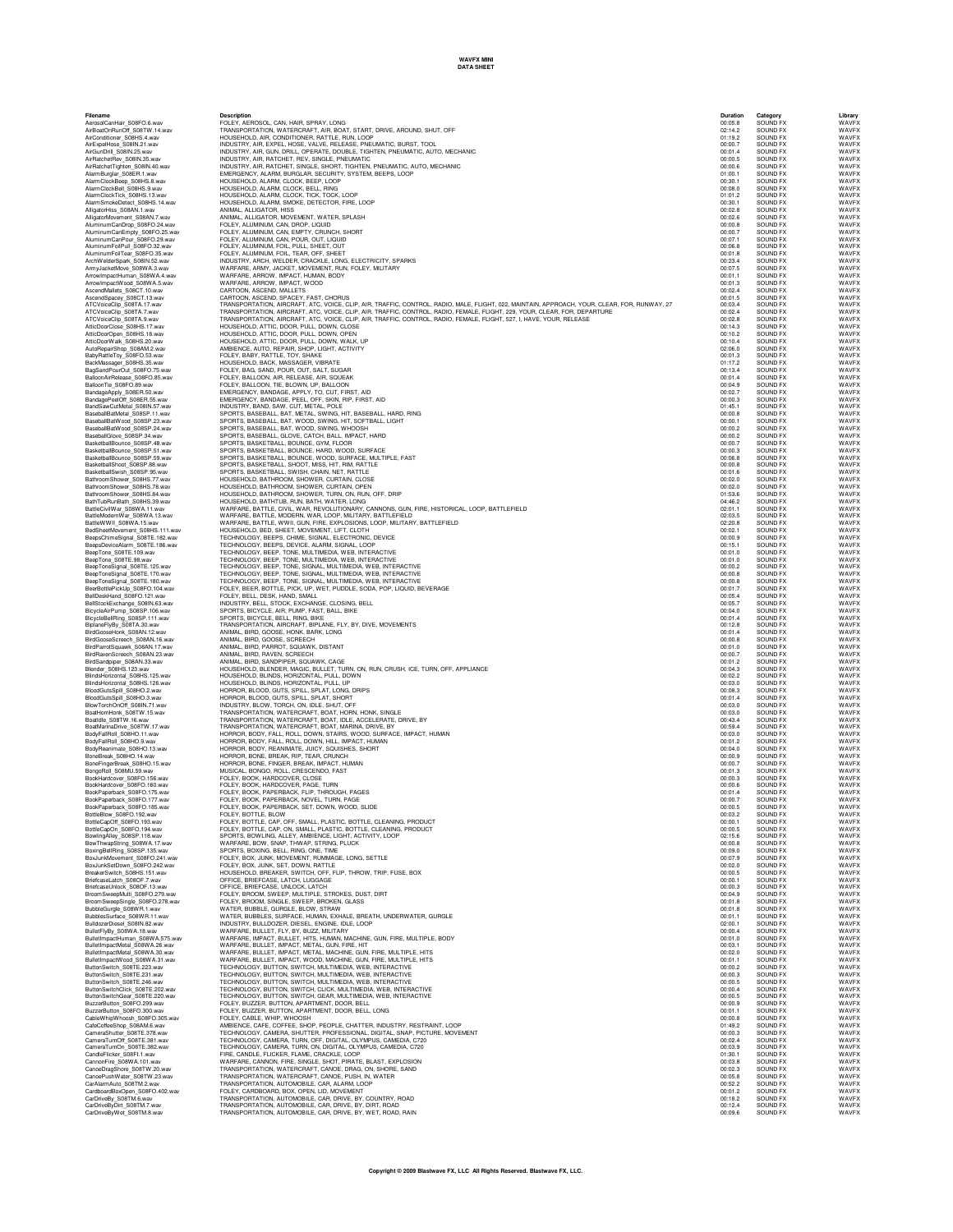| CardsShuffle_S08SP.157.way<br>CarKeysDrop_S08FO.375.v<br>CartRollBy_S08FO.433.wav<br>S08FO.375.wav                                                                                                                                                              |
|-----------------------------------------------------------------------------------------------------------------------------------------------------------------------------------------------------------------------------------------------------------------|
|                                                                                                                                                                                                                                                                 |
| CashRegister_S08IN.90.wav<br>CashRegister_S08IN.92.wav                                                                                                                                                                                                          |
| CasinoDiceShake_S08SP.166.wav                                                                                                                                                                                                                                   |
| CasinoSlotMachine_S08SP.168.wav                                                                                                                                                                                                                                 |
| CasinoSlotMachine_S08SP.179.wav<br>CasinoSlotMachine_S08SP.183.wav<br>CasinoSlotMachine                                                                                                                                                                         |
| CastleHaunted_S08HO.19<br>CatMeow_S08AN.44.wav<br>S08HO.19.wav                                                                                                                                                                                                  |
|                                                                                                                                                                                                                                                                 |
| CbRadioStatic_S08TE.398.wav<br>CbTruckerRadio_S08IN.106.wav                                                                                                                                                                                                     |
| CbTruckerRadio_S08IN.125.wav                                                                                                                                                                                                                                    |
| CdJewelCaseClose_S08FO.461.wav<br>CdJewelCaseOpen_S08FO.465.wav                                                                                                                                                                                                 |
|                                                                                                                                                                                                                                                                 |
| CdPlayerCdTray_S08TE.405.wav<br>CdPlayerCdTray_S08TE.407.wav<br>CellAlarmChime_S08TE.413.wav<br>CellAlarmChime_S08TE.413.wav                                                                                                                                    |
|                                                                                                                                                                                                                                                                 |
| CellAlarmChime<br>S08TE.417.wav                                                                                                                                                                                                                                 |
| CellClose_S08TE.479.wav<br>CellOpen_S08TE.487.wav                                                                                                                                                                                                               |
| CellRingtone_S08TE.425.wav<br>CellRingtone_S08TE.464.wav                                                                                                                                                                                                        |
|                                                                                                                                                                                                                                                                 |
| CellVibrate_S08TE.503.wav<br>ChainDragScrape_S08FO.497.wav                                                                                                                                                                                                      |
| ChainsawOnRunOff_S08IN.333.wav<br>ChainsFenceShake_S08FO.502.wav                                                                                                                                                                                                |
|                                                                                                                                                                                                                                                                 |
| S08OF.42.wav<br>we_S08OF.45.wav<br>ChairHydraulio                                                                                                                                                                                                               |
| ChairleatherMove_S08OF.45.wav<br>ChairWoodSlide_S08HS.218.wav                                                                                                                                                                                                   |
| CheckRipBook_S08OF.50.wav                                                                                                                                                                                                                                       |
| ChevyBlazer_S08TM.38.wav<br>ChevyBlazer_S08TM.53.wav                                                                                                                                                                                                            |
|                                                                                                                                                                                                                                                                 |
| ChimeMultimedia_S08TE.506.wav<br>ChimeMultimedia_S08TE.508.wav                                                                                                                                                                                                  |
| ChimeMultimedia_S08TE.511.wav<br>ChimeMultimedia_S08TE.518.wav                                                                                                                                                                                                  |
|                                                                                                                                                                                                                                                                 |
| ChimeMusical_S08TE.519.wav<br>ChimeMusical_S08TE.529.wav                                                                                                                                                                                                        |
| ChimeMusical_S08TE.543.way                                                                                                                                                                                                                                      |
| ChimePercussion_S08TE.568.wav<br>ChimePercussion_S08TE.574.wav                                                                                                                                                                                                  |
| ChinaCupSetDown<br>S08FO.57<br>1.way                                                                                                                                                                                                                            |
| ChristmasBulb_S08FO.575.wav                                                                                                                                                                                                                                     |
| ChristmasGarland<br>S08FO.584.way<br>ChurchBellsRing_S08MU.86.wav                                                                                                                                                                                               |
|                                                                                                                                                                                                                                                                 |
| CigaretteBoxClose_S08FO.595.wav<br>CityNewYork_S08AM.12.wav                                                                                                                                                                                                     |
| CityRainLight<br>S08AM.15.wav                                                                                                                                                                                                                                   |
| ClothesPantsZip_S08FO.650.wav                                                                                                                                                                                                                                   |
| CockroachHissing_S08AN.53.wav<br>CoffeeCupSetDown_S08HS.280.wav                                                                                                                                                                                                 |
| Coffeed-up-<br>CoffeePotBrew_S08HS-co-<br>ASlide_S08HO.21.wav=<br>S08HS.283.wav                                                                                                                                                                                 |
|                                                                                                                                                                                                                                                                 |
| CoinFlipTossRing_S08FO.689.wav<br>CoinHandMovement_<br>S08FO.691.wav                                                                                                                                                                                            |
| CombatKnifeln_S08WA.105.wav                                                                                                                                                                                                                                     |
| CombatKnifeOut_S08WA.106.wav                                                                                                                                                                                                                                    |
| CombinationLock_S08FO.777.wav<br>CombinationLock_S08FO.778.wav                                                                                                                                                                                                  |
| S08OF.101.wav                                                                                                                                                                                                                                                   |
| ComputerChair_co<br>ComputerStartUp_S08OF.122.wav<br>Announce S08AM.18.wav<br>.122.wav                                                                                                                                                                          |
|                                                                                                                                                                                                                                                                 |
| CopyMachine_S08OF.128.wav<br>CopyMachine_S08OF.141.wav                                                                                                                                                                                                          |
| :142.wav                                                                                                                                                                                                                                                        |
|                                                                                                                                                                                                                                                                 |
| S08OF.143.wav                                                                                                                                                                                                                                                   |
| CorkBoardPushPin_S08OF.142.wa<br>CorkBoardPushPin_S08OF.143.wa<br>CouchBedPullOut_S08HS.303.wav                                                                                                                                                                 |
| CouchCushionFluff<br>S08HS.304.wav<br>CowMoo<br>S08AN.59.wav                                                                                                                                                                                                    |
| CrashAuto_S08IM.1.wav                                                                                                                                                                                                                                           |
|                                                                                                                                                                                                                                                                 |
| CrashAuto_S08IM.3.wav<br>CrashAuto_S08IM.6.wav                                                                                                                                                                                                                  |
| CrashGlass_S08IM.82.wav<br>CrashGlassDebris_S08IM.74.wav                                                                                                                                                                                                        |
| CrashGlassVase_S08IM.117.wav                                                                                                                                                                                                                                    |
| CrashMassive_S08IM.131.wav<br>S08IM.148.wav                                                                                                                                                                                                                     |
|                                                                                                                                                                                                                                                                 |
| CrashMetalGarbage_S08IM.148.w<br>CrashRockDebris_S08IM.186.wav<br>CrashRockDebris_S08IM.193.wav                                                                                                                                                                 |
| CrashWoodCrack_S08IM.209.wav                                                                                                                                                                                                                                    |
| CrashWoodDebris<br>S08IM.214.wav<br>CreakSqueak_S08CT.70.wav                                                                                                                                                                                                    |
| CreekFlow_S08WR.23.wav                                                                                                                                                                                                                                          |
|                                                                                                                                                                                                                                                                 |
| CrowdArenaAngry_S08SP.216.wav<br>CrowdArenaCheer_S08SP.217.wav<br>CrowdArenaCheer_S08SP.217.wav                                                                                                                                                                 |
| CrowdArenaCheer_S08SP.222.wav                                                                                                                                                                                                                                   |
| CrowdArenaCheer_S08SP.224.wav<br>CymbalSwellDark_S08HO.31.wav                                                                                                                                                                                                   |
| DartHardHitBoard_S08SP.230.wav<br>DentistDrillOn_S08ER.78.wav                                                                                                                                                                                                   |
| DinnerBellDing_S08FO.857.wav                                                                                                                                                                                                                                    |
|                                                                                                                                                                                                                                                                 |
| DishwasherClose_S08HS.360.wav<br>DishwasherOpen_S08HS.368.wav<br>DishwasherWash_S08HS.392.wav                                                                                                                                                                   |
| DogAkitaPuppy<br>S08AN.63.wav                                                                                                                                                                                                                                   |
| S08AN.72.wav<br>DogBark                                                                                                                                                                                                                                         |
| DogMuttBark_S08AN.92.wav                                                                                                                                                                                                                                        |
| DoorbellRing<br>S08HS.436.wav<br>DoorClose_S08OF<br>158.way                                                                                                                                                                                                     |
| DoorKeyLocked_S08FO.869.wav                                                                                                                                                                                                                                     |
| DoorKnockKnuckle S08FO.873.wav                                                                                                                                                                                                                                  |
| DoorKnockSingle<br>Single_S08FO.874.wav<br>S08OF.172.wav<br>DoorOpen                                                                                                                                                                                            |
| DoorSecretPassage_S08HO.58.wav                                                                                                                                                                                                                                  |
| DoorSecretPassage_S08HO.60.wav                                                                                                                                                                                                                                  |
| DrainPipeAmbience<br>S08WR.29.wav<br>DrawerClose_S08HS.441.wa                                                                                                                                                                                                   |
|                                                                                                                                                                                                                                                                 |
| DrawerKitchen_S08HS.451.wav<br>DrawerKitchen_S08HS.452.wav                                                                                                                                                                                                      |
| DrawerOpen_S08HS.457.wav                                                                                                                                                                                                                                        |
| DrillElectric_S08IN.380.wav<br>DrillElectric_S08IN.382.wav                                                                                                                                                                                                      |
| DrinkingFountain<br>S08WR.31<br>.wav                                                                                                                                                                                                                            |
| DripDropPlop_S08WR.32.wav<br>DripsCaveCavern_S08WR.39.wav                                                                                                                                                                                                       |
| DRON_DRONE DARK DIS_<br>DR02.88.wav                                                                                                                                                                                                                             |
| DR03.139.wav<br>DR03.174.wav                                                                                                                                                                                                                                    |
|                                                                                                                                                                                                                                                                 |
|                                                                                                                                                                                                                                                                 |
|                                                                                                                                                                                                                                                                 |
|                                                                                                                                                                                                                                                                 |
|                                                                                                                                                                                                                                                                 |
| DRON_DRONE DARK HUM_<br>DRON_DRONE DARK MUS_<br>DrumCymbal_S08MU.123.wav<br>DrumCymbal_S08MU.125.wav<br>DrumHitRimShot_S08MU.141.wav<br>DrumHitRimShot_S08MU.142.wav<br>DrumSnareRoll_S08MU.173.wa<br>DrumSoloLong_S08MU.174.wav<br>DrumSoloSnare_S08MU.176.wav |
| DrumSticksHit_S08MU.178.wav<br>DuctTapePeel_S08FO.894.wav                                                                                                                                                                                                       |
| S08HO.91.wav                                                                                                                                                                                                                                                    |
| DungeonCellDoor_S08HO.91.wa<br>DvdPlayerClose_S08TE.581.wav                                                                                                                                                                                                     |
| DvdPlayerDisc_S08TE.586.wav<br>DvdPlayerOpen_S08TE.583.wav                                                                                                                                                                                                      |
| DvdPlayerRemove_S08TE.585.wav<br>ElectricalGlitch_S08TE.590.wav                                                                                                                                                                                                 |

CardsHipCard\_S08SP.149.wav SPORTS, CARDS, FLIP, OVER, TOP, CARD, DECK 00:00.3 SOUND FX OVER, TOP, OD D.10.3 SOUND FX WAVFX WAVFX<br>CardsShuffle\_S08SP.157.wav SPORTS, CARDS, SHUFFLE, BRIDGE, POKER, PLAYING COM D. 2000, D.10. Can/osphostostage.com/sect/stage/sect/stage/sect/stage/sect/stage/sect/stage/sect/stage/sect/stage/sect/stage/<br>Can/orling/stage/sect/stage/sect/stage/sect/stage/sect/stage/sect/stage/sect/stage/sect/stage/sect/stage/sect/ CasinoSlotMachine\_S08SP.168.wav SPORTS, CASINO, SLOT, MACHINE, BELL, ALARM, WIN, JACKPOT, GAMBLE, LOOP 00:05.1 SOUND FX WAVFX CasinoSlotMachine\_S08SP.179.wav SPORTS, CASINO, SLOT, MACHINE, INSERT, QUARTER 00:01.2 SOUND FX WAVFX CasinoSlotMachine\_S08SP.183.wav SPORTS, CASINO, SLOT, MACHINE, PULL, LEVER, ICONS, SPIN 00:06.3 SOUND FX WAVFX CastleHaunted\_S08HO.19.wav HORROR, CASTLE, HAUNTED, AMBIENCE, DRONE, GHOSTLY, SCARY 02:00.2 SOUND FX WAVFX CatMeow\_S08AN.44.wav ANIMAL, CAT, HOUSE, MEOW 00:00.8 SOUND FX WAVFX CbRadioStatic\_S08TE.398.wav TECHNOLOGY, CB, RADIO, STATIC, INTERFERENCE, ON, TUNE, OFF 02:08.3 SOUND FX WAVFX CbTruckerRadio\_S08IN.106.wav INDUSTRY, CB, TRUCKER, RADIO, VOICE, CLIP, ADULT, MALE, BREAKER, BREAKER 00:01.0 SOUND FX WAVFX CbTruckerRadio\_S08IN.125.wav INDUSTRY, CB, TRUCKER, RADIO, VOICE, CLIP, ADULT, MALE, THAT'S, A, BIG, TEN, FOUR, GOOD, BUDDY 00:02.1 SOUND FX WAVFX CdJewelCaseClose\_S08FO.461.wav FOLEY, CD, JEWEL, CASE, CLOSE, PLASTIC, DVD 00:00.5 SOUND FX WAVFX CdJewelCaseOpen\_S08FO.465.wav FOLEY, CD, JEWEL, CASE, OPEN 00:01.1 SOUND FX WAVFX CdPlayerCdTray\_S08TE.405.wav TECHNOLOGY, CD, PLAYER, CD, TRAY, SLIDE, CLOSE 00:02.1 SOUND FX WAVFX CdPlayerCdTray\_S08TE.407.wav TECHNOLOGY, CD, PLAYER, CD, TRAY, SLIDE, OPEN 00:02.1 SOUND FX WAVFX CellAlarmChime\_S08TE.413.wav TECHNOLOGY, CELL, ALARM, CHIME, LOOP 00:18.0 SOUND FX WAVFX CellAlarmChime\_S08TE.417.wav TECHNOLOGY, CELL, ALARM, CHIME, LOOP 00:16.0 SOUND FX WAVFX CellClose\_S08TE.479.wav TECHNOLOGY, CELL, TELEPHONE, CLOSE, FLIP, TOP 00:00.3 SOUND FX WAVFX CellOpen\_S08TE.487.wav TECHNOLOGY, CELL, TELEPHONE, FLIP, OPEN 00:00.3 SOUND FX WAVFX CellRingtone\_S08TE.425.wav TECHNOLOGY, CELL, RINGTONE, LOOP 00:17.5 SOUND FX WAVFX CellRingtone\_S08TE.464.wav TECHNOLOGY, CELL, RINGTONE, LOOP 00:17.5 SOUND FX WAVFX CellVibrate\_S08TE.503.wav TECHNOLOGY, CELL, TELEPHONE, VIBRATE 00:05.7 SOUND FX WAVFX ChainDragScrape\_S08FO.497.wav FOLEY, CHAIN, DRAG, SCRAPE, MOVEMENT 00:03.3 SOUND FX WAVFX ChainsawOnRunOff\_S08IN.333.wav INDUSTRY, CHAINSAW, 35, CC, 18, INCH, START, UP, RUN, IDLE, REV, ENGINE, TURN, OFF 00:24.8 SOUND FX WAVFX ChainsFenceShake\_S08FO.502.wav FOLEY, CHAINS, FENCE, SHAKE, PAD, LOCK, IMPACT 00:03.6 SOUND FX WAVFX ChairHydraulic\_S08OF.42.wav OFFICE, CHAIR, HYDRAULIC, LIFT, LEVER, UP 00:01.0 SOUND FX WAVFX ChairLeatherMove\_S08OF.45.wav OFFICE, CHAIR, LEATHER, MOVEMENT, STAND, UP, COUCH, FOLEY 00:01.1 SOUND FX WAVFX ChairWoodSlide\_S08HS.218.wav HOUSEHOLD, CHAIR, WOOD, SLIDE, WOOD, FLOOR 00:01.9 SOUND FX WAVFX CheckRipBook\_S08OF.50.wav OFFICE, CHECK, RIP, FROM, CHECK, BOOK, PAPER 00:00.8 SOUND FX WAVFX ChevyBlazer\_S08TM.38.wav TRANSPORTATION, AUTOMOBILE, CHEVY, BLAZER, 1996, HORN, HONK, EXTERIOR, LONG 00:05.8 SOUND FX WAVFX ChevyBlazer\_S08TM.53.wav TRANSPORTATION, AUTOMOBILE, CHEVY, BLAZER, 1996, START, UP, IDLE, REV, ENGINE, OFF, EXTERIOR, UNDER, HOOD 01:07.9 SOUND FX WAVFX ChimeMultimedia\_S08TE.506.wav TECHNOLOGY, CHIME, MULTIMEDIA, WEB, INTERACTIVE 00:00.5 SOUND FX WAVFX ChimeMultimedia\_S08TE.508.wav TECHNOLOGY, CHIME, MULTIMEDIA, WEB, INTERACTIVE 00:01.4 SOUND FX WAVFX ChimeMultimedia\_S08TE.511.wav TECHNOLOGY, CHIME, MULTIMEDIA, WEB, INTERACTIVE 00:00.8 SOUND FX WAVFX ChimeMultimedia\_S08TE.518.wav TECHNOLOGY, CHIME, MULTIMEDIA, WEB, INTERACTIVE 00:00.5 SOUND FX WAVFX ChimeMusical\_S08TE.519.wav TECHNOLOGY, CHIME, MUSICAL, ELECTRONIC, MULTIMEDIA, WEB, INTERACTIVE 00:00.9 SOUND FX WAVFX ChimeMusical\_S08TE.529.wav TECHNOLOGY, CHIME, MUSICAL, MULTIMEDIA, WEB, INTERACTIVE 00:02.3 SOUND FX WAVFX ChimeMusical\_S08TE.543.wav TECHNOLOGY, CHIME, MUSICAL, MULTIMEDIA, WEB, INTERACTIVE 00:03.7 SOUND FX WAVFX ChimePercussion\_S08TE.568.wav TECHNOLOGY, CHIME, PERCUSSION, MULTIMEDIA, WEB, INTERACTIVE 00:00.7 SOUND FX WAVFX ChimePercussion\_S08TE.574.wav TECHNOLOGY, CHIME, PERCUSSION, MULTIMEDIA, WEB, INTERACTIVE 00:00.7 SOUND FX WAVFX ChinaCupSetDown\_S08FO.571.wav FOLEY, CHINA, CUP, SET, DOWN, ON, TABLE, WOOD 00:00.6 SOUND FX WAVFX ChristmasBulb\_S08FO.575.wav FOLEY, CHRISTMAS, BULB, DROP, BREAK, HOLIDAY 00:02.3 SOUND FX WAVFX ChristmasGarland\_S08FO.584.wav FOLEY, CHRISTMAS, GARLAND, HANDLE, MOVEMENT, HOLIDAY 00:02.6 SOUND FX WAVFX ChurchBellsRing\_S08MU.86.wav MUSICAL, CHURCH, BELLS, RING, TRIPLE, CLOSE 00:16.8 SOUND FX WAVFX CigaretteBoxClose\_S08FO.595.wav FOLEY, CIGARETTE, BOX, CLOSE, CARDBOARD 00:00.7 SOUND FX WAVFX CityNewYork\_S08AM.12.wav AMBIENCE, CITY, NEW, YORK, TIMES, SQUARE 02:00.2 SOUND FX WAVFX CityRainLight\_S08AM.15.wav AMBIENCE, CITY, RAIN, LIGHT, DRIZZLE, TRAFFIC, LOOP 02:16.2 SOUND FX WAVFX ClothesPantsZip\_S08FO.650.wav FOLEY, CLOTHES, PANTS, ZIPPER, ZIP, DOWN, HEAVY, CLOTH, MOVEMENT 00:01.4 SOUND FX WAVFX CockroachHissing\_S08AN.53.wav ANIMAL, COCKROACH, HISSING, COCKROACH, MADAGASCAR, BUG, INSECT 00:00.8 SOUND FX WAVFX CoffeeCupSetDown\_S08HS.280.wav HOUSEHOLD, COFFEE, CUP, SET, DOWN, COUNTER, TOP 00:00.4 SOUND FX WAVFX CoffeePotBrew\_S08HS.283.wav HOUSEHOLD, COFFEE, POT, BREW 02:16.6 SOUND FX WAVFX CoffinLidSlide\_S08HO.21.wav HORROR, COFFIN, LID, SLIDE, ROCK, SLATE, MOVEMENT 00:02.0 SOUND FX WAVFX CoinFlipTossRing\_S08FO.689.wav FOLEY, COIN, FLIP, TOSS, RING 00:00.8 SOUND FX WAVFX CoinHandMovement\_S08FO.691.wav FOLEY, COIN, HAND, MOVEMENT, MULTIPLE 00:00.8 SOUND FX WAVFX CombatKnifeIn\_S08WA.105.wav WARFARE, COMBAT, KNIFE, IN, TO, HOLSTER 00:00.5 SOUND FX WAVFX CombatKnifeOut\_S08WA.106.wav WARFARE, COMBAT, KNIFE, OUT, OF, HOLSTER 00:00.6 SOUND FX WAVFX CombinationLock\_S08FO.777.wav FOLEY, COMBINATION, LOCK, TURN, DIAL 00:02.9 SOUND FX WAVFX CombinationLock\_S08FO.778.wav FOLEY, COMBINATION, LOCK, UNLOCK, OPEN 00:00.8 SOUND FX WAVFX ComputerChair\_S08OF.101.wav OFFICE, COMPUTER, CHAIR, SMALL, ROLL, BACK, SMALL 00:01.6 SOUND FX WAVFX ComputerStartUp\_S08OF.122.wav OFFICE, COMPUTER, START, UP 02:00.2 SOUND FX WAVFX ConstructionSite\_S08AM.18.wav AMBIENCE, CONSTRUCTION, SITE, DOWNTOWN, CITY, VEHICLES 02:06.0 SOUND FX WAVFX CopyMachine\_S08OF.12&wav OFFICE,COPY, MACHINE,TOSHIBA,2060, MAKE,TEN, COPIES<br>CopyMachine\_S08OF.141.wav OFFICE, COPY, MACHINE, TOSHIBA, 2060, TURN, ON<br>ConkBoardPushPin, S08OF.142.wav OFFICE, CORK, BOARD, INS Condendrum Solen 19, 2006, 143. Wave on the Second Monday (2006) and the Maximum of the Maximum of the Maximum<br>Counterpartial Solen Solen Maximum of the Second Maximum of the Maximum of the Maximum of the Maximum of the Ma CrashMetalGarbage\_S08M.148.wav CRASH, METAL, GARBAGE, CAN, FALL, OVER<br>CrashRockOdebris\_S09M.188.wav CRASH, ROCK, DEBRIS, LANDSLIDE, MOVEMENT<br>CrashRockDebris\_S08M.1183.wav CRASH, ROCK, DEBRIS, SMALL, LANDSLIDE, CrashWoodCrack\_S08IM.209.wav CRASH, WOOD, CRACK, SPLINTER, SPLIT, CEILING 00:04.0 SOUND FX WAVFX CrashWoodDebris\_S08IM.214.wav CRASH, WOOD, DEBRIS, LONG 00:09.0 SOUND FX WAVFX CreakSqueak\_S08CT.70.wav CARTOON, CREAK, SQUEAK 00:00.5 SOUND FX WAVFX CrowdAena.Angry\_2008P2.216.wav www.fire.check.Fi.Chew.Lowe.Netwitch.com/demonstrations/interventions/interventions/interventions/interventions/interventions/interventions/interventions/interventions/interventions/intervent DishwasherWash\_S08HS.392.wav HOUSEHOLD, DISHWASHER, WASH, CYCLE, ON, RUN, OFF, WHIRLPOOL, APPLIANCE 03:16.8 SOUND FX WAVFX DogAkitaPuppy\_S08AN.63.wav ANIMAL, DOG, AKITA, PUPPY, BARK, IN, CAGE, KENNEL 01:59.8 SOUND FX WAVFX DogBark\_S08AN.72.wav ANIMAL, DOG, BARK 00:00.2 SOUND FX WAVFX DogMuttBark\_S08AN.92.wav ANIMAL, DOG, MUTT, BARK 00:01.4 SOUND FX WAVFX DoorbellRing\_S08HS.436.wav HOUSEHOLD, DOORBELL, RING 00:06.4 SOUND FX WAVFX DoorClose\_S08OF.158.wav OFFICE, DOOR, CLOSE, HARD 00:01.0 SOUND FX WAVFX DoorKeyLocked\_S08FO.869.wav FOLEY, DOOR, KEY, LOCKED, STRUGGLE, TO, OPEN, JAMMED, STUCK 00:08.3 SOUND FX WAVFX DoorKnockKnuckle\_S08FO.873.wav FOLEY, DOOR, KNOCK, KNUCKLES, BEDROOM, MULTIPLE, HOLLOW, WOOD 00:01.0 SOUND FX WAVFX DoorKnockSingle\_S08FO.874.wav FOLEY, DOOR, KNOCK, SINGLE, HOLLOW, WOOD, KNUCKLES, IMPACT 00:00.7 SOUND FX WAVFX DoorOpen\_S08OF.172.wav OFFICE, DOOR, OPEN 00:01.6 SOUND FX WAVFX DoorSecretPassage\_S08HO.58.wav HORROR, DOOR, SECRET, PASSAGE, WAY, STONE, MOVEMENT 00:03.3 SOUND FX WAVFX DoorSecretPassage\_S08HO.60.wav HORROR, DOOR, SECRET, PASSAGE, WAY, WOOD, GRIND, MOVEMENT, OPEN 00:02.8 SOUND FX WAVFX DrainPipeAmbience\_S08WR.29.wav WATER, DRAIN, PIPE, AMBIENCE 00:50.1 SOUND FX WAVFX DrawerClose\_S08HS.441.wav HOUSEHOLD, DRAWER, CLOSE, BATHROOM 00:01.2 SOUND FX WAVFX DrawerKitchen\_S08HS.451.wav HOUSEHOLD, DRAWER, KITCHEN, UTENSILS, CLOSE 00:01.6 SOUND FX WAVFX DrawerKitchen\_S08HS.452.wav HOUSEHOLD, DRAWER, KITCHEN, UTENSILS, OPEN 00:00.8 SOUND FX WAVFX DrawerOpen\_S08HS.457.wav HOUSEHOLD, DRAWER, OPEN, BATHROOM 00:01.6 SOUND FX WAVFX DrillElectric\_S08IN.380.wav INDUSTRY, DRILL, ELECTRIC, INTO, WOOD 00:04.1 SOUND FX WAVFX DrillElectric\_S08IN.382.wav INDUSTRY, DRILL, ELECTRIC, TIGHTEN, SCREW 00:00.4 SOUND FX WAVFX DrinkingFountain\_S08WR.31.wav WATER, DRINKING, FOUNTAIN, RUN, SHORT 00:06.8 SOUND FX WAVFX DripDropPlop\_S08WR.32.wav WATER, DRIP, DROP, PLOP 00:00.4 SOUND FX WAVFX DripsCaveCavern\_S08WR.39.wav WATER, DRIPS, CAVE, CAVERN, REVERB, LOOP 02:00.5 SOUND FX WAVFX DRON\_DRONE DARK DIS\_DR02.88.wav DRONE, DARK, DISTORTION, SWIRL, PHASE, PRODUCTION ELEMENT, IMAGING ELEMENT, TEXTURE, BED, ATMOSPHERE, SYNTH 01:12.0 PRODUCTION ELEMENT WAVFX DRON\_DRONE DARK HUM\_DR03.139.wav DRONE, DARK, HUM, GENERATOR, PULSE, PAN, , PRODUCTION ELEMENT, IMAGING ELEMENT, TEXTURE, BED, ATMOSPHERE, SYNTH 01:00.4 PRODUCTION ELEMENT WAVFX DRON\_DRONE DARK MUS\_DR03.174.wav DRONE, DARK, MUSICAL, SUSPENSE, REVERB, WASH, PRODUCTION ELEMENT, IMAGING ELEMENT, TEXTURE, BED, ATMOSPHERE, SYNTH 00:59.1 PRODUCTION ELEMENT WAVFX DrumCymbal\_S08MU.123.wav MUSICAL, DRUM, CYMBAL, PAISTE, SIGNATURE, 18, INCH, HEAVY, CHINA, SINGLE, HIT 00:22.6 SOUND FX WAVFX DrumCymbal\_S08MU.125.wav MUSICAL, DRUM, CYMBAL, ZILDJIAN, 10, INCH, SPLASH, SINGLE, HIT 00:08.1 SOUND FX WAVFX DrumHitRimShot\_S08MU.141.wav MUSICAL, DRUM, HIT, RIM, SHOT, JOKE, CYMBAL, CHOKE 00:02.2 SOUND FX WAVFX DrumHitRimShot\_S08MU.142.wav MUSICAL, DRUM, HIT, RIM, SHOT, JOKE, HIGH, HATS 00:02.9 SOUND FX WAVFX DrumSnareRoll\_S08MU.173.wav MUSICAL, DRUM, SNARE, ROLL, HIT, AT, END 00:06.2 SOUND FX WAVFX DrumSoloLong\_S08MU.174.wav MUSICAL, DRUM, SOLO, LONG 00:23.3 SOUND FX WAVFX DrumSoloSnare\_S08MU.176.wav MUSICAL, DRUM, SOLO, SNARE, TOMS 00:10.0 SOUND FX WAVFX DrumSticksHit\_S08MU.178.wav MUSICAL, DRUM, STICKS, HIT, TOGETHER, FOUR 00:01.7 SOUND FX WAVFX DuctTapePeel\_S08FO.894.wav FOLEY, DUCT, TAPE, PEEL, OFF, ROLL, SLOW, RIP 00:01.7 SOUND FX WAVFX DungeonCellDoor\_S08HO.91.wav HORROR, DUNGEON, CELL, DOOR, PROCESSED, REVERB 00:17.9 SOUND FX WAVFX DvdPlayerClose\_S08TE.581.wav TECHNOLOGY, DVD, PLAYER, CLOSE, DISC, TRAY, SLIDE, SHUT 00:01.8 SOUND FX WAVFX DvdPlayerDisc\_S08TE.586.wav TECHNOLOGY, DVD, PLAYER, SET, DISC, IN, TRAY 00:01.3 SOUND FX WAVFX DvdPlayerOpen\_S08TE.583.wav TECHNOLOGY, DVD, PLAYER, OPEN, DISC, TRAY, PUSH, BUTTON, SLIDE, OUT 00:02.5 SOUND FX WAVFX DvdPlayerRemove\_S08TE.585.wav TECHNOLOGY, DVD, PLAYER, REMOVE, DISC, FROM, TRAY 00:01.0 SOUND FX WAVFX ElectricalGlitch\_S08TE.590.wav TECHNOLOGY, ELECTRICAL, GLITCH 00:00.3 SOUND FX WAVFX ElectricalGlitch\_S08TE.591.wav TECHNOLOGY, ELECTRICAL, GLITCH 00:03.0 SOUND FX WAVFX ElevatorDoors\_S08IN.399.wav INDUSTRY, ELEVATOR, DOORS, CLOSE 00:04.6 SOUND FX WAVFX

| SOUND FX                                              |                       | WA۱               |
|-------------------------------------------------------|-----------------------|-------------------|
| <b>OUND FX</b><br>S                                   |                       | WA\               |
| <b>JUND FX</b><br>S<br>SOUND FX                       |                       | WA\<br><br>WA\    |
| SOUND F                                               | X:                    | WA\               |
| SOUND FX                                              |                       | WA\               |
| SOUND FX<br>SOUND FX                                  |                       | WA\<br>WA\        |
| SOUND FX                                              |                       | WA\               |
| <b>JUND F</b><br>S                                    | X:                    | WA\               |
| SOUND FX<br>SOUND FX                                  |                       | WA\<br>WA\        |
| SOUND FX                                              |                       | WA\               |
| SOUND FX                                              |                       | WA\<br>WA\        |
| SOUND FX                                              |                       |                   |
| SOLIND EX<br>SOUND F                                  | ïΧ                    | WA١<br>WA\        |
| <b>JUND FX</b><br>S                                   |                       | WA\               |
| SOUND FX                                              |                       | WA\<br>WA\        |
| SOUND FX                                              |                       |                   |
| SOUND F<br>SOUND FX                                   | X                     | WA\<br>WA\        |
| SOUND FX                                              |                       | WA\<br>WA\        |
| SOUND FX<br>SOUND FX                                  |                       |                   |
| SOUND F                                               | ïΧ                    | WA\<br>WA\        |
| <b>JUND FX</b><br>S                                   |                       | WA\               |
| SOUND FX                                              |                       | WA\<br>WA\        |
| SOUND FX<br>SOUND F                                   | X                     |                   |
| SOUND FX                                              |                       | WA\<br>WA\        |
| SOUND FX                                              |                       | WA\<br>WA\        |
| SOUND FX                                              |                       | WA\               |
| SOUND FX<br>SOUND FX                                  | X:                    | WA\               |
| SOUND FX<br>SOUND FX                                  |                       | WA\               |
|                                                       |                       | WA\               |
| SOUND FX<br>SOUND FX                                  |                       | WA\               |
| SOUND FX                                              |                       | WA\<br>WA\        |
| SOUND FX                                              |                       | WA\               |
| SOUND FX<br>SOUND FX                                  |                       | WA\<br><br>WA\    |
| SOUND FX                                              |                       | WA\<br>WA\        |
| SOUND FX                                              |                       |                   |
| SOUND FX                                              |                       | WA\<br>WA\        |
| SOUND FX<br>SOUND FX                                  |                       |                   |
| SOUND FX                                              |                       | WA\<br>WA\        |
| SOUND FX                                              |                       | WA\               |
| SOUND FX<br><b>JUND FX</b><br>S                       |                       | WA\<br><br>WA\    |
| SOUND FX                                              |                       | wal<br>WAI        |
| SOUND FX                                              |                       |                   |
| SOUND FX<br>SOUND FX                                  |                       | <br>WA\<br>WA\    |
| SOUND FX                                              |                       |                   |
| SOUND FX                                              |                       | WA\<br>WA\        |
| SOUND FX<br>SOUND FX                                  |                       | WA\<br>WA\        |
|                                                       |                       |                   |
| SOUND FX<br>SOUND FX                                  |                       | wa<br>WA\         |
| SOUND FX                                              |                       | WA\               |
| SOUND FX<br>SOUND FX                                  |                       |                   |
| SOUND FX                                              |                       | WA\<br>WA\<br>WA\ |
| SOUND F                                               | ïΧ                    | WA\<br>WA\        |
| <b>JUND FX</b><br>S<br>SOUND FX                       |                       |                   |
| SOUND FX                                              |                       | WA\<br>WA\        |
| SOUND F                                               | X                     | WA\<br>WA\        |
| SOUND FX<br>SOUND FX                                  |                       |                   |
| SOUND FX                                              |                       | WA\<br>WA\        |
| SOUND FX                                              |                       | WA١               |
| SOUND F<br><b>JUND FX</b><br>S                        | ïΧ                    | WA\<br>WA\        |
| SOUND FX                                              |                       |                   |
| SOUND FX                                              |                       | WA\<br>WA\        |
| SOUND F                                               | χ                     | .<br>WA\<br>WA\   |
| SOUND FX<br>SOUND FX                                  |                       |                   |
| SOUND FX                                              |                       | WA\<br>WA\        |
| SOUND FX<br>SOUND FX                                  |                       | WA\               |
|                                                       | X:                    | WA\<br>WA\        |
| SOUND FX<br>SOUND FX                                  |                       | WA\               |
| SOUND FX                                              |                       | WA\               |
| SOUND FX                                              |                       | WA\<br>WA\        |
| SOUND FX<br>SOUND EX                                  |                       | WA\               |
| SOUND F                                               | ïΧ                    | WA\               |
| <b>JUND FX</b><br>S<br>SOUND FX                       |                       | WA\<br>WA\        |
| SOUND FX                                              |                       | WA\               |
| SOUND FX                                              |                       | WA\               |
| ś<br><b>SOUND</b>                                     | FX                    | WA١               |
| SOUND FX<br>SOUND FX                                  |                       | WA\<br>WA\        |
| SOUND FX                                              |                       | WA\               |
| SOUND F<br>SOUND FX                                   | ïΧ                    | WA\<br>WA\        |
| <b>JUND FX</b><br>$\overline{\mathbf{s}}$             |                       |                   |
| SOUND FX                                              |                       | WA\<br>WA\        |
| SOUND FX                                              |                       | WA\               |
| SOUND FX<br>SOUND FX                                  |                       | WA\               |
| SOUND FX                                              |                       | WA\<br>WA\        |
| SOUND FX<br>SOUND FX                                  | ·x                    | WA\<br>WA\        |
|                                                       |                       |                   |
| SOUND FX                                              |                       | WA\<br>WA\        |
| SOUND FX                                              |                       | WA\               |
| SOUND FX<br>SOUND FX                                  |                       | WA\<br>WA\        |
| SOUND FX                                              |                       | WA\               |
| SOUND FX                                              |                       | WA\               |
| <b>JUND FX</b><br>S                                   |                       | <br>WA\           |
|                                                       | PRODUCTION ELEMENT    | WA\<br>WA\        |
| PRODL                                                 | <b>JCTION ELEMENT</b> | WA\               |
| SOUND FX<br>SOUND FX                                  |                       | WA\               |
| SOUND FX                                              |                       | WA١<br>WA\        |
| SOUND FX                                              |                       | WA\               |
| SOUND F                                               | ïΧ                    | WA\<br>WA\        |
| SOUND FX<br><b>JUND FX</b><br>$\overline{\mathbf{s}}$ |                       |                   |
| SOUND FX                                              |                       | WA\<br>WA\        |
| SOUND F                                               | $\mathsf{\hat{x}}$    | WA\               |
| SOUND FX<br>SOUND FX                                  |                       | WA\<br>WA\        |
| SOUND                                                 | <b>FX</b>             | WA\               |
| SOUND FX                                              |                       | WA\               |
| SOUND F                                               | ·x                    | WA\<br>WA\        |
|                                                       |                       |                   |
| SOUND FX<br>SOUND FX                                  |                       | WA\<br>18181      |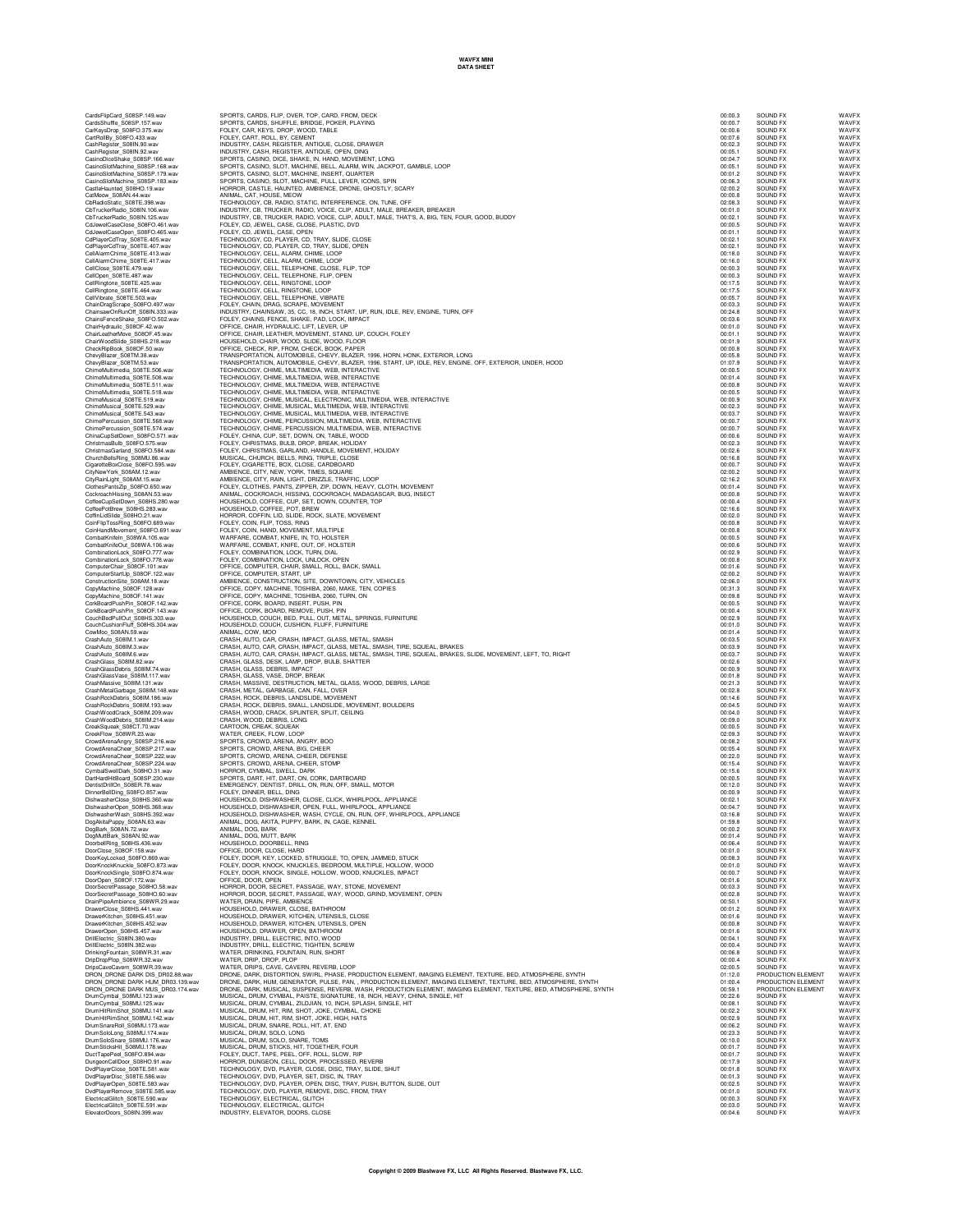| ElevatorDoors S08IN.403.wav                               | INDUSTRY, ELEVATOR, DOORS, OPEN                                                                                                                                                                                                   | 00:04.2            | SOUND FX             | WAVFX          |
|-----------------------------------------------------------|-----------------------------------------------------------------------------------------------------------------------------------------------------------------------------------------------------------------------------------|--------------------|----------------------|----------------|
| ElevatorRide_S08IN.406.wav                                | INDUSTRY, ELEVATOR, RIDE, PUSH, BUTTON, MOVE, UP, INTERIOR                                                                                                                                                                        | 00:37.0            | SOUND FX             | WAVEX          |
| EnvelopeClose S08OF.190.wav                               | OFFICE, ENVELOPE, CLOSE                                                                                                                                                                                                           | 00:01.4            | SOUND FX             | WAVFX          |
| EnvelopeInsert_S08OF.193.wav                              | OFFICE, ENVELOPE, INSERT, LETTER                                                                                                                                                                                                  | 00:03.4            | SOUND FX             | WAVFX          |
| EnvelopeOpen_S08OF.194.wav                                | OFFICE, ENVELOPE, OPEN                                                                                                                                                                                                            | 00:03.0            | SOUND FX             | WAVFX          |
| EnvelopeRemove_S08OF.199.wav                              | OFFICE, ENVELOPE, REMOVE, LETTER                                                                                                                                                                                                  | 00:01.4            | SOUND FX             | WAVFX          |
| ErrorTone_S08TE.606.wav                                   | TECHNOLOGY, ERROR, TONE, MULTIMEDIA, WEB, INTERACTIVE                                                                                                                                                                             | 00:01.2            | SOUND FX             | WAVFX          |
| ErrorTone_S08TE.607.wav                                   | TECHNOLOGY, ERROR, TONE, MULTIMEDIA, WEB, INTERACTIVE                                                                                                                                                                             | 00:00.5            | SOUND FX             | WAVFX          |
| ErrorToneChime_S08TE.595.wav                              | TECHNOLOGY, ERROR, TONE, CHIME, MULTIMEDIA, WEB, INTERACTIVE                                                                                                                                                                      | 00:00.4            | SOUND FX             | WAVEX          |
| ExplosionAuto_S08WA.129.wav                               | WARFARE, EXPLOSION, CAR, METAL, DEBRIS, MILITARY, AUTOS                                                                                                                                                                           | 00:08.0            | SOUND FX             | WAVEX          |
| ExplosionBlast_S08WA.110.wav                              | WARFARE, EXPLOSION, BLAST, CLOSE, UP, C-4, PLASTIC, DEBRIS, SHORT, MILITARY<br>WARFARE, EXPLOSION, BLAST, MILITARY, BLACK, POWDER, LARGE, DISTANT, ARTILLERY, SHELL, MILITARY                                                     | 00:04.5            | SOUND FX             | WAVEX          |
| ExplosionBlast_S08WA.120.wav                              |                                                                                                                                                                                                                                   | 00:05.3            | SOUND FX             | WAVEX          |
| ExplosionGas_S08WA.139.wav                                | WARFARE, EXPLOSION, GAS, STATION, BUILDING, FIREBALL, FIRE, MILITARY                                                                                                                                                              | 01:00.1            | SOUND FX             | WAVFX          |
| ExplosionOilDrum_S08WA.147.wav                            | WARFARE, EXPLOSION, OIL, DRUM, 55, GALLON, METAL, FLAME, BLAST, MILITARY                                                                                                                                                          | 00:06.4            | SOUND FX             | WAVFX          |
| EyeGougedSquish_S08HO.92.wav                              | HORROR, EYE, GOUGED, SQUISH, POKE, JUICY                                                                                                                                                                                          | 00:02.7            | SOUND FX             | WAVFX          |
| FactoryAmbience_S08IN.407.wav                             | INDUSTRY, FACTORY, AMBIENCE, LARGE, MACHINERY, MOTORS, HIGH, PITCH, HUM                                                                                                                                                           | 02:02.4            | SOUND FX             | WAVFX          |
| FactoryAmbience_S08IN.410.wav                             | INDUSTRY, FACTORY, AMBIENCE, MACHINES, PUMP, RHYTHMIC, CYCLE                                                                                                                                                                      | 02:01.0            | SOUND FX             | WAVEX          |
| FactoryPaVoice_S08IN.462.wav                              | INDUSTRY, FACTORY, PA, VOICE, CLIP, SPEAKER, MIDDLE, AGE, FEMALE, ALL, AVAILABLE, OFFICERS, REPORT, TO, COLUMN, B-77                                                                                                              | 00:06.6            | SOUND FX             | WAVEX          |
| FactoryPaVoice_S08IN.472.wav                              | INDUSTRY, FACTORY, PA, VOICE, CLIP, SPEAKER, MIDDLE, AGE, MALE, ALL, PERSONNEL, PLEASE, EVACUATE, TO, LOT, AND, REPORT, TO, SUPERVISOR                                                                                            | 00:06.8            | SOUND FX             | WAVEX          |
| FairPeopleWalla_S08AM.25.wav                              | AMBIENCE, FAIR, PEOPLE, WALLA, LOOP                                                                                                                                                                                               | 01:46.5            | SOUND FX             | WAVFX          |
| FaxMachineReceive_S08OF.207.wav                           | OFFICE, FAX, MACHINE, RECEIVE, TONES                                                                                                                                                                                              | 00:18.6            | SOUND FX             | WAVFX          |
| FaxMachineSend_S08OF.208.wav                              | OFFICE, FAX, MACHINE, SEND, FAX                                                                                                                                                                                                   | 00:44.0            | SOUND FX             | WAVFX          |
| FeetScamper_S08CT.74.wav                                  | CARTOON, FEET, SCAMPER                                                                                                                                                                                                            | 00:01.7            | SOUND FX             | WAVFX          |
| FightVoiceClip_S08WA.172.wav                              | WARFARE, FIGHT, VOICE, CLIP, GRUNT, REACTION, RASPY, MARTIAL, ARTS, KUNG, FU, KARATE, MILITARY                                                                                                                                    | 00:00.9            | SOUND FX             | WAVFX          |
| FightVoiceClip_S08WA.182.wav                              | WARFARE, FIGHT, VOICE, CLIP, KICK, HI, YAH, YELP, MARTIAL, ARTS, KUNG, FU, KARATE, MILITARY                                                                                                                                       | 00:01.1            | SOUND FX             | WAVFX          |
| FightVoiceClip_S08WA.184.wav                              | WARFARE, FIGHT, VOICE, CLIP, LOW, GRUNT, HUH, MARTIAL, ARTS, KUNG, FU, KARATE, MILITARY                                                                                                                                           | 00:00.6            | SOUND FX             | WAVEX          |
| FileCabinetMetal_S08OF.210.wav                            | OFFICE, FILE, CABINET, METAL, BOTTOM, DRAWER, OPEN                                                                                                                                                                                | 00:01.2            | SOUND FX             | WAVEX          |
| FileCabinetMetal_S08OF.216.wav                            | OFFICE, FILE, CABINET, METAL, DRAWER, OPEN, SQUEAK                                                                                                                                                                                | 00:01.6            | SOUND FX             | WAVEX          |
| FilmCamera35mm_S08TE.609.wav                              | TECHNOLOGY, FILM, CAMERA, 35MM, 435, AEROFLEX, 10, FRAMES, LOADED, RUN, ROLL, OUT, MOTION, PICTURE, MOVIE                                                                                                                         | 00:43.2            | SOUND FX             | WAVFX          |
| FilmProjector35mm_S08TE.638.wav                           | TECHNOLOGY, FILM, PROJECTOR, 35MM, LARGE, MOVIE, FORMAT, NEAR, FEED, REEL                                                                                                                                                         | 01:00.1            | SOUND FX             | WAVFX          |
| FilmProjector35mm_S08TE.639.wav                           | TECHNOLOGY, FILM, PROJECTOR, 35MM, LARGE, MOVIE, FORMAT, NEAR, SHUTTER                                                                                                                                                            | 01:00.1            | SOUND FX             | WAVFX          |
| FilmSlateClick_S08FO.963.wav                              | FOLEY, FILM, SLATE, CLICK, CLAPPER, CLAP, BOARD                                                                                                                                                                                   | 00:00.5            | SOUND FX             | WAVFX          |
| FireAirTank_S08ER.98.wav                                  | EMERGENCY, FIRE, AIR, TANK, RELEASE, AIR, FIRE, FIGHTER                                                                                                                                                                           | 00:02.8            | SOUND FX             | WAVFX          |
| FireballBurst_S08FI.28.wav                                | FIRE, FIREBALL, BURST, FLAME, BLAST                                                                                                                                                                                               | 00:01.7            | SOUND FX             | WAVEX          |
| FireballHairspray_S08FI.38.wav                            | FIRE, FIREBALL, HAIRSPRAY, LIGHTER, BLOW, TORCH                                                                                                                                                                                   | 00:01.0            | SOUND FX<br>SOUND FX | WAVEX<br>WAVEX |
| FireballWhoosh_S08FI.42.wav<br>FireBlazeLarge_S08FI.3.wav | FIRE, FIREBALL, WHOOSH, PASS, BY, HEAVY, CRACKLE<br>FIRE, FIRE, BLAZE, LARGE, FLAME, LOOP                                                                                                                                         | 00:02.1<br>01:52.1 | SOUND FX             | WAVEX          |
| FireBuildingExt_S08FI.7.wav                               | FIRE, FIRE, BUILDING, EXTERIOR, WOOD, FLAMES, LARGE, LOOP                                                                                                                                                                         | 01:53.6            | SOUND FX             | WAVFX          |
| FireDispatch_S08ER.101.wav                                | EMERGENCY, FIRE, DISPATCH, RADIO, INTERIOR, TRUCK, MIDDLE, AGE, MALE, 10-4, ENGINE, 5, ENGINE, 3, IS, EN, ROUTE                                                                                                                   | 00:02.4            | SOUND FX             | WAVFX          |
| FireDispatch_S08ER.104.wav                                | EMERGENCY, FIRE, DISPATCH, RADIO, INTERIOR, TRUCK, MIDDLE, AGE, MALE, DISPATCH, ENGINE, 5, IS, ARRIVING, ON, SCENE                                                                                                                | 00:02.3            | SOUND FX             | WAVFX          |
| FireDispatch_S08ER.116.wav                                | EMERGENCY, FIRE, DISPATCH, RADIO, INTERIOR, TRUCK, MIDDLE, AGE, MALE, REPORT, OF, OCCUPIED, STRUCTURE, FIRE, CONFIRMED, VICTIMS, SECOND, FLOOR                                                                                    | 00:05.1            | SOUND FX             | WAVFX          |
| FireDispatch_S08ER.121.wav                                | EMERGENCY, FIRE, DISPATCH, RADIO, INTERIOR, TRUCK, PERSPECTIVE, MIDDLE, AGE, FEMALE, ALL, ENGINES, RESPOND                                                                                                                        | 00:02.1            | SOUND FX             | WAVEX          |
| FireDispatch S08ER.124.wav                                | EMERGENCY, FIRE, DISPATCH, RADIO, INTERIOR, TRUCK, PERSPECTIVE, MIDDLE, AGE, FEMALE, THREE, ALARM, AT, 21, AND, NORTH                                                                                                             | 00:02.8            | SOUND FX             | WAVEX          |
| FireFireplace_S08FI.17.wav                                | FIRE, FIRE, FIREPLACE, LIGHT, CRACKLE, SMALL, LOOP                                                                                                                                                                                | 01:46.2            | SOUND FX             | WAVEX          |
| FireplaceDoor_S08HS.491.wav                               | HOUSEHOLD, FIREPLACE, DOOR, CLOSE, SQUEAK                                                                                                                                                                                         | 00:02.4            | SOUND FX             | WAVEX          |
| FireplaceDoor_S08HS.492.wav                               | HOUSEHOLD, FIREPLACE, DOOR, OPEN, SQUEAK                                                                                                                                                                                          | 00:01.6            | SOUND FX             | WAVFX          |
| FireTruckEngine_S08ER.204.wav                             | EMERGENCY, FIRE, TRUCK, ENGINE, IDLE, HONK, HORN, SIREN, START, HONK, STOP, HORN, WIND, OUT                                                                                                                                       | 00:32.9            | SOUND FX             | WAVFX          |
| FireTruckHorn_S08ER.214.wav                               | EMERGENCY, FIRE, TRUCK, HORN, BLAST                                                                                                                                                                                               | 00:00.9            | SOUND FX             | WAVFX          |
| FireTruckHorn S08ER.215.wav                               | EMERGENCY, FIRE, TRUCK, HORN, HONK, LONG, INTERIOR                                                                                                                                                                                | 00:02.2            | SOUND FX             | WAVFX          |
| FireTruckSiren_S08ER.232.wav                              | EMERGENCY, FIRE, TRUCK, SIREN, ON, RUN, OFF, ENGINE, IDLE                                                                                                                                                                         | 00:14.9            | SOUND FX             | WAVFX          |
| FirstCallTrumpet_S08WA.205.wav                            | WARFARE, FIRST, CALL, TRUMPET, MUSIC, MILITARY                                                                                                                                                                                    | 00:08.7            | SOUND FX             | WAVEX          |
| FishSplashWater_S08AN.107.wav                             | ANIMAL, FISH, SPLASH, IN, WATER, FAST, MOVEMENT                                                                                                                                                                                   | 00:03.3            | SOUND FX             | WAVEX          |
| FlameBlowTorch_S08FI.45.wav                               | FIRE, FLAME, BLOW, TORCH, CONSTANT, INDUSTRY, TOOL, LOOP                                                                                                                                                                          | 00:29.9            | SOUND FX             | WAVFX          |
| FlareLauncher_S08FI.46.wav                                | FIRE, FLARE, LAUNCHER, SHOOT, MILITARY, NAUTICAL, EMERGENCY                                                                                                                                                                       | 00:04.7            | SOUND FX             | WAVFX          |
| FlashAnimation_S08TE.650.wav                              | TECHNOLOGY, FLASH, ANIMATION, MOVEMENT, MULTIMEDIA, WEB, INTERACTIVE                                                                                                                                                              | 00:01.0            | SOUND FX             | WAVFX          |
| FlashAnimation_S08TE.656.wav                              | TECHNOLOGY, FLASH, ANIMATION, MULTIMEDIA, WEB, INTERACTIVE                                                                                                                                                                        | 00:00.4            | SOUND FX             | WAVFX          |
| FlashAnimation_S08TE.665.wav                              | TECHNOLOGY, FLASH, ANIMATION, MULTIMEDIA, WEB, INTERACTIVE                                                                                                                                                                        | 00:00.4            | SOUND FX             | WAVFX          |
| FleshCarcassRip_S08HO.94.wav                              | HORROR, FLESH, CARCASS, RIP, TEAR, BODY, RIGOR, MORTIS                                                                                                                                                                            | 00:01.9            | SOUND FX             | WAVFX          |
| FleshChop_S08HO.97.wav                                    | HORROR, FLESH, CHOP, IMPACT, HUMAN, STAB                                                                                                                                                                                          | 00:00.5            | SOUND FX             | WAVEX          |
| FleshStab_S08HO.98.wav                                    | HORROR, FLESH, STAB, IMPACT, HIT, JUICY, WET                                                                                                                                                                                      | 00:00.6            | SOUND FX             | WAVEX          |
| FlightAttendant_S08TA.31.wav                              | TRANSPORTATION, AIRCRAFT, FLIGHT, ATTENDANT, PA, SPEAKER, FEMALE, MESSAGE, LADIES, AND, GENTLEMEN, MAY, I, HAVE, YOUR, ATTENTION<br>TRANSPORTATION, AIRCRAFT, FLIGHT, ATTENDANT, PA, SPEAKER, FEMALE, MESSAGE, THE, CAPTAIN, HAS, | 00:04.7            | SOUND FX             | WAVEX          |
| FlightAttendant_S08TA.36.wav                              | TRANSPORTATION, AIRCRAFT, FLIGHT, ATTENDANT, PA, SPEAKER, FEMALE, MESSAGE, PLEASE, TURN, OFF, ALL, ELECTRONIC, DEVICES                                                                                                            | 00:05.0            | SOUND FX             | WAVEX          |
| FlightAttendant_S08TA.39.wav                              |                                                                                                                                                                                                                                   | 00:10.6            | SOUND FX             | WAVFX          |
| FlightAttendant_S08TA.42.wav                              | TRANSPORTATION, AIRCRAFT, FLIGHT, ATTENDANT, PA, SPEAKER, FEMALE, MESSAGE, PLEASE, REMAIN, SEATED, WITH, YOUR, SEATBELT, SECURELY, FASTENED                                                                                       | 00:04.5            | SOUND FX             | WAVFX          |
| FlipFlops_S08FS.32.wav                                    | FOOTSTEPS, FLIP, FLOPS, WET, WOOD, SURFACE, WALK, SQUEAK                                                                                                                                                                          | 00:19.5            | SOUND FX             | WAVEX          |
| FloorCreaksWood_S08HS.498.wav                             | HOUSEHOLD, FLOOR, CREAKS, WOOD, BOARD, SQUEAK, BASEMENT, PERSPECTIVE                                                                                                                                                              | 00:06.2            | SOUND FX             | WAVFX          |
| FloorCreakWood_S08HS.496.wav                              | HOUSEHOLD, FLOOR, CREAK, WOOD, BOARD, STEP                                                                                                                                                                                        | 00:01.0            | SOUND FX             | WAVEX          |
| FlySwatterLarge_S08HS.501.wav                             | HOUSEHOLD, FLY, SWATTER, LARGE, WHOOSH, TO, IMPACT, SOFT                                                                                                                                                                          | 00:00.3            | SOUND FX             | WAVEX          |
| FogHornNautical_S08TW.26.wav                              | TRANSPORTATION, WATERCRAFT, FOG, HORN, NAUTICAL, MARINE, DISTANT                                                                                                                                                                  | 00:14.5            | SOUND FX             | WAVEX          |
| FoliageMovement_S08FO.1023.wav                            | FOLEY, FOLIAGE, MOVEMENT, BRUSH, DEAD, LEAVES                                                                                                                                                                                     | 00:02.4            | SOUND FX             | WAVEX          |
| FoodCatFoodCan_S08FO.1045.wav                             | FOLEY, FOOD, CAT, FOOD, CAN, OPEN, LID                                                                                                                                                                                            | 00:02.5            | SOUND FX             | WAVFX          |
| FoodChopDice_S08FO.1052.wav                               | FOLEY, FOOD, CHOP, DICE, JUICY, IMPACT, VEGETABLE                                                                                                                                                                                 | 00:00.5            | SOUND FX             | WAVFX          |
| FoodCookBacon_S08FO.1056.wav                              | FOLEY, FOOD, COOK, BACON, OPEN, PAN, SIZZLE, LONG                                                                                                                                                                                 | 01:59.6            | SOUND FX             | WAVFX          |
| FoodEggShellCrack_S08FO.1071.wav                          | FOLEY, FOOD, EGG, SHELL, CRACK, SLOW, CRUNCH                                                                                                                                                                                      | 00:01.3            | SOUND FX             | WAVEX          |
| FootballCatch_S08SP.299.wav                               | SPORTS, FOOTBALL, CATCH, PASS                                                                                                                                                                                                     | 00:00.2            | SOUND FX             | WAVFX          |
| FootballKick_S08SP.301.wav                                | SPORTS, FOOTBALL, KICK                                                                                                                                                                                                            | 00:00.5            | SOUND FX             | WAVEX          |
| FootballVoice_S08SP.311.wav                               | SPORTS, FOOTBALL, VOICE, CLIP, HIGH, SCHOOL, REFEREE, PA, OFF, SIDES, NUMBER, 87, 5, YARD, PENALTY                                                                                                                                | 00:04.4            | SOUND FX             | WAVEX          |
| FootballVoice_S08SP.323.wav                               | SPORTS, FOOTBALL, VOICE, CLIP, REFEREE, OLD, MAN, PA, FALSE, START, FIVE, YARD, PENALTY                                                                                                                                           | 00:03.4            | SOUND FX             | WAVEX          |
| FootballVoice_S08SP.332.wav                               | SPORTS, FOOTBALL, VOICE, CLIP, REFEREE, PA, HOLDING, NUMBER, 55, TEN, YARD, PENALTY                                                                                                                                               | 00:04.3            | SOUND FX             | WAVEX          |
| FootballVoice_S08SP.340.wav                               | SPORTS, FOOTBALL, VOICE, CLIP, REFEREE, PA, UNSPORTSMANLIKE, CONDUCT, 15, YARDS                                                                                                                                                   | 00:02.7            | SOUND FX             | WAVFX          |
| FootstepsSquish_S08CT.79.wav                              | CARTOON, FOOTSTEPS, SQUISH, WET, MUD                                                                                                                                                                                              | 00:07.0            | SOUND FX             | WAVFX          |
| Forest_S08AM.26.wav                                       | AMBIENCE, FOREST, ACTIVE, HEAVY, INSECTS, BIRDS, LOOP, NATURE                                                                                                                                                                     | 02:40.8            | SOUND FX             | WAVFX          |
| Forest_S08AM.28.wav                                       | AMBIENCE, FOREST, ACTIVE, INSECTS, BIRDS, LOOP, NATURE                                                                                                                                                                            | 02:21.2            | SOUND FX             | WAVFX          |
| ForestBirds S08AM.34.wav                                  | AMBIENCE, FOREST, BIRDS, WOODPECKERS, CRICKETS, INSECTS, LIGHT, WIND, LEAVES, LOOP, NATURE                                                                                                                                        | 02:29.4            | SOUND FX             | WAVEX          |
| ForestRain S08AM.39.wav                                   | AMBIENCE, FOREST, RAIN, LOOP                                                                                                                                                                                                      | 02:10.2            | SOUND EX             | WAVEX          |
| ForkLiftOnOff_S08IN.541.wav                               | INDUSTRY, FORK, LIFT, ON, RUN, OFF, ENGINE                                                                                                                                                                                        | 00:45.0            | SOUND FX             | WAVEX          |
| ForkliftPassBy_S08IN.554.wav                              | INDUSTRY, FORKLIFT, PASS, BY, HONK, HORN                                                                                                                                                                                          | 00:06.0            | SOUND FX             | WAVFX          |
| FountainCity_S08WR.53.wav                                 | WATER, FOUNTAIN, EXTERIOR, CITY, LOOP                                                                                                                                                                                             | 01:27.5            | SOUND FX             | WAVFX          |
| FreezerDoorClose_S08IN.557.wav                            | INDUSTRY, FREEZER, DOOR, SLIDE, CLOSE, RESTAURANT                                                                                                                                                                                 | 00:00.8            | SOUND FX             | WAVFX          |
| FreezerDoorOpen_S08IN.558.wav                             | INDUSTRY, FREEZER, DOOR, SLIDE, OPEN, RESTAURANT                                                                                                                                                                                  | 00:01.3            | SOUND FX             | WAVFX          |
| FurnaceRun_S08HS.511.wav                                  | HOUSEHOLD, FURNACE, RUN, AMBIENCE, BASEMENT, LOOP, APPLIANCE                                                                                                                                                                      | 02:03.9            | SOUND FX             | WAVFX          |
| GameShowBuzzer_S08SP.341.wav                              | SPORTS, GAME, SHOW, BUZZER                                                                                                                                                                                                        | 00:00.4            | SOUND FX             | WAVEX          |
| GameShowBuzzer S08SP.342.wav                              | SPORTS, GAME, SHOW, BUZZER, DOUBLE                                                                                                                                                                                                | 00:00.4            | SOUND FX             | WAVEX          |
| GarbageTruck_S08IN.561.wav                                | INDUSTRY, GARBAGE, TRUCK, AMBIENCE, PICK, UP, TRASH, URBAN, NEIGHBORHOOD<br>INDUSTRY, GARBAGE, TRUCK, AMBIENCE, PICK, UP, TRASH, URBAN, NEIGHBORHOOD                                                                              | 02:00.2            | SOUND FX             | WAVEX          |
| GasLeakPropane_S08IN.565.wav                              |                                                                                                                                                                                                                                   | 01:54.3            | SOUND FX             | WAVFX          |
| GearMultimedia S08TE.674.wav                              | MFTAI<br>SQUEAK, RUST<br>TECHNOLOGY, GEAR, MULTIMEDIA, WEB, INTERACTIVE                                                                                                                                                           | 00:00.2            | SOUND<br>SOUND FX    | WAVFX<br>WAVFX |
| GearMultimedia S08TE.676.way                              | TECHNOLOGY, GEAR, MULTIMEDIA, WEB, INTERACTIVE                                                                                                                                                                                    | 00:00.3            | SOUND FX             | WAVFX          |
| GearMultimedia_S08TE.678.wav                              | TECHNOLOGY, GEAR, MULTIMEDIA, WEB, INTERACTIVE                                                                                                                                                                                    | 00:00.3            | SOUND FX             | WAVFX          |
| GelHairJuicy_S08FO.1123.wav                               | FOLEY, GEL, HAIR, JUICY, MOVEMENT, HANDS, SLITHER                                                                                                                                                                                 | 00:03.5            | SOUND FX             | WAVEX          |
| GhostAppearance S08HO.102.way                             | HORROR, GHOST, APPEARANCE                                                                                                                                                                                                         | 00:14.5            | SOUND FX             | WAVEX          |
| GhostWhooshFast S08HO.123.wav                             | HORROR, GHOST, WHOOSH, FAST, INTENSE                                                                                                                                                                                              | 00:04.6            | SOUND FX             | WAVEX          |
| Glockenspiel_S08CT.81.wav                                 | CARTOON, GLOCKENSPIEL, MELODY, TWINKLE, MUSICAL                                                                                                                                                                                   | 00:08.3            | SOUND FX             | WAVEX          |
| Glockenspiel_S08CT.85.wav                                 | CARTOON, GLOCKENSPIEL, NA, NA, NA, NA, POO, POO, MUSICAL                                                                                                                                                                          | 00:08.1            | SOUND FX             | WAVEX          |
| GlovesLeatherOff_S08FO.1185.wav                           | FOLEY, GLOVES, LEATHER, WORK, GLOVES, TAKE, OFF                                                                                                                                                                                   | 00:01.3            | SOUND FX             | WAVFX          |
| GlovesLeatherOn S08FO.1184.wav                            | FOLEY, GLOVES, LEATHER, WORK, GLOVES, PUT, ON                                                                                                                                                                                     | 00:01.6            | SOUND FX             | WAVFX          |
| GoatBahAngryLong_S08AN.113.wav                            | ANIMAL, GOAT, BAH, ANGRY, LONG                                                                                                                                                                                                    | 00:00.9            | SOUND FX             | WAVEX          |
| GoKartPassBy S08SP.367.wav                                | SPORTS, GO, KART, PASS, BY, RIGHT, TO, LEFT, TIRE, SCREECH                                                                                                                                                                        | 00:06.6            | SOUND FX             | WAVEX          |
| GolfClubSwing_S08SP.403.wav                               | SPORTS, GOLF, FIVE, IRON, SWING, IMPACT, GRASS                                                                                                                                                                                    | 00:00.2            | SOUND EX             | WAVEX          |
| GolfClubSwing S08SP.406.wav                               | SPORTS, GOLF, METAL, DRIVER, SWING, IMPACT, GOLF, BALL, HARD                                                                                                                                                                      | 00:00.3            | SOUND FX             | WAVEX          |
| GongCymbalCrash_S08MU.638.wav                             | MUSICAL, GONG, CYMBAL, CRASH                                                                                                                                                                                                      | 00:07.6            | SOUND FX             | WAVEX          |
| GpsVoiceClip_S08TE.732.wav                                | TECHNOLOGY, GPS, VOICE, CLIP, LAPTOP, SPEAKER, ADULT, MALE, TURN, LEFT, AT, THE, NEXT, STREET                                                                                                                                     | 00:02.0            | SOUND FX             | WAVEX          |
| GpsVoiceClip_S08TE.735.wav                                | TECHNOLOGY, GPS, VOICE, CLIP, LAPTOP, SPEAKER, ADULT, MALE, TURN, RIGHT, AT, THE, NEXT, STREET                                                                                                                                    | 00:02.2            | SOUND FX             | WAVFX          |
| GrenadeExplosion S08WA.228.wav                            | WARFARE, GRENADE, EXPLOSION, DEBRIS, BLAST                                                                                                                                                                                        | 00:03.7            | SOUND FX             | WAVFX          |
| GrenadeExplosion_S08WA.231.wav                            | WARFARE, GRENADE, EXPLOSION, DIRT, DEBRIS                                                                                                                                                                                         | 00:03.2            | SOUND FX             | WAVEX          |
| GrenadeLauncher S08WA.238.wav                             | WARFARE, GRENADE, LAUNCHER, RPG-7, ROCKET, PROPELLED, GRENADE, LAUNCH                                                                                                                                                             | 00:06.6            | SOUND FX             | WAVFX          |
| GrillSizzleCook S08IN 574 way                             | INDUSTRY, GRILL, SIZZLE, COOK, FOOD, LOOP, RESTAURANT                                                                                                                                                                             | 02:12.1            | SOUND FX             | WAVEX          |
| GunHandgun S08WA.255.way                                  | WARFARE, GUN, HANDGUN, .357, CALIBER, IMI, DESERT, EAGLE, SEMI, AUTOMATIC, DOUBLE, SHOT, DISTANT, PERSPECTIVE, PISTOL                                                                                                             | 00:02.6            | SOUND FX             | WAVEX          |
| GunHandgun_S08WA.298.wav                                  | WARFARE, GUN, HANDGUN, .45, SPRINGFIELD, SINGLE, SHOT, DISTANT, PISTOL                                                                                                                                                            | 00:02.8            | SOUND FX             | WAVEX          |
| GunHandgun_S08WA.336.wav                                  | WARFARE, GUN, HANDGUN, 9MM, MAUSER, C96, SEMI, AUTOMATIC, SINGLE, SHOT, PISTOL                                                                                                                                                    | 00:01.7            | SOUND FX             | WAVEX          |
| GunHandgun_S08WA.350.wav                                  | WARFARE, GUN, HANDGUN, HOLSTER, INSERT, PISTOL                                                                                                                                                                                    | 00:00.6            | SOUND FX             | WAVFX          |
| GunMachineGun_S08WA.830.wav                               | WARFARE, MACHINE, GUN, AUTOMATIC, 7.62, CALIBER, M60, LONG, BURST, CLOSE, PERSPECTIVE                                                                                                                                             | 00:03.7            | SOUND FX             | WAVFX          |
| GunMachineGun_S08WA.836.wav                               | WARFARE, MACHINE, GUN, AUTOMATIC, 7.62, CALIBER, M60, SHORT, BURST, CLOSE, PERSPECTIVE                                                                                                                                            | 00:02.0            | SOUND FX             | WAVFX          |
| GunRifle_S08WA.381.wav                                    | WARFARE, GUN, RIFLE, .30-06, CALIBER, SPRINGFIELD, MODEL, 1903, BOLT, ACTION, SINGLE, SHOT, CLOSE, PERSPECTIVE                                                                                                                    | 00:02.0            | SOUND FX             | WAVEX          |
| GunRifle_S08WA.403.wav                                    | WARFARE, GUN, RIFLE, .50, CALIBER, MUZZLE, LOADER, CLOSE, PERSPECTIVE                                                                                                                                                             | 00:03.9            | SOUND FX             | WAVFX          |
| GunShotgun S08WA.496.way                                  | WARFARE, GUN, SHOT, GUN, 12, GAUGE, BENELLI, AUTOMATIC, SINGLE, SHOT, INTERIOR, SHOOTING, RANGE                                                                                                                                   | 00:02.1            | SOUND FX             | WAVEX          |
| GunShotgun_S08WA.511.wav                                  | WARFARE, GUN, SHOTGUN, 12, GAUGE, BENELLI, M4, SEMI, AUTOMATIC, SINGLE, SHOT, CLOSE, PERSPECTIVE                                                                                                                                  | 00:03.0            | SOUND FX             | WAVEX          |
| GunShotgun_S08WA.533.wav                                  | WARFARE, GUN, SHOTGUN, 12, GAUGE, REMINGTON, PUMP, ACTION, RACK, FAST                                                                                                                                                             | 00:01.5            | SOUND FX             | WAVEX          |
| GunSubmachineGun_S08WA.1584.wav                           | WARFARE, SUB, MACHINE, GUN, AUTOMATIC, 9MM, HECKLER, AND, KOCH, MP5, LONG, BURST, CLOSE, PERSPECTIVE                                                                                                                              | 00:03.1            | SOUND FX             | WAVEX          |
| GunSubmachineGun S08WA.1593.wav                           | WARFARE, SUB, MACHINE, GUN, AUTOMATIC, 9MM, HECKLER, AND, KOCH, MP5, SHORT, BURST, DISTANT, PERSPECTIVE                                                                                                                           | 00:02.0            | SOUND FX             | WAVFX          |
| GymLockerClose_S08SP.417.wav                              | SPORTS, GYM, LOCKER, CLOSE, DOOR                                                                                                                                                                                                  | 00:01.4            | SOUND FX             | WAVFX          |
| GymLockerDoor_S08SP.421.wav                               | SPORTS, GYM, LOCKER, DOOR, OPEN                                                                                                                                                                                                   | 00:03.1            | SOUND FX             | WAVFX          |
| GymShoesPeople S08SP.423.wav                              | SPORTS, GYM, SHOES, PEOPLE, RUN, AROUND, SCUFF, FLOOR                                                                                                                                                                             | 00:35.9            | SOUND FX             | WAVEX          |
| HammerNailHit S08IN.584.wav                               | INDUSTRY, HAMMER, NAIL, HIT, WOOD, MULTIPLE                                                                                                                                                                                       | 00:01.9            | SOUND FX             | WAVEX          |
| HammerPullNail S08IN.586.wav                              | INDUSTRY, HAMMER, PULL, NAIL, FROM, WOOD                                                                                                                                                                                          | 00:02.1            | SOUND FX             | WAVEX          |
| HandHeldTorch S08IN.589.wav                               | INDUSTRY, HAND, HELD, TORCH, ON, RUN, OFF, SHORT                                                                                                                                                                                  | 00:03.7            | SOUND FX             | WAVEX          |
| HandHeldVacuum S08HS.548.wav                              | HOUSEHOLD, HAND, HELD, VACUUM, ATTACHMENT, ON, RUN, OFF, APPLIANCE                                                                                                                                                                | 02:11.8            | SOUND FX             | WAVEX          |
| HandSawCut S08IN.594.wav                                  | INDUSTRY, HAND, SAW, CUT, UNFINISHED, WOOD, FAST                                                                                                                                                                                  | 00:06.7            | SOUND FX             | WAVFX          |

**Copyright © 2009 Blastwave FX, LLC All Rights Reserved. Blastwave FX, LLC.**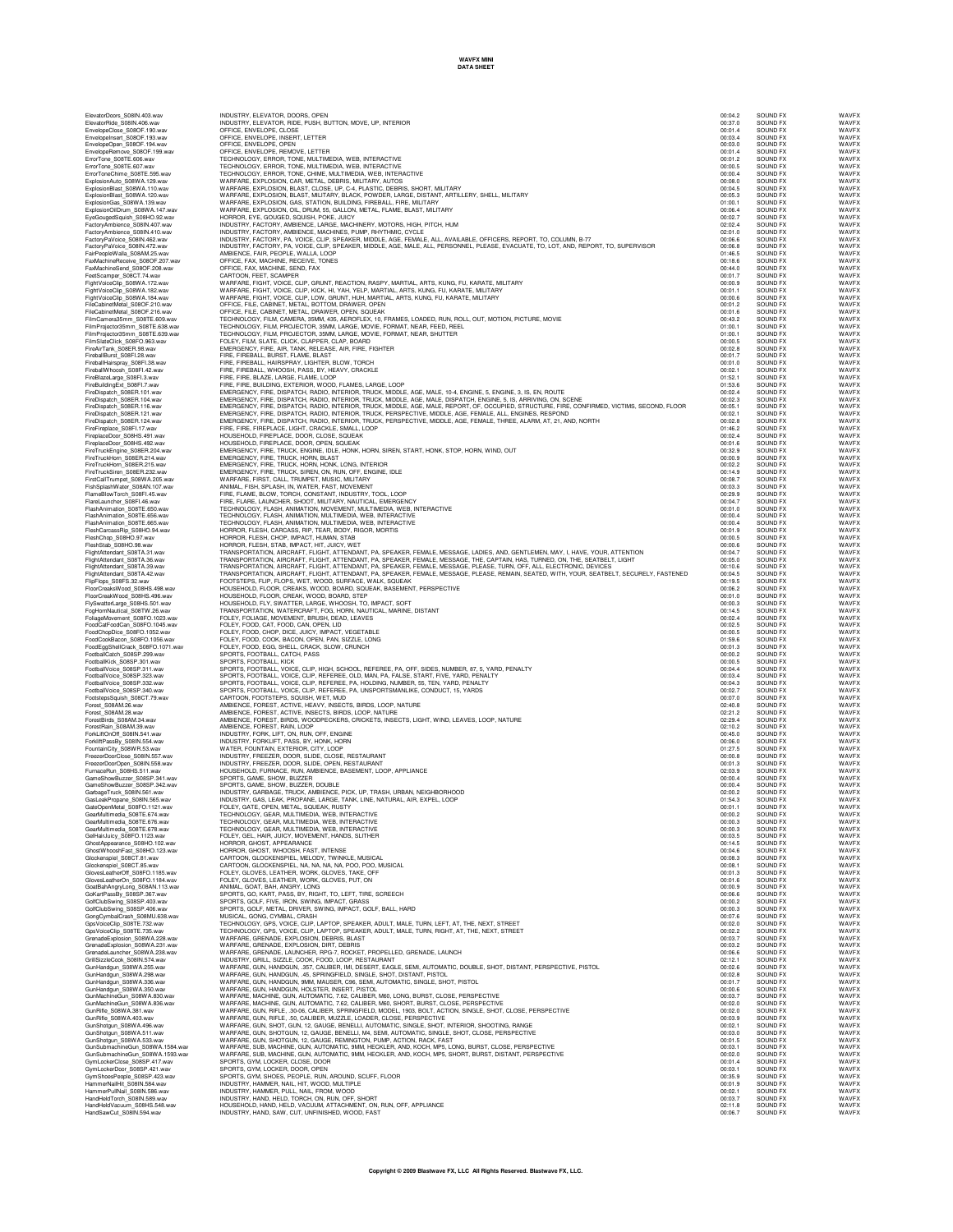| HangerShirtSlide S08HS.553.wav                                   | HOUSEHOLD, HANGER, SHIRT, SLIDE                                                                                                                                                                                    | 00:00.7            | SOUND FX             | WAVEX          |
|------------------------------------------------------------------|--------------------------------------------------------------------------------------------------------------------------------------------------------------------------------------------------------------------|--------------------|----------------------|----------------|
| HangerTakeOff_S08HS.556.wav                                      | HOUSEHOLD, HANGER, TAKE, OFF, BAR                                                                                                                                                                                  | 00:00.4            | SOUND FX             | WAVFX          |
| HardSoleShoes_S08FS.105.wav                                      | FOOTSTEPS, HARD, SOLE, SHOES, RUN, ON, EARTH, MIX                                                                                                                                                                  | 00:08.9            | SOUND FX             | WAVFX          |
| HardSoleShoes_S08FS.53.wav                                       | FOOTSTEPS, HARD, SOLE, SHOES, CONCRETE, WALK                                                                                                                                                                       | 00:12.5            | SOUND FX             | WAVFX          |
| HardSoleShoes S08FS.74.wav                                       | FOOTSTEPS, HARD, SOLE, SHOES, HOLLOW, WOOD, WALK                                                                                                                                                                   | 00:07.6            | SOUND FX             | WAVEX          |
| HarpGlock_S08CT.95.wav                                           | CARTOON, HARP, GLOCKENSPIEL, DESCEND, ASCEND, MUSICAL<br>EMERGENCY, HEART, BEAT, FAST, SPEED, HUMAN, HOSPITAL, LOOP                                                                                                | 00:05.7            | SOUND EX             | WAVEX          |
| HeartBeatFast S08ER.240.wav                                      |                                                                                                                                                                                                                    | 01:00.2            | SOUND FX             | WAVFX          |
| HeartBeatNormal S08ER.241.wav                                    | EMERGENCY, HEART, BEAT, NORMAL, SPEED, HUMAN, HOSPITAL, LOOP                                                                                                                                                       | 01:00.2            | SOUND FX             | WAVFX          |
| HeartMonitor_S08ER.244.wav                                       | EMERGENCY, HEART, MONITOR, 76, BPM, BEEP, LOOP                                                                                                                                                                     | 00:29.5            | SOUND FX             | WAVFX          |
| HeartMonitorFlat_S08ER.245.wav                                   | EMERGENCY, HEART, MONITOR, FLAT, LINE, BEEP, LOOP                                                                                                                                                                  | 00:30.0            | SOUND FX             | WAVFX          |
| HedgeTrimmer_S08HS.566.wav                                       | HOUSEHOLD, HEDGE, TRIMMER, AMBIENCE, ON, RUN, OFF, GARDEN, TOOL                                                                                                                                                    | 02:05.0            | SOUND FX             | WAVEX          |
| HelicopterExt_S08TA.68.wav                                       | TRANSPORTATION, AIRCRAFT, HELICOPTER, EXTERIOR, ENGINE, BLADE, LOOP                                                                                                                                                | 01:34.8            | SOUND FX             | WAVEX          |
| HelicopterFlyBy_S08TA.73.wav                                     | TRANSPORTATION, AIRCRAFT, HELICOPTER, FLY, BY, CHOPPER                                                                                                                                                             | 00:14.0            | SOUND FX             | WAVFX          |
| HelicopterInt_S08TA.79.wav                                       | TRANSPORTATION, AIRCRAFT, HELICOPTER, INTERIOR, IN, FLIGHT, LOOP                                                                                                                                                   | 02:03.4            | SOUND FX             | WAVFX          |
| HelmetVisor_S08SP.356.wav                                        | SPORTS, GO, KART, HELMET, VISOR, LOWER, CLICKS                                                                                                                                                                     | 00:00.3            | SOUND FX             | WAVEX          |
| HenHouseAmbience_S08AN.119.wav                                   | ANIMAL, HEN, HOUSE, AMBIENCE, CHICKENS                                                                                                                                                                             | 01:00.1            | SOUND FX             | WAVEX          |
| HighHeels_S08FS.245.wav                                          | FOOTSTEPS, HIGH, HEELS, CEMENT, WALK                                                                                                                                                                               | 00:25.7            | SOUND EX             | WAVEX          |
| HighHeels_S08FS.260.wav                                          |                                                                                                                                                                                                                    | 00:28.9            | SOUND EX             | WAVEX          |
| HighHeels_S08FS.261.wav                                          | FOOTSTEPS, HIGH, HEELS, SOLID, WOOD, SURFACE, WALK<br>FOOTSTEPS, HIGH, HEELS, SOLID, WOOD, SURFACE, WALK, SLOW                                                                                                     | 00:39.1            | SOUND FX             | WAVFX          |
| HomBikeClown_S08CT.97.wav                                        | CARTOON, HORN, BIKE, CLOWN, HONK, MULTIPLE, FOLEY                                                                                                                                                                  | 00:01.2            | SOUND FX             | WAVEX          |
| HornCruiseShip_S08TW.27.wav                                      | TRANSPORTATION, WATERCRAFT, HORN, CRUISE, SHIP                                                                                                                                                                     | 00:11.8            | SOUND FX             | WAVFX          |
| HorseNeigh S08AN.131.wav                                         | ANIMAL, HORSE, NEIGH                                                                                                                                                                                               | 00:01.4            | SOUND FX             | WAVFX          |
| HospitalCurtain_S08ER.252.wav                                    | EMERGENCY, HOSPITAL, BED, CURTAIN, MOVE, CLICKS                                                                                                                                                                    | 00:00.2            | SOUND FX             | WAVFX          |
| HospitalCurtain_S08ER.253.wav                                    | EMERGENCY, HOSPITAL, BED, CURTAIN, SLIDE                                                                                                                                                                           | 00:01.3            | SOUND FX             | WAVEX          |
| HospitalPaVoice_S08ER.264.wav                                    |                                                                                                                                                                                                                    | 00:02.4            | SOUND FX             | WAVEX          |
| HospitalPaVoice S08ER.265.wav                                    | EMERGENCY, HOSPITAL, PA, VOICE, CLIP, ANNOUNCEMENT, SPEAKER, MIDDLE, AGE, FEMALE, ALL, NURSES, TO, NURSES, STATION<br>EMERGENCY, HOSPITAL, PA, VOICE, CLIP, ANNOUNCEMENT, SPEAKER, MIDDLE, AGE, FEMALE, CODE, BLUE | 00:01.0            | SOUND FX             | WAVEX          |
| HotelRoomKey_S08FO.1301.wav                                      |                                                                                                                                                                                                                    |                    | SOUND FX             | WAVEX          |
| HumanBiteFood S08HU.10.wav                                       | FOLEY, HOTEL, ROOM, FRONT, DOOR, INSERT, KEY, BEEP, UNLOCK<br>HUMAN, BITE, FOOD, APPLE, FOOD, EAT, CRUNCH, RIP, TEAR                                                                                               | 00:04.2<br>00:01.2 | SOUND FX             | WAVEX          |
| HumanBiteFood S08HU.20.wav                                       | HUMAN, BITE, FOOD, CHEW, PRETZEL, DOUBLE, CRUNCH                                                                                                                                                                   | 00:02.5            | SOUND EX             | WAVEX          |
| HumanBlowNose S08HU.47.wav                                       | HUMAN, BLOW, NOSE                                                                                                                                                                                                  | 00:02.0            | SOUND FX             | WAVEX          |
| HumanBreathDying_S08HO.136.wav                                   | HORROR, HUMAN, BREATH, DYING, GASP                                                                                                                                                                                 | 00:01.7            | SOUND FX             | WAVEX          |
| HumanBreatheSlow_S08HO.137.wav                                   | HORROR, HUMAN, BREATHE, EXTREMELY, SLOW, RUBBER, MASK                                                                                                                                                              | 00:18.4            | SOUND FX             | WAVEX          |
| HumanBrushTeeth_S08HU.71.wav                                     | HUMAN, BRUSH, TEETH, LONG                                                                                                                                                                                          | 00:11.1            | SOUND FX             | WAVFX          |
| HumanBurp_S08HU.75.wav                                           | HUMAN, BURP                                                                                                                                                                                                        | 00:00.6            | SOUND FX             | WAVFX          |
| HumanCheeksSmack_S08HU.92.wav                                    | HUMAN, CHEEKS, SMACK, WET                                                                                                                                                                                          | 00:01.6            | SOUND FX             | WAVFX          |
| HumanCrowdStudio_S08HU.147.wav                                   | HUMAN, CROWD, STUDIO, REACTIONS, BIG, CHEER                                                                                                                                                                        | 00:10.5            | SOUND FX             | WAVFX          |
| HumanCrowdStudio_S08HU.150.wav                                   |                                                                                                                                                                                                                    | 00:08.7            | SOUND FX             | WAVFX          |
| HumanCrowdStudio S08HU.155.wav                                   | HUMAN, CROWD, STUDIO, REACTIONS, CELEBRATION, CHEER, CLAP                                                                                                                                                          | 00:09.7            | SOUND FX             | WAVEX          |
|                                                                  | HUMAN, CROWD, STUDIO, REACTIONS, CLAP, LONG                                                                                                                                                                        |                    |                      | WAVEX          |
| HumanCrowdStudio_S08HU.166.wav<br>HumanCrowdStudio S08HU.180.wav | HUMAN, CROWD, STUDIO, REACTIONS, GAME, SHOW, SCREAM, NUMBERS, LONG, MULTIPLE<br>HUMAN, CROWD, STUDIO, REACTIONS, LAUGHTER, CLAP, LOUD, FADE, OUT                                                                   | 00:12.2            | SOUND FX<br>SOUND FX | WAVEX          |
|                                                                  | HUMAN, CROWD, STUDIO, REACTIONS, LAUGHTER, CLAP, LOUD, LONG                                                                                                                                                        | 00:10.0<br>00:10.3 | SOUND EX             | WAVEX          |
| HumanCrowdStudio S08HU.181.way                                   | HUMAN, CROWD, STUDIO, REACTIONS, LAUGHTER, CLAPS                                                                                                                                                                   |                    |                      |                |
| HumanCrowdStudio S08HU.182.wav                                   | HUMAN, CROWD, STUDIO, REACTIONS, LAUGHTER, LOUD, FADE, OUT                                                                                                                                                         | 00:09.1            | SOUND FX             | WAVEX          |
| HumanCrowdStudio_S08HU.183.wav                                   |                                                                                                                                                                                                                    | 00:14.3            | SOUND FX             | WAVEX          |
| HumanCrowdStudio_S08HU.184.wav                                   | HUMAN, CROWD, STUDIO, REACTIONS, LAUGHTER, LOUD, SHORT                                                                                                                                                             | 00:02.4            | SOUND FX             | WAVFX          |
| HumanCry_S08HU.207.wav                                           | HUMAN, CRY, LONG, MALE, TODDLER                                                                                                                                                                                    | 00:08.5            | SOUND FX             | WAVFX          |
| HumanDrinkWater_S08HU.219.wav                                    | HUMAN, DRINK, WATER, FROM, GLASS                                                                                                                                                                                   | 00:03.3            | SOUND FX             | WAVFX          |
| HumanExhaleGrunt_S08HU.220.wav                                   | HUMAN, EXHALE, GRUNT, ELEMENT, MALE, 20, YEAR, OLD                                                                                                                                                                 | 00:00.8            | SOUND FX             | WAVEX          |
| HumanFart_S08HU.221.wav                                          | HUMAN, FART, AIRY                                                                                                                                                                                                  | 00:01.3            | SOUND FX             | WAVFX          |
| HumanGagVomit_S08HU.234.wav                                      | HUMAN, GAG, VOMIT, LIQUID, SPLATTER, ELEMENT, MALE, 20, YEAR, OLD                                                                                                                                                  | 00:01.1            | SOUND FX             | WAVEX          |
| HumanGargle_S08HU.236.wav                                        | HUMAN, GARGLE, SHORT, ELEMENT, MALE, 20, YEAR, OLD<br>HUMAN, HICCUP, MALE, TEN, YEAR, OLD, BOY                                                                                                                     | 00:02.0            | SOUND FX             | WAVEX          |
| HumanHiccup S08HU.298.wav                                        |                                                                                                                                                                                                                    | 00:00.3            | SOUND FX             | WAVEX          |
| HumanKiss_S08HU.302.wav                                          | HUMAN, KISS                                                                                                                                                                                                        | 00:00.7            | SOUND FX             | WAVEX          |
| HumanLaugh_S08HU.318.wav                                         | HUMAN, LAUGH, AH, HA, HA, ELEMENT, FEMALE, YOUNG, WOMAN                                                                                                                                                            | 00:01.6            | SOUND FX             | WAVEX          |
| HumanLaugh S08HU.319.wav                                         | HUMAN, LAUGH, AH, HA, HA, HA, ELEMENT, MALE, MIDDLE, AGE                                                                                                                                                           | 00:02.1            | SOUND FX             | WAVFX          |
| HumanLaugh_S08HU.320.wav                                         | HUMAN, LAUGH, MALE, TODDLER                                                                                                                                                                                        | 00:00.6            | SOUND FX             | WAVEX          |
| HumanMoan_S08HU.369.wav                                          | HUMAN, MOAN, ELEMENT, MALE, 25, YEAR, OLD                                                                                                                                                                          | 00:01.3            | SOUND FX             | WAVEX          |
| HumanScream_S08HU.419.wav                                        | HUMAN, SCREAM, AH, HIGH, PITCH, MALE, TWELVE, YEAR, OLD, BOY                                                                                                                                                       | 00:01.3            | SOUND FX             | WAVFX          |
| HumanScream_S08HU.426.wav                                        | HUMAN, SCREAM, ELEMENT, FEMALE, YOUNG, WOMAN                                                                                                                                                                       | 00:02.0            | SOUND FX             | WAVFX          |
| HumanScream_S08HU.437.wav                                        | HUMAN, SCREAM, MULTIPLE, LONG, PAINFUL, MALE, FIFTY, YEAR, OLD                                                                                                                                                     | 00:04.4            | SOUND FX             | WAVEX          |
| HumanSniffle_S08HU.482.wav                                       | HUMAN, SNIFFLE, STUFFY, NOSE                                                                                                                                                                                       | 00:00.3            | SOUND FX             | WAVEX          |
| HumanSpit S08HU.488.wav                                          | HUMAN, SPIT, BIG, ELEMENT, MALE, 20, YEAR, OLD                                                                                                                                                                     | 00:02.1            | SOUND FX             | WAVEX          |
| HumanSwallow_S08HU.496.wav                                       | HUMAN, SWALLOW, GULP                                                                                                                                                                                               | 00:00.3            | SOUND FX             | WAVEX          |
| HumanThrowUp S08HU.514.wav                                       | HUMAN, THROW, UP, ELEMENT, MALE, MIDDLE, AGE                                                                                                                                                                       | 00:00.6            | SOUND FX             | WAVEX          |
| HumanUrinatePee S08HU.517.wav                                    | HUMAN, URINATE, PEE, IN, BATHROOM, TOILET, ELEMENT, MALE, 25, YEAR, OLD                                                                                                                                            | 00:26.9            | SOUND FX             | WAVFX          |
| HumanVoiceClip_S08HU.535.wav                                     | HUMAN, VOICE, CLIP, FEMALE, KIDS, GROUP, LAUGH, OH, MY, GOODNESS                                                                                                                                                   | 00:04.7            | SOUND FX             | WAVEX          |
| HumanWhistle S08HU.2508.wav                                      | HUMAN, WHISTLE, SEXY                                                                                                                                                                                               | 00:02.1            | SOUND FX             | WAVFX          |
| HumanWhistle_S08HU.2516.wav                                      | HUMAN, WHISTLE, SHORT, GET, ATTENTION                                                                                                                                                                              | 00:00.6            | SOUND FX             | WAVEX          |
| HumanYawn_S08HU.2522.wav                                         | HUMAN, YAWN, ELEMENT, MALE, 20, YEAR, OLD                                                                                                                                                                          | 00:01.3            | SOUND FX             | WAVFX          |
| IceDropGlass_S08HS.582.wav                                       | HOUSEHOLD, ICE, DROP, GLASS, CUP                                                                                                                                                                                   | 00:00.5            | SOUND FX             | WAVFX          |
| IceMachine_S08HS.585.wav                                         | HOUSEHOLD, ICE, MACHINE, DISPENSE, ICE, INTO, CUP                                                                                                                                                                  | 00:02.5            | SOUND FX             | WAVFX          |
| IceSkatePassBy_S08SP.509.wav                                     | SPORTS, ICE, SKATE, PASS, BY, FAST, GLIDE, SLIDE, SCRAPE, INDOOR, RINK<br>SPORTS, ICE, SKATE, RUN, BY, FOOT, WORK, INDOOR, RINK                                                                                    | 00:04.1            | SOUND FX             | WAVEX          |
| IceSkateRunBy_S08SP.514.wav                                      |                                                                                                                                                                                                                    | 00:06.8            | SOUND FX             | WAVEX          |
| ImpactDoorBreak S08IM.286.wav                                    |                                                                                                                                                                                                                    | 00:01.6            | SOUND EX             | WAVEX          |
| ImpactDoorBreak S08IM.288.wav                                    | IMPACT, DOOR, BREAK, DOWN, WOOD, HIT<br>IMPACT, DOOR, BREAK, DOWN, WOOD, HIT, HINGE, SQUEAK                                                                                                                        | 00:01.6            | SOUND FX             | WAVEX          |
| ImpactEarthquake S08IM.295.wav                                   | IMPACT, EARTHQUAKE, DISASTER, LFE, RUMBLE, LOW, BASS                                                                                                                                                               | 02:00.2            | SOUND FX             | WAVFX          |
| ImpactGlass_S08IM.303.wav                                        | IMPACT, GLASS, BREAK, SMASH, HIT, SHATTER                                                                                                                                                                          | 00:01.3            | SOUND FX             | WAVFX          |
| ImpactHumanBody_S08IM.319.wav                                    | IMPACT, HUMAN, BODY, FALL, DOWN, HILL, ROLL, OBJECT                                                                                                                                                                | 00:06.4            | SOUND FX             | WAVFX          |
| ImpactHumanBody_S08IM.322.wav                                    | IMPACT, HUMAN, BODY, FALL, LEATHER, BAG                                                                                                                                                                            | 00:00.7            | SOUND FX             | WAVEX          |
| ImpactHumanBody_S08IM.324.wav                                    | IMPACT, HUMAN, BODY, HIT, HARD, PUNCH                                                                                                                                                                              | 00:00.3            | SOUND FX             | WAVEX          |
| ImpactMetal_S08IM.396.wav                                        | IMPACT, METAL, HIT, RING                                                                                                                                                                                           | 00:01.2            | SOUND FX             | WAVFX          |
| ImpactMetalBar_S08IM.381.wav                                     | IMPACT, METAL, BAR, CROWBAR, HIT                                                                                                                                                                                   | 00:01.6            | SOUND FX             | WAVFX          |
| ImpactMudSplash_S08IM.460.wav                                    | IMPACT, MUD, SPLASH, HOLE, HIT, MOIST, SURFACE                                                                                                                                                                     | 00:00.9            | SOUND FX             | WAVEX          |
| ImpactSplat_S08IM.489.wav                                        | IMPACT, SPLAT, JUICY, HIT, DROP                                                                                                                                                                                    | 00:00.4            | SOUND FX             | WAVFX          |
| ImpactSplatWet S08IM.490.wav                                     | IMPACT, SPLAT, WET, JUICY, HIT                                                                                                                                                                                     | 00:00.8            | SOUND FX             | WAVEX          |
| ImpactTreeFall_S08IM.494.wav                                     | IMPACT, TREE, FALL, FOREST, LEAVES                                                                                                                                                                                 | 00:03.9            | SOUND FX             | WAVEX          |
| ImpactTreeFall S08IM.495.wav                                     | IMPACT, TREE, FALL, FOREST, LEAVES                                                                                                                                                                                 | 00:04.5            | SOUND FX             | WAVEX          |
| ImpactWindshield_S08IM.258.wav                                   | IMPACT, CAR, WINDSHIELD, HIT, SMASH, SLEDGE, HAMMER                                                                                                                                                                | 00:01.2            | SOUND FX             | WAVEX          |
| InhalerClose_S08FO.1316.wav                                      | FOLEY, INHALER, PLACE, METAL, CANISTER, IN, PLASTIC, HOLDER, PLASTIC, MEDICAL, MEDICINE                                                                                                                            | 00:01.1            | SOUND FX             | WAVFX          |
| InhalerOpen_S08FO.1318.wav                                       | FOLEY, INHALER, REMOVE, METAL, CANISTER, PLASTIC, MEDICAL, MEDICINE                                                                                                                                                | 00:00.5            | SOUND FX             | WAVFX          |
| InhalerSpray_S08FO.1321.wav                                      | FOLEY, INHALER, SPRAY, BREATH, IN, PLASTIC, MEDICAL, MEDICINE                                                                                                                                                      | 00:01.0            | SOUND FX             | WAVEX          |
| InsectBeeBuzzFly_S08AN.141.wav                                   | ANIMAL, INSECT, BEE, BUZZ, FLY, DIE                                                                                                                                                                                | 00:02.8            | SOUND FX             | WAVEX          |
| InsectBugMovement_S08AN.145.wav                                  | ANIMAL, INSECT, BUG, MOVEMENT, CENTIPEDE, LEGS, WALK                                                                                                                                                               | 00:04.0            | SOUND FX             | WAVFX          |
| InsectsHighPitch_S08AN.151.wav                                   | ANIMAL, INSECTS, HIGH, PITCH, CHIRPING                                                                                                                                                                             | 02:02.1            | SOUND FX             | WAVFX          |
|                                                                  | ANIMAL, INSECTS, SPIDER, SCREAM, HISS, BUG, HORROR, BEETLE, WINGS, SHAKE, BUZZ                                                                                                                                     |                    | SOUND FX             | WAVEX          |
| InsectsSpider_S08AN.156.wav<br>IronClothesSteam S08HS 592 way    | HOUSEHOLD, IRON, CLOTHES, STEAM                                                                                                                                                                                    | 00:02.3<br>00:17.1 | SOUND EX             | WAVEX          |
| JailDoorCell_S08ER.293.wav                                       |                                                                                                                                                                                                                    | 00:01:1            | SOUND EX             | WAVEX          |
| JailDoorCell S08ER.294.wav                                       | EMERGENCY, JAIL, DOOR, CELL, BLOCK, CLOSE<br>EMERGENCY, JAIL, DOOR, CELL, BLOCK, KEY, TWIST, UNLOCK                                                                                                                | 00:00.7            | SOUND FX             | WAVEX          |
| JetCommercial S08TA.82.wav                                       | TRANSPORTATION, AIRCRAFT, JET, COMMERCIAL, AIRLINER, FLY, BY, OVERHEAD                                                                                                                                             | 00:25.2            | SOUND FX             | WAVEX          |
| JetFlyBy_S08WA.576.wav                                           | WARFARE, JET, FLY, BY, BLUE, ANGEL, PASS, OVERHEAD, FAST, RIP, MILITARY                                                                                                                                            | 00:13.3            | SOUND FX             | WAVFX          |
|                                                                  | TECHNOLOGY, JUKEBOX, ANTIQUE, OPEN, GLASS, CASE                                                                                                                                                                    |                    |                      |                |
| JukeboxAntique_S08TE.813.wav<br>JukeboxCdTurn_S08TE.816.wav      |                                                                                                                                                                                                                    | 00:01.7<br>00:01.1 | SOUND FX<br>SOUND FX | WAVFX<br>WAVEX |
|                                                                  | TECHNOLOGY, JUKEBOX, CD, TURN, BOOKLET, PAGE                                                                                                                                                                       | 00:00.5            | SOUND FX             | WAVEX          |
| KeypadDoorLock_S08OF.238.wav                                     | OFFICE, KEYPAD, DOOR, LOCK, PRESS, BUTTONS, BEEP<br>HOUSEHOLD, KITCHEN, TIMER, DING, BELL                                                                                                                          | 00:00.9            | SOUND FX             | WAVFX          |
| KitchenTimer_S08HS.616.wav                                       |                                                                                                                                                                                                                    |                    |                      |                |

| l                            |
|------------------------------|
| WAVI<br>WAVI<br>WAVI<br>WAVI |
| <br>NAVF                     |
|                              |
|                              |
|                              |
|                              |
|                              |
|                              |
|                              |
|                              |
|                              |
|                              |
|                              |
|                              |
|                              |
|                              |
|                              |
|                              |
|                              |
|                              |
|                              |
|                              |
|                              |
|                              |
|                              |
|                              |
|                              |
|                              |

HangarAmbience\_S08TA.62.wav TRANSPORTATION, AIRCRAFT, HANGAR, AMBIENCE, PLANE, INSPECTION<br>HangarDoorClose\_S08TA.63.wav TRANSPORTATION, AIRCRAFT, HANGAR, DOOR, CLOSE<br>HangarDoorOpen\_S08TA.65.wav TRANSPORTATION, JetCommercial\_S08TA.82.wav TRANSPORTATION, AIRCRAFT, JET, COMMERCIAL, AIRLINER, FLY, BY, OVERHEAD 00:25.2 SOUND FX WAVFX JetFlyBy\_S08WA.576.wav WARFARE, JET, FLY, BY, BLUE, ANGEL, PASS, OVERHEAD, FAST, RIP, MILITARY 00:13.3 SOUND FX WAVFX JukeboxAntique\_S08TE.813.wav TECHNOLOGY, JUKEBOX, ANTIQUE, OPEN, GLASS, CASE 00:01.7 SOUND FX WAVFX JukeboxCdTurn\_S08TE.816.wav TECHNOLOGY, JUKEBOX, CD, TURN, BOOKLET, PAGE 00:01.1 SOUND FX WAVFX KeypadDoorLock\_S08OF.238.wav OFFICE, KEYPAD, DOOR, LOCK, PRESS, BUTTONS, BEEP 00:00.5 SOUND FX WAVFX KitchenTimer\_S08HS.616.wav HOUSEHOLD, KITCHEN, TIMER, DING, BELL 00:00.9 SOUND FX WAVFX KnifeSharpenBlade\_S08FO.1420.wav FOLEY, KNIFE, SHARPEN, BLADE, SHARPENER, SCRAPE, KNIFE 00:00.9 SOUND FX WAVFX Laboratory\_S08HO.142.wav HORROR, LABORATORY, FRANKENSTEIN, SQUEAKY, MACHINE, AMBIENCE, LOOP 02:04.5 SOUND FX WAVFX LadderClose\_S08IN.635.wav INDUSTRY, LADDER, CLOSE, ALUMINUM 00:02.9 SOUND FX WAVFX LadderOpen\_S08IN.636.wav INDUSTRY, LADDER, OPEN, ALUMINUM 00:02.0 SOUND FX WAVFX LakeShoreBoats\_S08AM.43.wav AMBIENCE, LAKE, SHORE, BOAT, ENGINE, SMALL, WAVES 02:00.2 SOUND FX WAVFX LampTurnOff\_S08FO.1427.wav FOLEY, LAMP, TURN, OFF, TWIST, KNOB 00:00.4 SOUND FX WAVFX LampTurnOn\_S08FO.1430.wav FOLEY, LAMP, TURN, ON, TWIST, KNOB 00:00.5 SOUND FX WAVFX LatexGlove\_S08ER.313.wav EMERGENCY, LATEX, GLOVE, RUBBER, DROP, SURGEON, SURGERY, DOCTOR, NURSE, PHYSICIAN 00:00.2 SOUND FX WAVFX LatexGlove\_S08ER.317.wav EMERGENCY, LATEX, GLOVE, RUBBER, MOVEMENT, FIST, SQUEEZE, SURGEON, SURGERY, DOCTOR, NURSE, PHYSICIAN 00:01.6 SOUND FX WAVFX LatexGlove\_S08ER.322.wav EMERGENCY, LATEX, GLOVE, RUBBER, PUT, ON, SNAP, SURGEON, SURGERY, DOCTOR, NURSE, PHYSICIAN 00:03.2 SOUND FX WAVFX LightBulbScrew\_S08FO.1474.wav FOLEY, LIGHT, BULB, SCREW, IN, SOCKET, SLOW 00:11.0 SOUND FX WAVFX LightBulbUnscrew\_S08FO.1476.wav FOLEY, LIGHT, BULB, UNSCREW, SOCKET, TWIST 00:04.2 SOUND FX WAVFX LighterFlick\_S08FI.49.wav FIRE, LIGHTER, FLICK, START, FLINT, FOLEY 00:00.7 SOUND FX WAVFX LighterIgnite\_S08FI.47.wav FIRE, LIGHTER, FLICK, IGNITE, GAS, RELEASE, BUTANE 00:06.6 SOUND FX WAVFX LightningBolt\_S08WT.19.wav WEATHER, LIGHTNING, BOLT, EXPLOSION, BLAST, LARGE, THUNDER 00:08.8 SOUND FX WAVFX LionGrowlShort\_S08AN.176.wav ANIMAL, LION, GROWL, SHORT 00:00.9 SOUND FX WAVFX LockerRoomAmb\_S08SP.546.wav SPORTS, LOCKER, ROOM, AMBIENCE, SHOWER, RUN, FAN 01:59.0 SOUND FX WAVFX LockPickDoor\_S08ER.347.wav EMERGENCY, LOCK, PICK, DOOR, KEY, POLICE, COP, BURGLAR 00:04.6 SOUND FX WAVFX MachineShop\_S08IN.638.wav INDUSTRY, MACHINE, SHOP, GRIND, SAW, PEOPLE, IN, BACKGROUND, AMBIENCE, FACTORY 02:01.2 SOUND FX WAVFX MagazineClose\_S08FO.1508.wav FOLEY, MAGAZINE, CLOSE, COVER 00:00.8 SOUND FX WAVFX MagazineFlip\_S08FO.1511.wav FOLEY, MAGAZINE, FLIP, THROUGH, LONG 00:05.1 SOUND FX WAVFX MagazinePageTurn\_S08FO.1514.wav FOLEY, MAGAZINE, PAGE, TURN 00:02.2 SOUND FX WAVFX MagicalBurst\_S08CT.103.wav CARTOON, MAGICAL, BURST, TWINKLE 00:04.8 SOUND FX WAVFX MagicalSpell\_S08CT.106.wav CARTOON, MAGICAL, SPELL, CHIME, SHIMMER 00:04.7 SOUND FX WAVFX MarchFastHigh\_S08CT.119.wav CARTOON, MARCH, FAST, HIGH, MUSICAL 00:05.3 SOUND FX WAVFX MarchLowLoop\_S08CT.120.wav CARTOON, MARCH, LOW, LOOP, MUSICAL 00:04.0 SOUND FX WAVFX MarimbaScaleUp\_S08MU.724.wav MUSICAL, MARIMBA, SCALE, UP, ROLL, END 00:05.6 SOUND FX WAVFX MarshBugsBirds\_S08AM.45.wav AMBIENCE, MARSH, BUGS, BIRDS, LOOP, NATURE 01:49.0 SOUND FX WAVFX MatchStrike\_S08FI.57.wav FIRE, MATCH, STRIKE, FLARE 00:01.0 SOUND FX WAVFX MeadowCrickets\_S08AM.46.wav AMBIENCE, MEADOW, CRICKETS, BIRDS, LOOP, NATURE 02:30.4 SOUND FX WAVFX MetalDetector\_S08ER.353.wav EMERGENCY, METAL, DETECTOR, ALARM, SHORT, SECURITY, WAND, AIRPORT 00:01.2 SOUND FX WAVFX MicrowaveBeep\_S08HS.647.wav HOUSEHOLD, MICROWAVE, BEEP, BUTTON, PRESS, APPLIANCE 00:00.1 SOUND FX WAVFX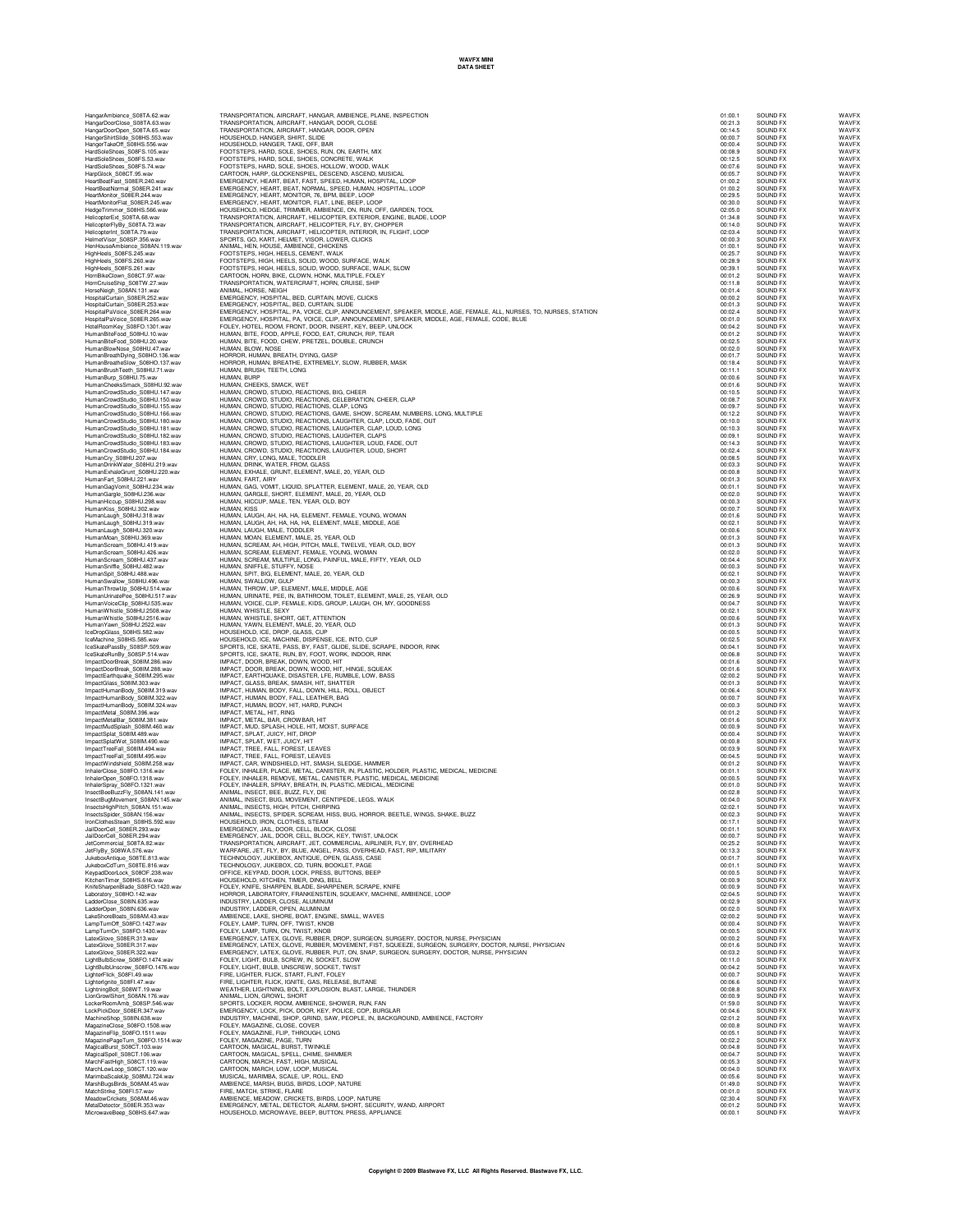MicrowaveCook\_S08HS.650.wav HOUSEHOLD, MICROWAVE, COOK, POPCORN, APPLIANCE 03:05.2 SOUND FX WAVFX MicrowaveDoor\_S08HS.651.wav HOUSEHOLD, MICROWAVE, DOOR, CLOSE, APPLIANCE 00:01.2 SOUND FX WAVFX MicrowaveDoor\_S08HS.657.wav HOUSEHOLD, MICROWAVE, DOOR, OPEN, APPLIANCE 00:01.1 SOUND FX WAVFX MilitaryVoice\_S08WA.1046.wav WARFARE, MILITARY, VOICE, CLIP, NAVY, PA, SPEAKER, ADULT, MALE, FIRE, TORPEDOES 00:01.1 SOUND FX WAVFX MilitaryVoice\_S08WA.1147.wav WARFARE, MILITARY, VOICE, CLIP, RADIO, ADULT, MALE, EAGLE, ONE, FIRST, STRIKE, MAINTAIN, YOUR, POSITION 00:02.4 SOUND FX WAVFX MilitaryVoice\_S08WA.1148.wav WARFARE, MILITARY, VOICE, CLIP, RADIO, ADULT, MALE, EAGLE, ONE, FIRST, STRIKE, YOU, HAVE, PERMISSION, TO, ENGAGE, TARGET 00:03.5 SOUND FX WAVFX MilitaryVoice\_S08WA.1245.wav WARFARE, MILITARY, VOICE, CLIP, RADIO, WEAK, SIGNAL, ADULT, MALE, COMPANY, L, IS, MOVING, TANKS, IN, FROM, THE, EAST, STAND, BY 00:03.1 SOUND FX WAVFX MilitaryVoice\_S08WA.1262.wav WARFARE, MILITARY, VOICE, CLIP, RADIO, WEAK, SIGNAL, ADULT, MALE, REQUESTING, ARTILLERY, ON, THE, 19, GRID, LINE 00:02.6 SOUND FX WAVFX MilitaryVoice\_S08WA.980.wav WARFARE, MILITARY, VOICE, CLIP, NAVY, PA, ADULT, MALE, ALL, HANDS, ON, DECK 00:01.6 SOUND FX WAVFX MilitaryVoice\_S08WA.984.wav WARFARE, MILITARY, VOICE, CLIP, NAVY, PA, ADULT, MALE, BATTLE, STATIONS 00:01.3 SOUND FX WAVFX MonkeyColobus\_S08AN.186.wav ANIMAL, MONKEY, COLOBUS, MONKEY, HOOT, ANGRY 00:02.6 SOUND FX WAVFX MonkeyScreechSing\_S08AN.199.wav ANIMAL, MONKEY, SCREECH, SINGLE 00:00.3 SOUND FX WAVFX MonsterBloodChoke\_S08HO.144.wav HORROR, MONSTER, BLOOD, CHOKE 00:01.3 SOUND FX WAVFX MonsterDinosaur\_S08AN.230.wav ANIMAL, MONSTER, DINOSAUR, BIRD, GROAN, MOAN, WOUNDED, BEAST, CREATURE 00:01.2 SOUND FX WAVFX MonsterGrowlSlow\_S08AN.245.wav ANIMAL, MONSTER, GROWL, SLOW, SNARL, BEAST, CREATURE 00:02.3 SOUND FX WAVFX MonsterGrowlSnarl\_S08AN.246.wav ANIMAL, MONSTER, GROWL, SNARL, BEAST, CREATURE 00:02.2 SOUND FX WAVFX MopFloorMovement\_S08HS.674.wav HOUSEHOLD, MOP, FLOOR, MOVEMENT, LONG 00:09.1 SOUND FX WAVFX MotorcycleDrive\_S08TM.389.wav TRANSPORTATION, AUTOMOBILE, MOTORCYCLE, DRIVE, BY 00:10.6 SOUND FX WAVFX MotorcycleHarley\_S08TM.396.wav TRANSPORTATION, AUTOMOBILE, MOTORCYCLE, HARLEY, DAVIDSON, FLHR, ROAD, KING, 2000, FRONT, PERSPECTIVE, START, UP, REV, ENGINE, IDLE, TURN, OFF 00:57.5 SOUND FX WAVFX MotorcycleIdle\_S08TM.403.wav TRANSPORTATION, AUTOMOBILE, MOTORCYCLE, IDLE, LOOP, ENGINE 01:00.9 SOUND FX WAVFX MouseTrapSnap\_S08HS.683.wav HOUSEHOLD, MOUSE, TRAP, SNAP, ON, MOUSE 00:00.6 SOUND FX WAVFX MudMovement\_S08FO.1683.wav FOLEY, MUD, MOVEMENT, WET, MOIST, JUICY 00:00.7 SOUND FX WAVFX MudSuction\_S08FO.1688.wav FOLEY, MUD, SUCTION, LIQUID, GURGLE, THICK 00:01.4 SOUND FX WAVFX MusicCharge\_S08SP.549.wav SPORTS, MUSIC, CHARGE, CAVALRY, FLUGELHORN 00:03.2 SOUND FX WAVFX MusicOrganCharge\_S08SP.552.wav SPORTS, MUSIC, ORGAN, CHARGE, ASCEND 00:01.6 SOUND FX WAVFX NailGunShoot\_S08IN.656.wav INDUSTRY, NAIL, GUN, SHOOT, DOUBLE, BRAD, NAIL, PORTER, CABLE 00:00.9 SOUND FX WAVFX NewspaperPage\_S08FO.1702.wav FOLEY, NEWSPAPER, PAGE, TURN 00:04.6 SOUND FX WAVFX NewspaperPickUp\_S08FO.1704.wav FOLEY, NEWSPAPER, PICK, UP, CEMENT 00:00.9 SOUND FX WAVFX NinjaStarThrow\_S08WA.1398.wav WARFARE, NINJA, STAR, THROWING, STAR, MARTIAL, ARTS, IMPACT, HUMAN, FLESH 00:02.0 SOUND FX WAVFX NinjaStarThrow\_S08WA.1399.wav WARFARE, NINJA, STAR, THROWING, STAR, MARTIAL, ARTS, IMPACT, WOOD 00:01.8 SOUND FX WAVFX OceanWaves\_S08AM.48.wav AMBIENCE, OCEAN, WAVES, AGAINST, ROCKS 02:30.6 SOUND FX WAVFX OceanWaves\_S08AM.49.wav AMBIENCE, OCEAN, WAVES, BEACH, LOOP 02:04.4 SOUND FX WAVFX OperatorVoice\_S08TE.927.wav TECHNOLOGY, OPERATOR, VOICE, CLIP, TELEPHONE, MIDDLE, AGE, FEMALE, ALL, OPERATORS, ARE, BUSY, AT, THIS, TIME, PLEASE, HOLD 00:03.1 SOUND FX WAVFX OperatorVoice\_S08TE.934.wav TECHNOLOGY, OPERATOR, VOICE, CLIP, TELEPHONE, MIDDLE, AGE, FEMALE, THANK, YOU, FOR, CALLING, PLEASE, LEAVE, A, MESSAGE 00:02.7 SOUND FX WAVFX OperatorVoice\_S08TE.936.wav TECHNOLOGY, OPERATOR, VOICE, CLIP, TELEPHONE, MIDDLE, AGE, FEMALE, THE, NUMBER, YOU, CALLED, IS, NO, LONGER, IN, SERVICE 00:02.6 SOUND FX WAVFX OvenDoorClose\_S08HS.693.wav HOUSEHOLD, OVEN, DOOR, CLOSE, APPLIANCE 00:04.8 SOUND FX WAVFX OvenDoorOpen\_S08HS.695.wav HOUSEHOLD, OVEN, DOOR, OPEN, APPLIANCE 00:04.3 SOUND FX WAVFX PagerBeepsAlarm\_S08TE.944.wav TECHNOLOGY, PAGER, BEEPS, ALARM, LOOP 00:19.1 SOUND FX WAVFX PagerVibrate\_S08TE.948.wav TECHNOLOGY, PAGER, VIBRATE, LONG 00:07.3 SOUND FX WAVFX PantryDoorClose\_S08HS.704.wav HOUSEHOLD, PANTRY, DOOR, CLOSE, SLIDE, SHUT, TRACK 00:01.9 SOUND FX WAVFX PantryDoorOpen\_S08HS.705.wav HOUSEHOLD, PANTRY, DOOR, OPEN, SLIDE, TRACK 00:01.9 SOUND FX WAVFX PaperShredder\_S08OF.335.wav OFFICE, PAPER, SHREDDER, CONSUMER, STACK, SEVERAL, SHEETS, SHRED 00:07.2 SOUND FX WAVFX PaperTowelWipe\_S08HS.709.wav HOUSEHOLD, PAPER, TOWEL, WIPE, LIQUID, CLEAN, MULTIPLE, STROKES 00:04.2 SOUND FX WAVFX PartyFavorNoise\_S08FO.1784.wav FOLEY, PARTY, FAVOR, NOISE, MAKER, BLOW, LONG 00:02.9 SOUND FX WAVFX PcKeyboard\_S08TE.968.wav TECHNOLOGY, PC, KEYBOARD, VINTAGE, SINGLE, KEY, SPACE, BAR, COMPUTER 00:00.6 SOUND FX WAVFX PcKeyboard\_S08TE.969.wav TECHNOLOGY, PC, KEYBOARD, VINTAGE, TYPE, SEQUENCE, COMPUTER 00:10.9 SOUND FX WAVFX PcMonitorTurnOff\_S08TE.972.wav TECHNOLOGY, PC, MONITOR, TURN, OFF, SWITCH, POWER, CRT, SCREEN, COMPUTER 00:01.4 SOUND FX WAVFX PcMonitorTurnOn\_S08TE.973.wav TECHNOLOGY, PC, MONITOR, TURN, ON, SWITCH, POWER, CRT, SCREEN, COMPUTER 00:07.5 SOUND FX WAVFX PcMouseClick\_S08TE.975.wav TECHNOLOGY, PC, MOUSE, CLICK, COMPUTER 00:00.3 SOUND FX WAVFX PcMouseMovement\_S08TE.980.wav TECHNOLOGY, PC, MOUSE, MOVEMENT, FAST, MOUSE, PAD, LIFT, COMPUTER 00:00.5 SOUND FX WAVFX PeanutJarClose\_S08FO.1796.wav FOLEY, PEANUT, JAR, HALF, EMPTY, LID, CLOSE, FOOD 00:01.6 SOUND FX WAVFX PeanutJarOpen\_S08FO.1797.wav FOLEY, PEANUT, JAR, HALF, EMPTY, LID, OPEN, POP, FOOD 00:00.5 SOUND FX WAVFX PencilSharpener\_S08OF.363.wav OFFICE, PENCIL, SHARPENER, ELECTRIC, INSERT, PENCIL, SHARPEN, GRIND 00:03.7 SOUND FX WAVFX PencilSharpener\_S08OF.367.wav OFFICE, PENCIL, SHARPENER, MANUAL, HAND, CRANK, TURN, GRIND, PENCIL 00:06.8 SOUND FX WAVFX PencilWrite\_S08OF.378.wav OFFICE, PENCIL, WRITE, LONG 00:04.9 SOUND FX WAVFX PenClickInk\_S08OF.345.wav OFFICE, PEN, CLICK, INK 00:00.3 SOUND FX WAVFX Percussion\_S08MU.815.wav MUSICAL, PERCUSSION, TRIANGLE, TYMPANI, HIT 00:03.7 SOUND FX WAVFX PercussionAccent\_S08MU.803.wav MUSICAL, PERCUSSION, ACCENT, GONG, CHIMES, WOOD, BLOCK 00:03.8 SOUND FX WAVFX PercussionEthnic\_S08MU.806.wav MUSICAL, PERCUSSION, ETHNIC, RHYTHM, ACCENT 00:02.1 SOUND FX WAVFX PercussionHand\_S08MU.810.wav MUSICAL, PERCUSSION, HAND, DRUMS, ACCENT 00:02.1 SOUND FX WAVFX PetShopAquarium\_S08AN.297.wav ANIMAL, PET, SHOP, NEAR, AQUARIUMS, AMBIENCE 02:00.0 SOUND FX WAVFX PlanoTrillHard\_S08CT.161.wav CARTOON, PIANO, TRILL, HARD, MUSICAL<br>PierUndemeathAmp\_S020WR.72.wav WATER, PIER, UNDERNEATH, SMALL, WAVES, DISTANT, TRAFFIC, AMBIENCE<br>PigGrundSqueal\_S08AN.300.wav ANIMAL, PIG, GRUNT, SQUEAL WAV PigyBankGoin, S96PO.1926. HOLEY, PIGY, BANK, COIN, DROP, IN, MULTIPLE, DROP, INCHERENT, BOTHONG, INCHERENT, INCHERENT AND THANSPORTATION, AIRCRAFT, PILOT, VICIE, CLP, RADIO, MALE, ROGER, FLIGHT, 807, APPROACHING, RUNWAY, 7 PlaneBeechrand, Data May TRANSPORTATION, AIRCRAFT, PLANE, BEECHCRAFT, KING, AIR, ARE, ARE, AND THE UPPER THE S<br>PlaneBeechrand, SOSTA 104.wav TRANSPORTATION, AIRCRAFT, PLANE, BEECHCRAFT, KING, AIR, 200, EXTERIOR, TAKE, OFF<br> PokeChiphologne.com Special Special Special Special Special Special Special Special Construction of the Special Special Special Special Special Special Special Special Special Special Special Special Special Special Specia PoliceBulletproof\_S08ER.374.wav EMERGENCY, POLICE, BULLETPROOF, VEST, TAKE, OFF 00:06.2 SOUND FX WAVFX PoliceDispatch\_S08ER.381.wav EMERGENCY, POLICE, DISPATCH, PHONE, FILTER, YOUNG, FEMALE, 911, WHAT, IS, YOUR, EMERGENCY 00:02.0 SOUND FX WAVFX PoliceHandcuffs\_S08ER.631.wav EMERGENCY, POLICE, HANDCUFFS, LATCH, CLICK, FULL, CLOSE 00:00.6 SOUND FX WAVFX PoliceHandcuffs\_S08ER.636.wav EMERGENCY, POLICE, HANDCUFFS, PICK, UP 00:00.7 SOUND FX WAVFX PoliceSirenExt\_S08ER.641.wav EMERGENCY, POLICE, SIREN, EXTERIOR, CAR, PERSPECTIVE, LOOP 01:00.7 SOUND FX WAVFX PoliceSirenExt\_S08ER.642.wav EMERGENCY, POLICE, SIREN, EXTERIOR, CAR, PERSPECTIVE, LOOP 01:00.8 SOUND FX WAVFX PoliceSirenInt\_S08ER.643.wav EMERGENCY, POLICE, SIREN, INTERIOR, CAR, PERSPECTIVE, LOOP 01:01.0 SOUND FX WAVFX PoliceSirenInt\_S08ER.644.wav EMERGENCY, POLICE, SIREN, INTERIOR, CAR, PERSPECTIVE, LOOP 01:00.8 SOUND FX WAVFX PontiacG6\_S08TM.435.wav TRANSPORTATION, AUTOMOBILE, PONTIAC, G6, 2007, DOOR, CLOSE 00:00.3 SOUND FX WAVFX PontiacG6\_S08TM.438.wav TRANSPORTATION, AUTOMOBILE, PONTIAC, G6, 2007, DOOR, LOCK 00:00.5 SOUND FX WAVFX PontiacG6\_S08TM.441.wav TRANSPORTATION, AUTOMOBILE, PONTIAC, G6, 2007, DOOR, OPEN 00:00.7 SOUND FX WAVFX PontiacG6\_S08TM.448.wav TRANSPORTATION, AUTOMOBILE, PONTIAC, G6, 2007, DRIVE, AWAY, TIRE, SCREECH, FAST 00:08.7 SOUND FX WAVFX PontiacG6\_S08TM.472.wav TRANSPORTATION, AUTOMOBILE, PONTIAC, G6, 2007, GLOVE, BOX, CLOSE 00:00.2 SOUND FX WAVFX PontiacG6\_S08TM.473.wav TRANSPORTATION, AUTOMOBILE, PONTIAC, G6, 2007, GLOVE, BOX, OPEN 00:00.7 SOUND FX WAVFX PontiacG6\_S08TM.481.wav TRANSPORTATION, AUTOMOBILE, PONTIAC, G6, 2007, HORN, HONK, DOUBLE, EXTERIOR 00:01.0 SOUND FX WAVFX PontiacG6\_S08TM.483.wav TRANSPORTATION, AUTOMOBILE, PONTIAC, G6, 2007, HORN, HONK, LONG, EXTERIOR 00:03.1 SOUND FX WAVFX PontiacG6\_S08TM.491.wav TRANSPORTATION, AUTOMOBILE, PONTIAC, G6, 2007, IGNITION, INSERT, KEY 00:00.4 SOUND FX WAVFX PontiacG6\_S08TM.492.wav TRANSPORTATION, AUTOMOBILE, PONTIAC, G6, 2007, IGNITION, REMOVE, KEY 00:00.5 SOUND FX WAVFX PontiacG6\_S08TM.494.wav TRANSPORTATION, AUTOMOBILE, PONTIAC, G6, 2007, START, IDLE, OFF, EXTERIOR, NEAR, GRILL 00:41.0 SOUND FX WAVFX PontiacG6\_S08TM.498.wav TRANSPORTATION, AUTOMOBILE, PONTIAC, G6, 2007, START, IDLE, REV, ENGINE, OFF, EXTERIOR, UNDER, HOOD 01:24.0 SOUND FX WAVFX PontiacG6\_S08TM.506.wav TRANSPORTATION, AUTOMOBILE, PONTIAC, G6, 2007, WINDOW, ELECTRIC, ROLL, DOWN 00:03.7 SOUND FX WAVFX PontiacG6\_S08TM.509.wav TRANSPORTATION, AUTOMOBILE, PONTIAC, G6, 2007, WINDOW, ELECTRIC, ROLL, UP 00:04.2 SOUND FX WAVFX PoolBreakBalls\_S08SP.616.wav SPORTS, POOL, BREAK, BALLS, SCATTER, TWO, POCKETS, BILLIARDS 00:03.1 SOUND FX WAVFX PoolChalkCue\_S08SP.620.wav SPORTS, POOL, CHALK, CUE, STICK, BILLIARDS 00:00.4 SOUND FX WAVFX PoolRackSlide\_S08SP.631.wav SPORTS, POOL, RACK, SLIDE, BACK, FORTH, BILLIARDS 00:03.3 SOUND FX WAVFX PowerCordPlugIn\_S08FO.2134.wav FOLEY, POWER, CORD, PLUG, IN, ELECTRICAL, OUTLET 00:00.3 SOUND FX WAVFX PowerCordPlugOut\_S08FO.2136.wav FOLEY, POWER, CORD, PLUG, OUT, ELECTRICAL, OUTLET 00:00.2 SOUND FX WAVFX PREL\_ASCEND BASS\_RM02.2.wav ASCEND, BASS, CHIRP, PRODUCTION ELEMENT, IMAGING ELEMENT, ACCENT, TRANSITION 00:00.3 PRODUCTION ELEMENT WAVFX PREL\_ASCEND DESCEND\_BS02.16.wav ASCEND, DESCEND, BUZZ, SQUEAL, PRODUCTION ELEMENT, IMAGING ELEMENT, ACCENT, TRANSITION 00:02.7 PRODUCTION ELEMENT WAVFX PREL\_ASCEND STATIC WHO\_BS02.67.wav ASCEND, STATIC, WHOOSH, DELAY, PRODUCTION ELEMENT, IMAGING ELEMENT, ACCENT, TRANSITION 00:05.8 PRODUCTION ELEMENT WAVFX PREL\_BED AIRY SHIMM\_PO01.02.wav BED, AIRY, SHIMMER, SWIRLS, SPARKLE, PRODUCTION ELEMENT, IMAGING ELEMENT, ACCENT, TRANSITION 01:00.1 PRODUCTION ELEMENT WAVFX PREL\_BED REVERB\_RM01.27.wav BED, REVERB, FEEDBACK, PRODUCTION ELEMENT, IMAGING ELEMENT, ACCENT, TRANSITION 00:58.6 PRODUCTION ELEMENT WAVFX PREL\_BED STRINGS\_PO01.28.wav BED, STRINGS, CHORDS, REVERB, WASH, PRODUCTION ELEMENT, IMAGING ELEMENT, ACCENT, TRANSITION 01:00.1 PRODUCTION ELEMENT WAVFX PREL\_BED VOCAL PAD\_PO01.48.wav BED, VOCAL, PAD, SYNTH, BLIPS, PRODUCTION ELEMENT, IMAGING ELEMENT, ACCENT, TRANSITION 01:00.1 PRODUCTION ELEMENT WAVFX PREL\_CHOPPER DIGITA\_RM02.12.wav CHOPPER, DIGITAL, DISTORTION, DIP, PRODUCTION ELEMENT, IMAGING ELEMENT, ACCENT, TRANSITION 00:01.0 PRODUCTION ELEMENT WAVFX PREL\_CHOPPER LONG\_RM02.33.wav CHOPPER, LONG, DELAY, REVERB, PRODUCTION ELEMENT, IMAGING ELEMENT, ACCENT, TRANSITION 00:07.4 PRODUCTION ELEMENT WAVFX PREL\_Composition\_BW01.320.wav COMPOSITION, CRACKLE, HITS, DELAY, DEMONIC, PRODUCTION ELEMENT, IMAGING ELEMENT, ACCENT, TRANSITION 00:29.3 PRODUCTION ELEMENT WAVFX PREL\_Composition\_BW01.376.wav COMPOSITION, FILTERED, WARBLE, PRODUCTION ELEMENT, IMAGING ELEMENT, ACCENT, TRANSITION 00:28.2 PRODUCTION ELEMENT WAVFX PREL\_Composition\_BW01.384.wav COMPOSITION, HIT, DELAY, REVERSE, SWELL, PRODUCTION ELEMENT, IMAGING ELEMENT, ACCENT, TRANSITION 00:05.0 PRODUCTION ELEMENT WAVFX PREL\_COMPOSITION\_SP01.85.wav COMPOSITION, BED, DISTORTION, GUITAR, STABS, DARK, HITS, PRODUCTION ELEMENT, IMAGING ELEMENT, ACCENT, TRANSITION 00:14.2 PRODUCTION ELEMENT WAVFX PREL\_CRESCENDO FEED\_SP01.18.wav CRESCENDO, FEEDBACK, SHIMMER, PRODUCTION ELEMENT, IMAGING ELEMENT, ACCENT, TRANSITION 00:02.6 PRODUCTION ELEMENT WAVFX PREL\_DARK DRUM HIT\_SP01.28.wav DARK, DRUM, HIT, DESCEND, PRODUCTION ELEMENT, IMAGING ELEMENT, ACCENT, TRANSITION 00:05.0 PRODUCTION ELEMENT WAVFX PREL\_Data\_FX\_BW01.633.wav DATA, DIGITAL, FREQUENCY, WARBLE, PRODUCTION ELEMENT, IMAGING ELEMENT, ACCENT, TRANSITION 00:02.0 PRODUCTION ELEMENT WAVFX PREL\_Data\_FX\_BW01.675.wav DATA, TRANSMISSION, DIGITAL, GLITCH, PRODUCTION ELEMENT, IMAGING ELEMENT, ACCENT, TRANSITION 00:04.8 PRODUCTION ELEMENT WAVFX PREL\_Data\_FX\_BW01.700.wav DATA, TRANSMISSION, SEARCH, RESULTS, BEEPS, PRODUCTION ELEMENT, IMAGING ELEMENT, ACCENT, TRANSITION 00:01.4 PRODUCTION ELEMENT WAVFX PREL\_DESCEND CRACKL\_BS02.12.wav DESCEND, CRACKLE, RHYTHMIC, DELAY, PRODUCTION ELEMENT, IMAGING ELEMENT, ACCENT, TRANSITION 00:10.3 PRODUCTION ELEMENT WAVFX PREL\_DESCEND SWEEPE\_RM02.53.wav DESCEND, SWEEPER, DARK, POWER, DOWN, PRODUCTION ELEMENT, IMAGING ELEMENT, ACCENT, TRANSITION 00:01.1 PRODUCTION ELEMENT WAVFX PREL\_DESCEND WIND\_RM02.56.wav DESCEND, WIND, DOWN, STATIC, HIT, PRODUCTION ELEMENT, IMAGING ELEMENT, ACCENT, TRANSITION 00:02.7 PRODUCTION ELEMENT WAVFX PREL\_DIGITAL WARBLE\_BS02.66.wav DIGITAL, WARBLE, ASCEND, SWEEPER, PRODUCTION ELEMENT, IMAGING ELEMENT, ACCENT, TRANSITION 00:01.5 PRODUCTION ELEMENT WAVFX PREL\_DISTORTION ELE\_BS02.26.wav DISTORTION, ELECTRICAL, CRACKLE, LOW, HUM, PRODUCTION ELEMENT, IMAGING ELEMENT, ACCENT, TRANSITION 00:07.9 PRODUCTION ELEMENT WAVFX PREL\_DISTORTION MUS\_BS02.55.wav DISTORTION, MUSICAL, BEEP, SWELLS, PRODUCTION ELEMENT, IMAGING ELEMENT, ACCENT, TRANSITION 00:21.3 PRODUCTION ELEMENT WAVFX PREL\_DISTORTION\_RM02.21.wav DISTORTION, ELECTRICAL, BUZZ, PRODUCTION ELEMENT, IMAGING ELEMENT, ACCENT, TRANSITION 00:00.5 PRODUCTION ELEMENT WAVFX PREL\_Drone\_BW02.861.wav DRONE, HIGH, AMBIENT, PULSE, PRODUCTION ELEMENT, IMAGING ELEMENT, ACCENT, TRANSITION 01:00.1 PRODUCTION ELEMENT WAVFX PREL\_Drone\_BW02.890.wav DRONE, PHASE, HUM, PRODUCTION ELEMENT, IMAGING ELEMENT, ACCENT, TRANSITION 01:00.1 PRODUCTION ELEMENT WAVFX PREL\_Drone\_BW02.899.wav DRONE, RHYTHMIC, RING, PRODUCTION ELEMENT, IMAGING ELEMENT, ACCENT, TRANSITION 01:00.1 PRODUCTION ELEMENT WAVFX PREL\_ELECTRICAL BED\_BS02.1.wav ELECTRICAL, BED, SYNTH, FUZZ, PRODUCTION ELEMENT, IMAGING ELEMENT, ACCENT, TRANSITION 00:22.4 PRODUCTION ELEMENT WAVFX

**Copyright © 2009 Blastwave FX, LLC All Rights Reserved. Blastwave FX, LLC.**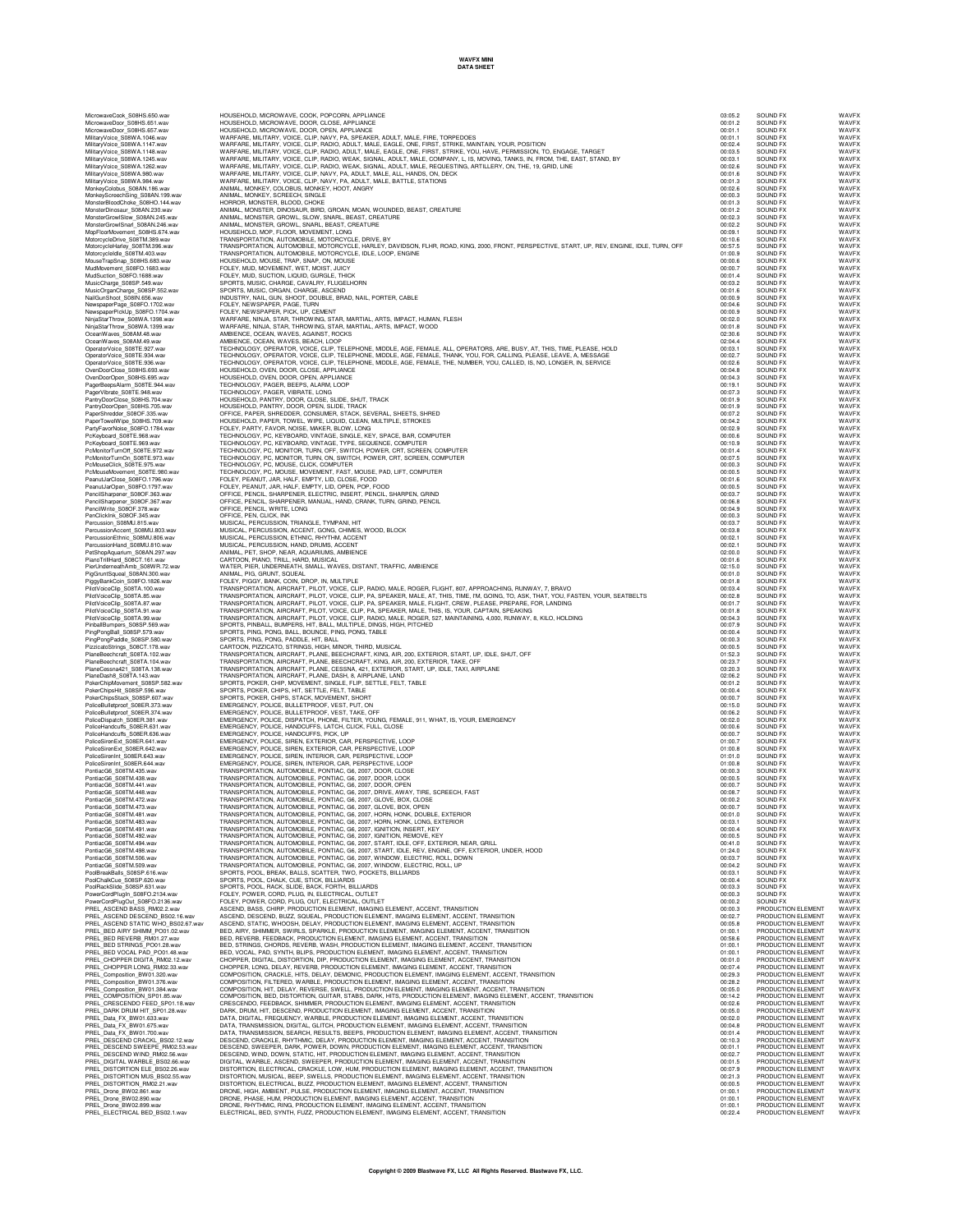**WAVFX MINI DATA SHEET**

| PREL_ELECTRICAL DAR_BS02.21.wav<br>PREL_ELECTRICAL TRA_BS02.100.wa<br>PREL_ELECTRICAL_RM02.46.wav<br>BS02.100.wav                                                                                                                                                                                                    |
|----------------------------------------------------------------------------------------------------------------------------------------------------------------------------------------------------------------------------------------------------------------------------------------------------------------------|
|                                                                                                                                                                                                                                                                                                                      |
| PREL_ELECTRICAL<br>RM02.46.wav                                                                                                                                                                                                                                                                                       |
|                                                                                                                                                                                                                                                                                                                      |
| PREL_Feedback_BW02.1017.wav<br>PREL_Feedback_BW02.1027.wav<br>PDEL_Feedback_BW02.1024.usv                                                                                                                                                                                                                            |
| PREL_Feedback_BW02.1034.wav<br>PREL_Feedback_BW02.1062.wav<br>PREL_Feedback_BW02.1080.wav<br>PREL_Feedback_BW02.1081.wav<br>REL_Feedback_BW02.1081.wav                                                                                                                                                               |
|                                                                                                                                                                                                                                                                                                                      |
|                                                                                                                                                                                                                                                                                                                      |
| PREL_Feedback_DWOL.TOC<br>PREL_GLITCH ELECTRI_BS02.129.wav<br>TREL_GLITCH LIFE RS02.186 Wav                                                                                                                                                                                                                          |
| PREL_GLITCH HISS_BS02.186.wav<br>PREL_GLITCH WARBLE_RM02.95.wav<br>PREL_HIT BURST SHIM_PO01.39.wav<br>PREL_HIT DISTORTION_BS02.26.wav<br>PREL_HIT DISTORTION_BS02.26.wav                                                                                                                                             |
|                                                                                                                                                                                                                                                                                                                      |
|                                                                                                                                                                                                                                                                                                                      |
| PREL_HIT GLASS DELA_SP01.75.wav<br>PREL_HIT WHOOSH BUL_BS02.146.w                                                                                                                                                                                                                                                    |
| BS02.146.wav                                                                                                                                                                                                                                                                                                         |
| PREL_LASER_RM02.12.wav<br>PREL_LASER_RM02.16.wav                                                                                                                                                                                                                                                                     |
| PREL_LASER_RM02.9.wav<br>PREL_LFE_Hit_BW02.1329.wav<br>PREL_LFE_Hit_BW02.1353.wav<br>PREL_LFE_Rumble_BW02.1377.wav<br>PREL_LOGO BELLS REV_PO01.145.w<br>PREL_LOGO MARIMRA_PO01.145.w                                                                                                                                 |
|                                                                                                                                                                                                                                                                                                                      |
|                                                                                                                                                                                                                                                                                                                      |
| PO01.40.wav                                                                                                                                                                                                                                                                                                          |
| PREL_LOGO MARIMBA_PO01.115.wav<br>PREL_LOGO SWEEPER_PO01.255.wav                                                                                                                                                                                                                                                     |
|                                                                                                                                                                                                                                                                                                                      |
| PREL_METALLIC SCRAP_SP01.109.wav<br>PREL_METALLIC SHIMM_RM02.48.wav                                                                                                                                                                                                                                                  |
|                                                                                                                                                                                                                                                                                                                      |
| PREL_Metallic_BW02.1508.wa<br>PREL_MISIGAL ELEMEN_RM02.52.wav<br>PREL_MUSICAL ELEMEN_RM02.52.wav<br>PREL_MUSICAL ORCHES_PO01.324.wav<br>PREL_PIXIE DUST SHI_PO01.49.wav<br>PREL_PIXIE DUST SPA_PO01.62.wav<br>PREL_PIXIE DUST SPA_PO01.61.wav<br>PREL_PIXIE DUST SPA_PO01.62.w                                       |
|                                                                                                                                                                                                                                                                                                                      |
|                                                                                                                                                                                                                                                                                                                      |
|                                                                                                                                                                                                                                                                                                                      |
|                                                                                                                                                                                                                                                                                                                      |
|                                                                                                                                                                                                                                                                                                                      |
| THEL PIXIT DUST SPA PO01.62.wav<br>PREL_SHIMMER CHIMES_PO02.25.wav<br>PREL_SHIMMER SWELLS_PO02.247.wav<br>PREL_SHIMMER WHOOSH_PO02.293.wav<br>PREL_SHIMMER WHOOSH_PO02.293.wav<br>PREL_SHIMMER WHOOSH_PO02.293.wav                                                                                                   |
|                                                                                                                                                                                                                                                                                                                      |
| PREL_Stab_Dark_BW02.2071.wav<br>PREL_Stab_Dark_BW02.2082.wav<br>PREL_Stab_Grind_BW02.2082.wav<br>PREL_STATIC FUZZ_BS02.69.wav                                                                                                                                                                                        |
|                                                                                                                                                                                                                                                                                                                      |
|                                                                                                                                                                                                                                                                                                                      |
| PREL_STATIC LONG_RM02.54.wav<br>PREL_STATIC RADIO_RM02.68.wav                                                                                                                                                                                                                                                        |
|                                                                                                                                                                                                                                                                                                                      |
|                                                                                                                                                                                                                                                                                                                      |
|                                                                                                                                                                                                                                                                                                                      |
| PREL_STINGER BLURPS_RM02.15.wav<br>PREL_STINGER CHARGE_RM02.15.wav<br>PREL_STINGER GLITCH_RM02.102.wav<br>PREL_STINGER TUNER_RM02.227.wav<br>PREL_STINTER ELECTR_RM02.24 wav<br>PREL_STITTER ELECTR_RM02.24 wav                                                                                                      |
|                                                                                                                                                                                                                                                                                                                      |
|                                                                                                                                                                                                                                                                                                                      |
| PREL_STUTTER ELECTRIC MODELS.<br>PREL_STUTTER ROBOT_RM02.38.wav<br>PREL_SWEEPER AIRY_PO02.88.wav<br>PREL_SWEEPER AIRY_PO02.8.wav<br>THE SWITCH STATISTING CONSUSTING STATISTICS.<br>PREL_SWEEPER LASER_RM02.46.wav<br>PREL_SWEEPER SWIRL_PO02.245.wav<br>PREL_SWEEPER SWIRL_PO02.245.wav<br>PREL_TRAILED BER_STATIST |
|                                                                                                                                                                                                                                                                                                                      |
|                                                                                                                                                                                                                                                                                                                      |
|                                                                                                                                                                                                                                                                                                                      |
|                                                                                                                                                                                                                                                                                                                      |
|                                                                                                                                                                                                                                                                                                                      |
|                                                                                                                                                                                                                                                                                                                      |
|                                                                                                                                                                                                                                                                                                                      |
| FREL_TRAILER BED_SP01.13.wav<br>PREL_TRAILER BED_SP01.13.wav<br>PREL_TRAILER BED_SP01.132.wav<br>PREL_WHOOSH DELAY_PO02.49.wav<br>PREL_WHOOSH DELAY_PO02.49.wav<br>PREL_WHOOSH FLANGE_PO02.75.wav<br>PREL_WHOOSH ICMV FAS_SP01.188.wav<br>PREL_WHOO<br>PREL<br>BS02.24.wav                                           |
| WHOOSH METALLI                                                                                                                                                                                                                                                                                                       |
| PREL_WHOOSH SHORT_RM02.44.wav<br>PREL_WHOOSH WARP_PO02.264.wav<br>PREL_WHOOSH WARP_P                                                                                                                                                                                                                                 |
|                                                                                                                                                                                                                                                                                                                      |
|                                                                                                                                                                                                                                                                                                                      |
| PrisonInmates_S08ER.652.wav<br>PunchFist_S08WA.1409.wav<br>PunchSolid_S08WA.1414.wav<br>RadioMorseCode_S08WA.1419.wav                                                                                                                                                                                                |
|                                                                                                                                                                                                                                                                                                                      |
| RadioSmallStatic_S08TE.996.wav                                                                                                                                                                                                                                                                                       |
|                                                                                                                                                                                                                                                                                                                      |
| RainDownpour<br>S08WT.27.wav                                                                                                                                                                                                                                                                                         |
|                                                                                                                                                                                                                                                                                                                      |
| RainForest_S08WT.29.wav<br>RainGutterWater_S08WT.31.wav                                                                                                                                                                                                                                                              |
| ReclinerChair_S08HS.778.wav<br>S08HS.779.wav<br>ReclinerChair                                                                                                                                                                                                                                                        |
| RecordDjScratch_S08MU.1232.wa                                                                                                                                                                                                                                                                                        |
|                                                                                                                                                                                                                                                                                                                      |
| RecordDjScratch_S08MU.1233.wav<br>RecordScratch_S08MU.1250.wav                                                                                                                                                                                                                                                       |
| RefrigeratorDoor_S08HS.785.wav<br>RefrigeratorDoor_S08HS.786.wav                                                                                                                                                                                                                                                     |
|                                                                                                                                                                                                                                                                                                                      |
| RestaurantCrowd_S08AM.54.wav<br>RigorMortisFlesh_S08HO.155.wav                                                                                                                                                                                                                                                       |
|                                                                                                                                                                                                                                                                                                                      |
| RockSlateMovement_S08FO.2187.wav<br>RolloverBeep_S08TE.1009.wav                                                                                                                                                                                                                                                      |
| S08FO.2209.wav<br>RopeTwistTighten_S08FO.2209.wa<br>RopeUnravelSpin_S08FO.2210.wav                                                                                                                                                                                                                                   |
| RubberBandShoot_S08FO.2215.wav                                                                                                                                                                                                                                                                                       |
| RubberBandStretch_S08FO.2223.wav                                                                                                                                                                                                                                                                                     |
| SaunaRoomTone<br>S08SP.642.wav                                                                                                                                                                                                                                                                                       |
| S08lN.821.wav<br>SawElectric                                                                                                                                                                                                                                                                                         |
|                                                                                                                                                                                                                                                                                                                      |
| SchoolBusIdle_S08TM.647.wav<br>SciFiAirBurst_S08SF.1.wav<br>SciFiAirBurst_S08SF.6.wav                                                                                                                                                                                                                                |
|                                                                                                                                                                                                                                                                                                                      |
| SciFiAirLock_S08SF.14.wav<br>SciFiAirLock_S08SF.14.wav                                                                                                                                                                                                                                                               |
| SciFiAlarmBattle_S08SF.22.wav<br>SciFiAlarmBeep_S08SF.27.wav                                                                                                                                                                                                                                                         |
| SciFiAlarmWarning<br>S08SF.55.wav                                                                                                                                                                                                                                                                                    |
| SciFiAlien_S08SF.67.wav                                                                                                                                                                                                                                                                                              |
| SciFiAlien<br>S08SF.69.wav<br>.60.wav<br>SciF                                                                                                                                                                                                                                                                        |
| AlienEgg_S08SF<br>SciFiAlienHeart<br>S08SF.65.wav                                                                                                                                                                                                                                                                    |
| SciFiAlienTalk_S08SF.70.wav                                                                                                                                                                                                                                                                                          |
|                                                                                                                                                                                                                                                                                                                      |
| SciFiAmbience_S08SF.104.wav<br>SciFiAmbience_S08SF.78.wav                                                                                                                                                                                                                                                            |
| SciFiAmbience_S08SF.92.wav                                                                                                                                                                                                                                                                                           |
| SciFiCargoDoor_S08SF.212.wav<br>SciFiCargoDoor<br>213.wav<br>SOBSE                                                                                                                                                                                                                                                   |
| SciFiComputer_S08SF<br>216.wav                                                                                                                                                                                                                                                                                       |
| SciFiComputer_S08SF.223.wav                                                                                                                                                                                                                                                                                          |
| SciFiCyborg_S08SF.236.wav<br>SciFiEnergyBolt_S08SF<br>296.wa                                                                                                                                                                                                                                                         |
| SciFiEnergyBolt_S08SF.298.wav                                                                                                                                                                                                                                                                                        |
|                                                                                                                                                                                                                                                                                                                      |
| SciFiExplosion_S08SF.305.wav<br>SciFiExplosion_S08SF.306.wav<br>S08SF.308.wav                                                                                                                                                                                                                                        |
| SciFiExplosion<br>SciFiJetPack_S08SF.333.wav                                                                                                                                                                                                                                                                         |
| SciFiLaserGun_S08SF.348.wav                                                                                                                                                                                                                                                                                          |
| SciFiLaserGun_S08SF.350.wav                                                                                                                                                                                                                                                                                          |
|                                                                                                                                                                                                                                                                                                                      |
| SciFiLaserGun_S08SF.353.wav<br>SciFiLaserRay_S08SF.355.wav<br>SciFiLaserRay                                                                                                                                                                                                                                          |
| SciFiRobotServo_S08SF.429.way<br>SciFiRobotServo<br>S08SF.432.wav                                                                                                                                                                                                                                                    |
| SciFiRocket_S08SF.441.wav                                                                                                                                                                                                                                                                                            |
| S08SF.454.wav<br>SciFiScanner                                                                                                                                                                                                                                                                                        |
| SciFiServoMotor<br>S08SF.467.wav                                                                                                                                                                                                                                                                                     |
| SciFiSpaceship<br>S08SF.495.wav<br>SciFiSteamRelease<br>S08SF.541.wav                                                                                                                                                                                                                                                |
| SciFiTelemetry_S08SF.555.wav                                                                                                                                                                                                                                                                                         |
| SciFiTeletype_S08SF.559.wav                                                                                                                                                                                                                                                                                          |
| SciFiVoiceClip_S08SF.1330.wav                                                                                                                                                                                                                                                                                        |
|                                                                                                                                                                                                                                                                                                                      |
| SciFiVoiceClip_S08SF.1338.wav<br>SciFiVoiceClip_S08SF.633.wav<br>iVoiceClip_S08SF.682.wav<br>SciF                                                                                                                                                                                                                    |
| SciFiVoiceClip<br>S08SF.683.wav                                                                                                                                                                                                                                                                                      |
| SciFiWindDrone<br>S08SF.1709.way<br>SciFiWorkshop_S08SF.1713.wav<br>SciFiWorkshop_S08SF.1714.wav                                                                                                                                                                                                                     |

PREL\_ELECTRICAL DAR\_BSO221.wav ELECTRICAL, DARK, PULSE, POWER, POUCLY ON THE READER ENGENT, AND THE RANSTICAL TRANSITION ON THE READERT WAVER THE READERT WAVER THE READERT WAVER THE READERT WAVER A STREADERT WAVER A STREAD PREL\_ELECTRICAL\_PM02.46.wav ELECTRICAL\_, SWELL, SHORT, CUT, PRODUCTION ELEMENT, MAGING ELEMENT, TRANSITON<br>PREL\_Feedback\_BW02.107.wav FEEDBACK, CRYSTAL, EERIE: REVERSE, SWELL, PRODUCTION ELEMENT, MAGING ELEMENT, MAGING<br>PREL PREL\_Feedback\_BW02.1080.wav FEEDBACK, SWEEP, PITCH, ASCEND, DESCEND, PRODUCTION ELEMENT, IMAGING ELEMENT, ACCENT, TRANSITION 00:01.3 PRODUCTION ELEMENT WAVFX PREL\_Feedback\_BW02.1081.wav FEEDBACK, SWEEP, SLOW, PRODUCTION ELEMENT, IMAGING ELEMENT, ACCENT, TRANSITION 00:07.2 PRODUCTION ELEMENT WAVFX PREL\_GLITCH ELECTRI\_BS02.129.wav GLITCH, ELECTRICAL, STUTTER, DIGITAL, SWEEPER, PRODUCTION ELEMENT, IMAGING ELEMENT, ACCENT, TRANSITION 00:11.4 PRODUCTION ELEMENT WAVFX PREL\_GLITCH HISS\_BS02.186.wav GLITCH, HISS, HARSH, NOISE, BLURP, PRODUCTION ELEMENT, IMAGING ELEMENT, ACCENT, TRANSITION 00:01.3 PRODUCTION ELEMENT WAVFX PREL\_GLITCH WARBLE\_RM02.95.wav GLITCH, WARBLE, BURST, PRODUCTION ELEMENT, IMAGING ELEMENT, ACCENT, TRANSITION 00:01.0 PRODUCTION ELEMENT WAVFX PREL\_HIT BURST SHIM\_PO01.39.wav HIT, BURST, SHIMMER, CHOPPER, PRODUCTION ELEMENT, IMAGING ELEMENT, ACCENT, TRANSITION 00:03.1 PRODUCTION ELEMENT WAVFX PREL\_HIT DISTORTION\_BS02.26.wav HIT, DISTORTION, BASS, DROP, STATIC, FIZZLE, PRODUCTION ELEMENT, IMAGING ELEMENT, ACCENT, TRANSITION 00:02.0 PRODUCTION ELEMENT WAVFX PREL\_HIT GLASS DELA\_SP01.75.wav HIT, GLASS, DELAY, REVERB, PRODUCTION ELEMENT, IMAGING ELEMENT, ACCENT, TRANSITION 00:09.7 PRODUCTION ELEMENT WAVFX PREL\_HIT WHOOSH BUL\_BS02.146.wav HIT, WHOOSH, BULLET, TIME, DISTORTION, PRODUCTION ELEMENT, IMAGING ELEMENT, ACCENT, TRANSITION 00:03.7 PRODUCTION ELEMENT WAVFX PREL\_LASER\_RM02.12.wav LASER, SHORT, DISTORTED, BLAST, PRODUCTION ELEMENT, IMAGING ELEMENT, ACCENT , TRANSITION 00:00.7 PRODUCTION ELEMENT WAVFX PREL\_LASER\_RM02.16.wav LASER, SHORT, SWELL, DESCEND, PRODUCTION ELEMENT, IMAGING ELEMENT, ACCENT , TRANSITION 00:01.0 PRODUCTION ELEMENT WAVFX PREL\_LASER\_RM02.9.wav LASER, LONG, DISTORTION, DESCEND, PRODUCTION ELEMENT, IMAGING ELEMENT, ACCENT , TRANSITION 00:02.1 PRODUCTION ELEMENT WAVFX PREL\_LFE\_Hit\_BW02.1329.wav LFE, HIT, HARD, IMPACT, PRODUCTION ELEMENT, IMAGING ELEMENT, ACCENT, TRANSITION 00:05.1 PRODUCTION ELEMENT WAVFX PREL\_LFE\_Hit\_BW02.1353.wav LFE, HIT, TREMOR, PRODUCTION ELEMENT, IMAGING ELEMENT, ACCENT, TRANSITION 00:04.1 PRODUCTION ELEMENT WAVFX PREL\_LFE\_Rumble\_BW02.1377.wav LFE, RUMBLE, TREMOR, LONG, PRODUCTION ELEMENT, IMAGING ELEMENT, ACCENT, TRANSITION 00:09.0 PRODUCTION ELEMENT WAVFX PREL\_LOGO BELLS REV\_PO01.40.wav LOGO, BELLS, REVERB, PRODUCTION ELEMENT, IMAGING ELEMENT, ACCENT, TRANSITION 00:05.0 PRODUCTION ELEMENT WAVFX PREL\_LOGO MARIMBA\_PO01.115.wav LOGO, MARIMBA, MELODY, PRODUCTION ELEMENT, IMAGING ELEMENT, ACCENT, TRANSITION 00:04.1 PRODUCTION ELEMENT WAVFX PREL\_LOGO SWEEPER\_PO01.255.wav LOGO, SWEEPER, PIANO, DELAY, FLANGE, PRODUCTION ELEMENT, IMAGING ELEMENT, ACCENT, TRANSITION 00:09.8 PRODUCTION ELEMENT WAVFX PREL\_METALLIC SCRAP\_SP01.109.wav METALLIC, SCRAPE, SWELLS, REVERSE, PRODUCTION ELEMENT, IMAGING ELEMENT, ACCENT, TRANSITION 00:04.8 PRODUCTION ELEMENT WAVFX PREL\_METALLIC SHIMM\_RM02.48.wav METALLIC, SHIMMER, TREMOLO, SWELL, PRODUCTION ELEMENT, IMAGING ELEMENT, ACCENT, TRANSITION 00:02.4 PRODUCTION ELEMENT WAVFX PREL\_Metallic\_BW02.1508.wav METALLIC, SQUEALS, GROANS, PRODUCTION ELEMENT, IMAGING ELEMENT, ACCENT, TRANSITION 00:08.1 PRODUCTION ELEMENT WAVFX PREL\_MUSICAL ELEMEN\_RM02.52.wav MUSICAL, ELEMENT, DRUM, TOM, FILL, PRODUCTION ELEMENT, IMAGING ELEMENT, ACCENT, TRANSITION 00:03.1 SOUND FX WAVFX PREL\_MUSICAL ORCHES\_PO01.244.wav MUSICAL, ORCHESTRAL, CHIME, MELODY, REVERB, PRODUCTION ELEMENT, IMAGING ELEMENT, ACCENT, TRANSITION 00:02.4 SOUND FX WAVFX PREL\_MUSICAL VIBRAP\_PO01.378.wav MUSICAL, VIBRAPHONE, DESCEND, DELAY, LOOP, PRODUCTION ELEMENT, IMAGING ELEMENT, ACCENT, TRANSITION 00:10.8 SOUND FX WAVFX PREL\_PIXIE DUST SHI\_PO01.49.wav PIXIE, DUST, SHIMMER, FLANGE, DELAY, PRODUCTION ELEMENT, IMAGING ELEMENT, ACCENT, TRANSITION 00:06.2 PRODUCTION ELEMENT WAVFX PREL\_PIXIE DUST SPA\_PO01.61.wav PIXIE, DUST, SPARKLE, SHIMMER, SWIRL, PRODUCTION ELEMENT, IMAGING ELEMENT, ACCENT, TRANSITION 00:04.9 PRODUCTION ELEMENT WAVFX PREL\_PIXIE DUST SPA\_PO01.62.wav PIXIE, DUST, SPARKLE, STUTTER, DESCEND, SHIMMER, REVERB, PRODUCTION ELEMENT, IMAGING ELEMENT, ACCENT, TRANSITION 00:10.3 PRODUCTION ELEMENT WAVFX PREL\_SHIMMER CHIMES\_PO02.25.wav SHIMMER, CHIMES, LOW, FLANGE, PRODUCTION ELEMENT, IMAGING ELEMENT, ACCENT, TRANSITION 00:08.9 PRODUCTION ELEMENT WAVFX PREL\_SHIMMER SWELLS\_PO02.247.wav SHIMMER, SWELLS, FLANGE, PRODUCTION ELEMENT, IMAGING ELEMENT, ACCENT, TRANSITION 00:12.1 PRODUCTION ELEMENT WAVFX PREL\_SHIMMER WHOOSH\_PO02.293.wav SHIMMER, WHOOSH, FLANGE, PRODUCTION ELEMENT, IMAGING ELEMENT, ACCENT, TRANSITION 00:06.3 PRODUCTION ELEMENT WAVFX PREL\_Stab\_Dark\_BW02.2071.wav STAB, DARK, LOW, WARBLE, PRODUCTION ELEMENT, IMAGING ELEMENT, ACCENT, TRANSITION 00:08.1 PRODUCTION ELEMENT WAVFX PREL\_Stab\_Dark\_BW02.2082.wav STAB, DARK, METALLIC, DISTORTION, PRODUCTION ELEMENT, IMAGING ELEMENT, ACCENT, TRANSITION 00:00.8 PRODUCTION ELEMENT WAVFX PREL\_Stab\_Grind\_BW02.2171.wav STAB, GRIND, DECAY, PRODUCTION ELEMENT, IMAGING ELEMENT, ACCENT, TRANSITION 00:02.0 PRODUCTION ELEMENT WAVFX PREL\_STATIC FUZZ\_BS02.69.wav STATIC, FUZZ, GLITCH, BLIP, PRODUCTION ELEMENT, IMAGING ELEMENT, ACCENT, TRANSITION 00:01.1 PRODUCTION ELEMENT WAVFX PREL\_STATIC LONG\_RM02.54.wav STATIC, LONG, FREQUENCY, SWEEP, PRODUCTION ELEMENT, IMAGING ELEMENT, ACCENT, TRANSITION 00:01.3 PRODUCTION ELEMENT WAVFX PREL\_STATIC RADIO\_RM02.68.wav STATIC, RADIO, SWEEP, PRODUCTION ELEMENT, IMAGING ELEMENT, ACCENT, TRANSITION 00:06.9 PRODUCTION ELEMENT WAVFX PREL\_STINGER BLURPS\_RM02.15.wav STINGER, BLURPS, HIT, ZAP, PRODUCTION ELEMENT, IMAGING ELEMENT, ACCENT, TRANSITION 00:01.6 PRODUCTION ELEMENT WAVFX PREL\_STINGER CHARGE\_RM02.19.wav STINGER, CHARGE, UP, DOWN, PRODUCTION ELEMENT, IMAGING ELEMENT, ACCENT, TRANSITION 00:01.5 PRODUCTION ELEMENT WAVFX PREL\_STINGER GLITCH\_RM02.102.wav STINGER, GLITCH, ZAP, PRODUCTION ELEMENT, IMAGING ELEMENT, ACCENT, TRANSITION 00:02.8 PRODUCTION ELEMENT WAVFX PREL\_STINGER TUNER\_RM02.227.wav STINGER, TUNER, DISTORTION, PRODUCTION ELEMENT, IMAGING ELEMENT, ACCENT, TRANSITION 00:05.1 PRODUCTION ELEMENT WAVFX PREL\_STUTTER ELECTR\_RM02.24.wav STUTTER, ELECTRICAL, SWEEP, PRODUCTION ELEMENT, IMAGING ELEMENTS, ACCENT, TRANSITION 00:02.8 PRODUCTION ELEMENT WAVFX PREL\_STUTTER ROBOT\_RM02.38.wav STUTTER, ROBOT, SWEEPER, PRODUCTION ELEMENT, IMAGING ELEMENTS, ACCENT, TRANSITION 00:00.9 PRODUCTION ELEMENT WAVFX PREL\_STUTTER STATIC\_RM02.55.wav STUTTER, STATIC, DISTORTION, SHORT, PRODUCTION ELEMENT, IMAGING ELEMENTS, ACCENT, TRANSITION 00:01.0 PRODUCTION ELEMENT WAVFX PREL\_SWEEPER AIRY\_PO02.8.wav SWEEPER, AIRY, SWELL, FLANGE, PULSE, SHIMMER, PRODUCTION ELEMENT, IMAGING ELEMENT, ACCENT, TRANSITION 00:10.5 PRODUCTION ELEMENT WAVFX PREL\_SWEEPER LASER\_RM02.46.wav SWEEPER, LASER, PULSE, PRODUCTION ELEMENT, IMAGING ELEMENT, ACCENT, TRANSITION 00:01.9 PRODUCTION ELEMENT WAVFX PREL\_SWEEPER SWIRL\_PO02.245.wav SWEEPER, SWIRL, FLANGE, RING, PRODUCTION ELEMENT, IMAGING ELEMENT, ACCENT, TRANSITION 00:03.2 PRODUCTION ELEMENT WAVFX PREL\_TRAILER BED\_SP01.13.wav TRAILER, BED, DARK, DEEP, HITS, HAND, DRUM, RHYTHM, CHAOTIC, SWELL, PRODUCTION ELEMENT, IMAGING ELEMENT, ACCENT, TRANSITION 00:38.4 PRODUCTION ELEMENT WAVFX PREL\_TRAILER BED\_SP01.132.wav TRAILER, BED, ORCHESTRAL, BRIGHT, POSITIVE, SOFT, WHOOSHES, PRODUCTION ELEMENT, IMAGING ELEMENT, ACCENT, TRANSITION 01:02.6 PRODUCTION ELEMENT WAVFX PREL\_TRAILER BED\_SP01.65.wav TRAILER, BED, DARK, MYSTERIOUS, SCARY, REVERB, PRODUCTION ELEMENT, IMAGING ELEMENT, ACCENT, TRANSITION 00:34.2 PRODUCTION ELEMENT WAVFX PREL\_WHOOSH DELAY\_PO02.49.wav WHOOSH, DELAY, FAST, HIGH, PRODUCTION ELEMENT, IMAGING ELEMENT, ACCENT, TRANSITION 00:02.2 PRODUCTION ELEMENT WAVFX PREL\_WHOOSH DISTORT\_BS02.15.wav WHOOSH, DISTORTION, FLANGE, PULSE, PRODUCTION ELEMENT, IMAGING ELEMENT, ACCENT, TRANSITION 00:04.7 PRODUCTION ELEMENT WAVFX PREL\_WHOOSH FLANGE\_PO02.77.wav WHOOSH, FLANGE, CHIMES, PRODUCTION ELEMENT, IMAGING ELEMENT, ACCENT, TRANSITION 00:04.9 PRODUCTION ELEMENT WAVFX PREL\_WHOOSH LOW FAS\_SP01.188.wav WHOOSH, LOW, FAST, PRODUCTION ELEMENT, IMAGING ELEMENT, ACCENT, TRANSITION 00:02.4 PRODUCTION ELEMENT WAVFX PREL\_WHOOSH METALLI\_BS02.24.wav WHOOSH, METALLIC, STATIC, FLANGE, PRODUCTION ELEMENT, IMAGING ELEMENT, ACCENT, TRANSITION 00:02.3 PRODUCTION ELEMENT WAVFX PREL\_WHOOSH SHORT\_RM02.44.wav WHOOSH, SHORT, FAST, REVERB, DELAY, PRODUCTION ELEMENT, IMAGING ELEMENT, ACCENT, TRANSITION 00:03.2 PRODUCTION ELEMENT WAVFX PREL\_WHOOSH WARP\_PO02.264.wav WHOOSH, WARP, SHIMMER, SPARKLE, DELAY, PRODUCTION ELEMENT, IMAGING ELEMENT, ACCENT, TRANSITION 00:03.6 PRODUCTION ELEMENT WAVFX PrinterPrint\_S08OF.390.wav OFFICE, PRINTER, CANON, COPY, MACHINE, PRINT, PAGE 00:19.5 SOUND FX WAVFX PrisonInmates\_S08ER.652.wav EMERGENCY, PRISON, INMATES, LOCK, DOWN 00:55.8 SOUND FX WAVFX PunchFist\_S08WA.1409.wav WARFARE, PUNCH, FIGHT, FIST, CUFF, MARTIAL, ARTS, KARATE 00:00.2 SOUND FX WAVFX PunchSolid\_S08WA.1414.wav WARFARE, PUNCH, FIGHT, SOLID, BODY, BLOW, MARTIAL, ARTS, KARATE 00:00.2 SOUND FX WAVFX RadioMorseCode\_S08WA.1419.wav WARFARE, RADIO, MORSE, CODE, EMERGENCY, SOS, TWICE, MILITARY 00:03.3 SOUND FX WAVFX RadioSmallStatic\_S08TE.996.wav TECHNOLOGY, RADIO, SMALL, STATIC, ON, OFF 00:13.3 SOUND FX WAVFX Rain Download March (March March March March March March March March March March 1999) (1999) (1999) (1999) (1<br>RainForest\_508WT.23/wav WEATHER, RAIN, FONNEY, DRIVER, WAREN, DRIVER, INCONNERT INCONNERT (1999) (1999) (1 Record)Scenario.com/internal materials.com/internal materials.com/internal materials.com/internal materials.com/internal materials.com/internal materials.com/internal materials.com/internal materials.com/internal materials RefrigeratorDoor\_S08HS.786.wav HOUSEHOLD, REFRIGERATOR, DOOR, OPEN, APPLIANCE<br>Restaurant/Cowd\_S08AM.54.wav AMBIENCE, RESTAURANT, CROWD, WALLA, BUS, DING, DING, INC. INC. INC. INC. INC<br>RigorMontsFlesh\_S08HO.155.wa **ENGINEERING WAS AN ABSOLUTE THE REPORT OF A SERVICE PROPERTY OF A SERVICE PROPERTY OF A SERVICE PROPERTY AND A<br>CONFIDENTIAL AND CONFIDENTIAL CONFIDENTIAL CONFIDENTIAL CONFIDENTIAL CONFIDENTIAL CONFIDENTIAL CONFIDENTIAL C**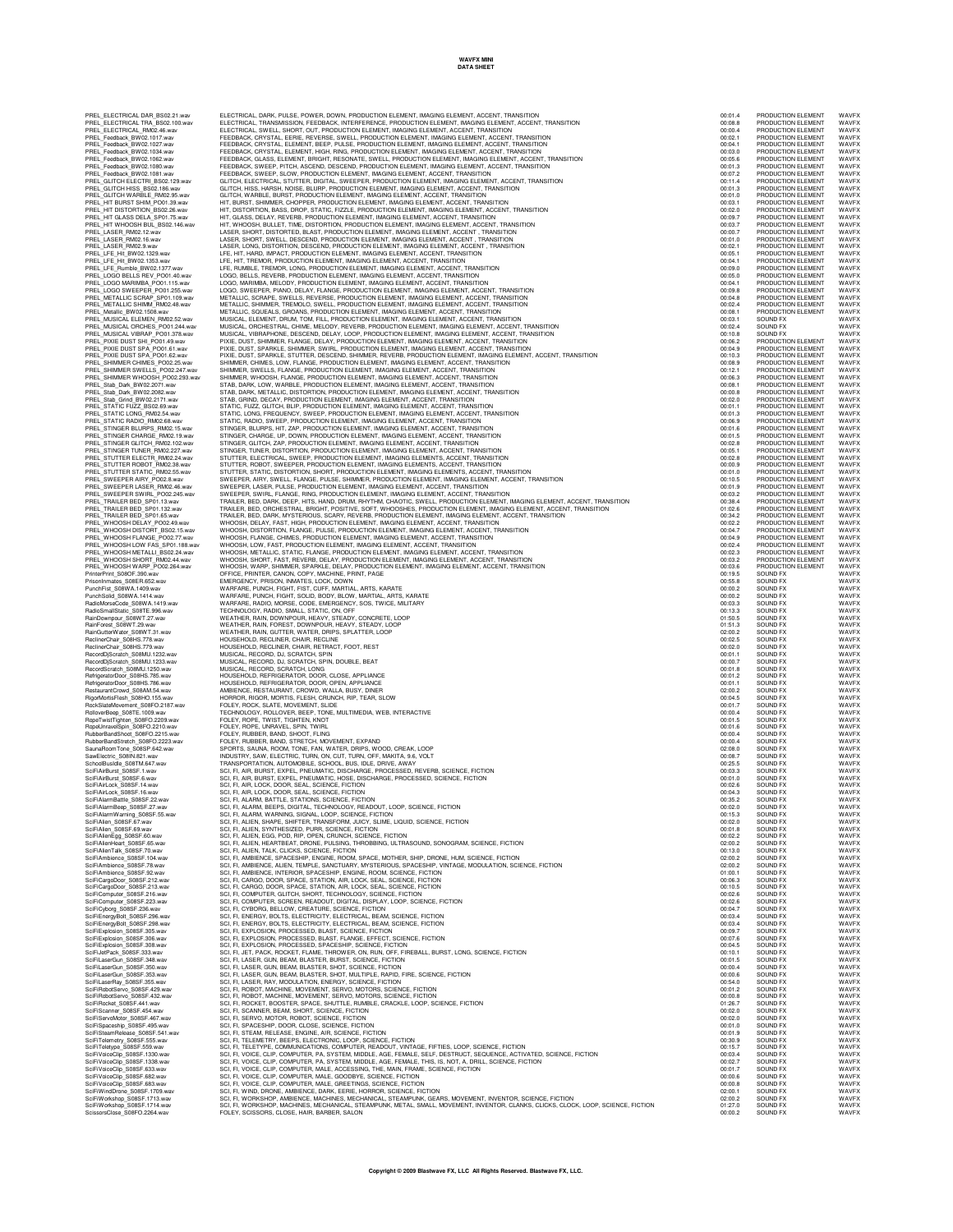## **WAVFX MINI DATA SHEET**

| ScissorsCut<br>ScissorsCut_S08FO.2266.wav<br>ScotchTapePeel_S08FO.2276.wav                                                                                                                                                                          |
|-----------------------------------------------------------------------------------------------------------------------------------------------------------------------------------------------------------------------------------------------------|
|                                                                                                                                                                                                                                                     |
| SemiTruckHorn_S08IN.866.wav<br>SemiTruckHorn_S08IN.869.wav                                                                                                                                                                                          |
| SemiTruckMac_S08IN.901.wav<br>SewingMachine_S08HS.802.w                                                                                                                                                                                             |
|                                                                                                                                                                                                                                                     |
| ShavingCreamCan_508HS.806.wav<br>SheepBaa_508AN.307.wav<br>SheepBaaLamb_508AN.314.wav                                                                                                                                                               |
|                                                                                                                                                                                                                                                     |
| ShovelScoopDirt_S08IN.936.wav                                                                                                                                                                                                                       |
| SillyStringSpray_S08FO.2339.w<br>SinkOnRunOff_S08HS.836.wav<br>2339.wav                                                                                                                                                                             |
|                                                                                                                                                                                                                                                     |
| SkiBallGame_S08SP.654.wav<br>SkiBallGame_S08SP.656.wav                                                                                                                                                                                              |
| SlidingDoorWood_S08HS.837.wav<br>SlidingDoorWood_S08HS.838.wav                                                                                                                                                                                      |
|                                                                                                                                                                                                                                                     |
| Shungbook Web 2008 November 2009                                                                                                                                                                                                                    |
|                                                                                                                                                                                                                                                     |
| SnowboardSkid_S08SP.672.wa<br>SnowFootstep_S08FS.296.wav                                                                                                                                                                                            |
| SnowFootstep_S08FS.297.wav                                                                                                                                                                                                                          |
| SnowGlobeShake_S08FO.2355.wav                                                                                                                                                                                                                       |
| SnowGlobeWindUp_S08FO.2357.wav                                                                                                                                                                                                                      |
| SnowshoeStep_S08FS.298.wav                                                                                                                                                                                                                          |
|                                                                                                                                                                                                                                                     |
| SnowShovelMetal_S08WT.70.wav<br>SnowSkiDownHill_S08SP.669.wav                                                                                                                                                                                       |
| SonogramBabyWomb<br>mb_S08ER.659.wav<br>S08TE.1024.wav                                                                                                                                                                                              |
| SpeakerPopHome_                                                                                                                                                                                                                                     |
|                                                                                                                                                                                                                                                     |
| SpeakerPowerOff_S08TE.1025.wav<br>SpigotTurnRusty_S08HS.854.wav<br>SplashBallDrop_S08WR.88.wav<br>Spigot I um<br>SplashBallDrop_S08W n.oo<br>SplashBalthub_S08W R.91.wav-                                                                           |
|                                                                                                                                                                                                                                                     |
| SplashDivePool_S08WR.95.wav<br>SplashFootstep_S08WR.97.wav                                                                                                                                                                                          |
|                                                                                                                                                                                                                                                     |
| SportsVoiceClip_S08SP.840.wav<br>SportsVoiceClip_S08SP.841.wav                                                                                                                                                                                      |
| SportsVoiceClip_<br>S08SP.842.wav                                                                                                                                                                                                                   |
| SportsVoiceClip_S08SP.843.wav                                                                                                                                                                                                                       |
| S08SP.845.wav<br>SportsVoiceClip_S08SP.845.wav<br>SprayBottlePull_S08HS.863.wav                                                                                                                                                                     |
|                                                                                                                                                                                                                                                     |
| StamperPress_S08IN.970.wav<br>StaplerStaple_S08OF.464.wav                                                                                                                                                                                           |
| StaticTelevision_S08TE.1026.wav<br>StreamBabbling_S08WR.113.wav                                                                                                                                                                                     |
|                                                                                                                                                                                                                                                     |
| StreamRunRiver_S08WR.115.wav<br>StringsAscend_S08CT.207.wav                                                                                                                                                                                         |
| Subdivision_S08AM.63.wav                                                                                                                                                                                                                            |
| SubmarineAlarm_S08WA.1698.wav<br>SubmarineSonar_S08WA.1700.wav                                                                                                                                                                                      |
|                                                                                                                                                                                                                                                     |
| SubwayApproach_S08TT.2.wav<br>SubwayPassBy_S08TT.10.wav                                                                                                                                                                                             |
| SubwayPassBy                                                                                                                                                                                                                                        |
| SuctionCup_S08CT.211.wav<br>SuctionPlop_S08CT.213.wav                                                                                                                                                                                               |
| Supernatural_S08HO.158.wav<br>Supernatural_S08HO.167.wav                                                                                                                                                                                            |
|                                                                                                                                                                                                                                                     |
| SurgeryIncision_S08ER.663.wav<br>SurgerySquishes_S08ER.665.wav                                                                                                                                                                                      |
|                                                                                                                                                                                                                                                     |
| SwimmingPoolAmb_S08SP.864.wav<br>SwimmingPoolAmb_S08SP.864.wav<br>SwitchFlip_S08FO.2506.wav<br>SwitchLampKnob_S08FO.2508.wav                                                                                                                        |
|                                                                                                                                                                                                                                                     |
|                                                                                                                                                                                                                                                     |
| SwitchOffDevice_S08FO.2512.wav<br>SwitchOnDevice_S08FO.2514.wav                                                                                                                                                                                     |
|                                                                                                                                                                                                                                                     |
| SwordImpactRock_S08WA.1710.wav<br>SwordImpactWood_S08WA.1712.wav                                                                                                                                                                                    |
| S08WA.1716.wav                                                                                                                                                                                                                                      |
| SwordRemoveFrom_S08WA.17<br>SwordStrike_S08WA.1731.wav                                                                                                                                                                                              |
|                                                                                                                                                                                                                                                     |
| SwordStrike_S08WA.1732.wav                                                                                                                                                                                                                          |
| S08WA.1734.wav<br>SwordThrow                                                                                                                                                                                                                        |
|                                                                                                                                                                                                                                                     |
|                                                                                                                                                                                                                                                     |
| SyringeLiquid_S08ER.674.wav<br>TableHitWithFist_S08FO.2529.wav<br>TeapotWhistle_S08HS.936.wav                                                                                                                                                       |
|                                                                                                                                                                                                                                                     |
|                                                                                                                                                                                                                                                     |
| TelephoneButton_S08TE.1034.wav<br>TelephoneButton_S08TE.1038.wav<br>TelephoneButton_S08TE.1042.wav<br>TelephoneHangUp_S08OF.477.wav                                                                                                                 |
|                                                                                                                                                                                                                                                     |
| TelephonePickUp_S08OF.479.wav<br>TelephoneRing_S08TE.1086.wav<br>TelephoneRing_S08TE.1087.wav                                                                                                                                                       |
| TelephoneSpeaker_S08OF.493.wav                                                                                                                                                                                                                      |
|                                                                                                                                                                                                                                                     |
|                                                                                                                                                                                                                                                     |
| Teleprium<br>TelevisionOff_S08TE.1123.wav<br>TelevisionOff_S08TE.1124.wav<br>TelevisionOn_S08TE.1126.wav<br>TennisBallBounce_S08SP.882.wav                                                                                                          |
|                                                                                                                                                                                                                                                     |
| TennisBallBounce_S08SP.882.v<br>TennisRacquet_S08SP.885.wav<br>TennisRacquet_S08SP.886.wav                                                                                                                                                          |
|                                                                                                                                                                                                                                                     |
|                                                                                                                                                                                                                                                     |
| ThermosLidClose_S08HS.948.wav<br>ThermosLidClose_S08HS.949.wav<br>ThreeHolePunch_S08OF.499.wav<br>ThunderCracks_S08WT.97.wav                                                                                                                        |
|                                                                                                                                                                                                                                                     |
|                                                                                                                                                                                                                                                     |
|                                                                                                                                                                                                                                                     |
|                                                                                                                                                                                                                                                     |
| ThundreTstorm Rain S08W 1.5/7.W8V<br>TicketTear_S08FO.2567.wav<br>TicketTear_S08FO.2567.wav<br>TimeMelodyClock_S08MU.1314.wav<br>TimpaniHitSwell_S08CT.217.wav<br>Tacated In: S08HS.963.wav<br>Tacated In: S08HS.963.wav<br>ToasterUp_S08HS.965.wav |
| ToddlerWalk_S08FS.562.way                                                                                                                                                                                                                           |
| ToiletBrush_S08HS.972.wav<br>ToiletFlush_S08HS.967.wav                                                                                                                                                                                              |
|                                                                                                                                                                                                                                                     |
| ToolboxClose_S08IN.1017.wav<br>ToolboxOpen_S08IN.1030.wav                                                                                                                                                                                           |
| TorchMovement<br>S08FL63 way                                                                                                                                                                                                                        |
| TorchSwoosh_S08FI.67.wav                                                                                                                                                                                                                            |
| TortureDevice_S08HO.213.way<br>TowelWetDropS<br>S08HS.994.wa                                                                                                                                                                                        |
| TowelWetRingOut_S08HS.996.wav                                                                                                                                                                                                                       |
| ToyRubberDuck_S08FO.2719.wav                                                                                                                                                                                                                        |
| TractorOnRunOff_S08IN.1041.wav                                                                                                                                                                                                                      |
| TrafficHighway_S08AM.70.wav                                                                                                                                                                                                                         |
| S08AM.74.wav<br>TrafficRailroad<br>S08TT.23.wav<br>TrainCrossingBell                                                                                                                                                                                |
| TrainDriveBy<br>S08TT.24.wav                                                                                                                                                                                                                        |
| TrainWhistleBlow_S08TT.31.wav                                                                                                                                                                                                                       |
| TribalCymbalSwell<br>S08MU.1337.wav                                                                                                                                                                                                                 |
| TrolleyDriveBy_S08TT.33.wav<br>TrolleyHornBeep                                                                                                                                                                                                      |
| p_S08TT.34.wav<br>_S08CT.222.wav<br>TromboneSlide                                                                                                                                                                                                   |
| TromboneSwell_S08CT<br>.227.wav                                                                                                                                                                                                                     |
| TruckChevy_S08TM.658.wav                                                                                                                                                                                                                            |
| TruckChevy_S08TM.659.wav<br>ImbrellaSmall S08FO.2767.way<br>Ľ                                                                                                                                                                                       |
| UnderwaterSplash<br>S08WR.121.wa                                                                                                                                                                                                                    |
| UpholsteryRip_S08FO.2771.wav                                                                                                                                                                                                                        |
| S08HS.1029.wav<br>VacuumCleaner                                                                                                                                                                                                                     |
| VampireBiteNeck                                                                                                                                                                                                                                     |
| VampireBiteNeck_S08HO.214.wav<br>VampireSuckBlood_S08HO.215.wav<br>S08FO.2773.wav<br>VelcroRip                                                                                                                                                      |
| VendingMachine_S08F0<br>0.2779.wa                                                                                                                                                                                                                   |
| VendingMachine_S08IN.1055.wa                                                                                                                                                                                                                        |
| VenetianBlinds_S08HS.1087.way                                                                                                                                                                                                                       |
| VenetianBlinds_S08HS.1088.wav                                                                                                                                                                                                                       |
| VenetianBlinds_S08HS.1092.wav<br>1093.wav                                                                                                                                                                                                           |
| VenetianBlinds_S08HS.1093.wi<br>VoiceClipMale_S08CT.288.wav<br>VoiceClipMale_S08CT.295.wav<br>VoiceClinMale_S08CT.295.wav                                                                                                                           |

ScissorsCut\_S08FO.22265.wav FOLEY, SCISSORS, CUT, PAPER<br>ScotchTapePeel\_S08FO.2276.wav FOLEY, SCOTCH, TAPE, PEEL, PIECE 00:02.6 SOUND FX WAVFX WAVFX WAVFX SemiTruckHom\_SOBN MOUSTRY, SEMI, TRUCK, AIR, HORN, BEEP, DOUBLE<br>SemiTruckHom\_SOBN.B68.wav INDUSTRY, SEMI, TRUCK, AIR, HORN, BEEP, DONG<br>SemiTruckMac\_SOBN.901.wav HOUSTRY, SEMI, TRUCK, AIR, HORN, PEEP, LONG<br>Semit SheepBaa\_S08AN.307.wav ANIMAL, SHEEP, BAA 00:01.2 SOUND FX WAVFX SheepBaaLamb\_S08AN.314.wav ANIMAL, SHEEP, BAA, LAMB 00:00.9 SOUND FX WAVFX ShovelScoopDirt\_S08IN.936.wav INDUSTRY, SHOVEL, SCOOP, DIRT, DIG 00:01.1 SOUND FX WAVFX SillyStringSpray\_S08FO.2339.wav FOLEY, SILLY, STRING, SPRAY, LONG 00:09.2 SOUND FX WAVFX SinkOnRunOff\_S08HS.836.wav HOUSEHOLD, SINK, TURN, ON, RUN, OFF, KITCHEN, WATER 00:32.5 SOUND FX WAVFX SkiBallGame\_S08SP.654.wav SPORTS, SKI, BALL, GAME, ANTIQUE, RETURN, BALL 00:04.1 SOUND FX WAVFX SkiBallGame\_S08SP.656.wav SPORTS, SKI, BALL, GAME, ROLL, UP, ROLL, DOWN 00:03.3 SOUND FX WAVFX SlidingDoorWood\_S08HS.837.wav HOUSEHOLD, SLIDING, DOOR, WOOD, CLOSE 00:05.0 SOUND FX WAVFX SlidingDoorWood\_S08HS.838.wav HOUSEHOLD, SLIDING, DOOR, WOOD, OPEN 00:04.7 SOUND FX WAVFX SnowballImpact\_S08WT.79.wav WEATHER, SNOWBALL, IMPACT, HIT 00:00.8 SOUND FX WAVFX SnowBlowerRun\_S08HS.846.wav HOUSEHOLD, SNOW, BLOWER, PULL, START, IDLE, TURN, OFF 00:51.8 SOUND FX WAVFX SnowboardSkid\_S08SP.672.wav SPORTS, SNOWBOARD, SKID, BRAKE, STOP, BOARD 00:00.7 SOUND FX WAVFX SnowFootstep\_S08FS.296.wav FOOTSTEPS, SNOW, SINGLE, STEP, IMPACT, CRUNCH 00:00.6 SOUND FX WAVFX SnowFootstep\_S08FS.297.wav FOOTSTEPS, SNOW, SINGLE, STEP, IMPACT, CRUNCH 00:00.8 SOUND FX WAVFX SnowGlobeShake\_S08FO.2355.wav FOLEY, SNOW, GLOBE, SHAKE, FAST, CHRISTMAS, ORNAMENT, HOLIDAY 00:10.7 SOUND FX WAVFX SnowGlobeWindUp\_S08FO.2357.wav FOLEY, SNOW, GLOBE, WIND, UP, GEARS, SMALL, CRANK, CHRISTMAS, ORNAMENT, HOLIDAY 00:01.7 SOUND FX WAVFX SnowshoeStep\_S08FS.298.wav FOOTSTEPS, SNOWSHOES, SNOW, SINGLE, STEP, SHOES, IMPACT, CRUNCH 00:00.9 SOUND FX WAVFX SnowshoeStep\_S08FS.299.wav FOOTSTEPS, SNOWSHOES, SNOW, SINGLE, STEP, SHOES, IMPACT, CRUNCH 00:01.2 SOUND FX WAVFX SnowShovelMetal\_S08WT.70.wav WEATHER, SNOW, SHOVEL, METAL, SCRAPE 00:01.0 SOUND FX WAVFX SnowSkiDownHill\_S08SP.669.wav SPORTS, SNOW, SKI, DOWN, HILL, SLOPE, GLIDE 00:08.1 SOUND FX WAVFX SonogramBabyWomb\_S08ER.659.wav EMERGENCY, SONOGRAM, BABY, WOMB, HEARTBEAT, HOSPITAL, MEDICAL 00:13.2 SOUND FX WAVFX SpeakerPopHome\_S08TE.1024.wav TECHNOLOGY, SPEAKER, POP, HOME, THEATRE, SYSTEM, SPEAKER, SYSTEM, ON 00:00.6 SOUND FX WAVFX SpeakerPowerOff\_S08TE.1025.wav TECHNOLOGY, SPEAKER, POWER, OFF 00:00.6 SOUND FX WAVFX SpigotTurnRusty\_S08HS.854.wav HOUSEHOLD, SPIGOT, TURN, RUSTY, METAL, SQUEAK 00:00.8 SOUND FX WAVFX SplashBallDrop\_S08WR.88.wav WATER, SPLASH, BALL, DROP, IN, POOL, TOY 00:01.5 SOUND FX WAVFX SplashBathtub\_S08WR.91.wav WATER, SPLASH, BATHTUB, SMALL, HAND, MOVEMENT 00:03.1 SOUND FX WAVFX SplashDivePool\_S08WR.95.wav WATER, SPLASH, DIVE, POOL 00:05.4 SOUND FX WAVFX SplashFootstep\_S08WR.97.wav WATER, SPLASH, FOOTSTEP, INTO, BATHTUB 00:01.4 SOUND FX WAVFX SportsVoiceClip\_S08SP.840.wav SPORTS, SPORTS, VOICE, CLIP, OLD, MALE, BASEBALL, UMPIRE, BALL 00:00.7 SOUND FX WAVFX SportsVoiceClip\_S08SP.841.wav SPORTS, SPORTS, VOICE, CLIP, OLD, MALE, BASEBALL, UMPIRE, FOUL, BALL 00:01.2 SOUND FX WAVFX SportsVoiceClip\_S08SP.842.wav SPORTS, SPORTS, VOICE, CLIP, OLD, MALE, BASEBALL, UMPIRE, PLAY, BALL 00:01.2 SOUND FX WAVFX SportsVoiceClip\_S08SP.843.wav SPORTS, SPORTS, VOICE, CLIP, OLD, MALE, BASEBALL, UMPIRE, SAFE 00:00.7 SOUND FX WAVFX SportsVoiceClip\_S08SP.845.wav SPORTS, SPORTS, VOICE, CLIP, OLD, MALE, BASEBALL, UMPIRE, STRIKE, THREE, YOU'RE, OUT 00:02.1 SOUND FX WAVFX SprayBottlePull\_S08HS.863.wav HOUSEHOLD, SPRAY, BOTTLE, PULL, HANDLE, SQUIRT, WATER, STREAM, SHORT, SINGLE 00:00.6 SOUND FX WAVFX StamperPress\_S08IN.970.wav INDUSTRY, STAMPER, PRESS, CONSTRUCTION, TRUCK, COMPACT, GROUND, LOOP 01:05.8 SOUND FX WAVFX StaplerStaple\_S08OF.464.wav OFFICE, STAPLER, STAPLE, PAPER, PRESS, DOWN, CLICK 00:00.7 SOUND FX WAVFX StaticTelevision\_S08TE.1026.wav TECHNOLOGY, STATIC, TELEVISION, FILTERED, NOISE, LOOP 00:52.6 SOUND FX WAVFX StreamBabbling\_S08WR.113.wav WATER, STREAM, BABBLING, BROOK 02:00.5 SOUND FX WAVFX StreamRunRiver\_S08WR.115.wav WATER, STREAM, RUN, RIVER, FLOW, LARGE, LOOP 02:00.2 SOUND FX WAVFX StringsAscend\_S08CT.207.wav CARTOON, STRINGS, ASCEND, ACCELERANDO, MUSICAL 00:07.7 SOUND FX WAVFX Subdivision\_S08AM.63.wav AMBIENCE, SUBDIVISION, DISTANT, LANDSCAPING, GOLF, COURSE, LAWN, MOWERS 02:07.8 SOUND FX WAVFX SubmarineAlarm\_S08WA.1698.wav WARFARE, SUBMARINE, ALARM, HORN, ALERT, INTERIOR, MILITARY 01:00.1 SOUND FX WAVFX SubmarineSonar\_S08WA.1700.wav WARFARE, SUBMARINE, SONAR, PING, MILITARY, MULTIPLE, MILITARY 00:34.6 SOUND FX WAVFX SubwayApproach\_S08TT.2.wav TRANSPORTATION, SUBWAY, APPROACH, TERMINAL, INTERIOR, RUMBLE 00:20.6 SOUND FX WAVFX SubwayPassBy\_S08TT.10.wav TRANSPORTATION, SUBWAY, PASS, BY, SLOW, DISTANT 00:25.3 SOUND FX WAVFX SuctionCup\_S08CT.211.wav CARTOON, SUCTION, CUP, FOLEY, LEFT, HAND 00:00.3 SOUND FX WAVFX SuctionPlop\_S08CT.213.wav CARTOON, SUCTION, PLOP 00:00.3 SOUND FX WAVFX Supernatural\_S08HO.158.wav HORROR, SUPERNATURAL, ETHEREAL, ACTIVITY, HAUNTING 00:07.4 SOUND FX WAVFX Supernatural\_S08HO.167.wav HORROR, SUPERNATURAL, ETHEREAL, GHOSTLY, MOVEMENT 00:06.8 SOUND FX WAVFX SurgeryIncision\_S08ER.663.wav EMERGENCY, SURGERY, INCISION, SCALPEL, SQUISHES, HOSPITAL, GUTS 00:01.6 SOUND FX WAVFX SurgerySquishes\_S08ER.665.wav EMERGENCY, SURGERY, SQUISHES, HOSPITAL, GUTS 00:03.3 SOUND FX WAVFX SwimmingPoolAmb\_S08SP.864.wav SPORTS, SWIMMING, POOL, AMBIENCE, OLYMPIC, SIZE, CLOSE, PERSPECTIVE, WATER, SPLASH, INDOOR 01:00.1 SOUND FX WAVFX SwitchButtonMetal\_S08FO.2504.wav FOLEY, SWITCH, BUTTON, METAL, PUSH 00:00.3 SOUND FX WAVFX SwitchFlip\_S08FO.2506.wav FOLEY, SWITCH, FLIP, MOMENTARY, CLICK 00:00.2 SOUND FX WAVFX SwitchLampKnob\_S08FO.2508.wav FOLEY, SWITCH, LAMP, KNOB, TURN, TWICE 00:00.5 SOUND FX WAVFX SwitchOffDevice\_S08FO.2512.wav FOLEY, SWITCH, OFF, DEVICE, LIGHT, WALL 00:00.5 SOUND FX WAVFX SwitchOnDevice\_S08FO.2514.wav FOLEY, SWITCH, ON, DEVICE, LIGHT, WALL 00:00.4 SOUND FX WAVFX SwordImpactRock\_S08WA.1710.wav WARFARE, SWORD, IMPACT, ROCK, STONE 00:01.5 SOUND FX WAVFX SwordunpastWood\_508WA.172.wav WARFARE,SWORD,MPART,WOOD<br>SwordSmaceWood\_508WA.172.wav WARFARE,SWORD,REMOVE,FROM,SHEATH,SCRAPE<br>SwordSmace State Warrell Warrell (WARFARE,SWORD,STRIKE,MPACT,HT,RING<br>SwordSmace SOBWA.1731.wav WA SwordThrow\_S00WA.1734.wav = Wan-FarmE, Sword, Throw, Marcotter, Hundard, Booth of Marcotter, 2001.30 and the Marco<br>TableHWMH5ial\_S08FO.2529.wav = EOLEY, TABLE, HIT, WITH, ISIT, CERAMIC, OBJECTS, RATTLE<br>TableHWMH5ial\_S08FO TelephoneButlan\_S08TE.1038.wav TECHNOLOGY, TELEPHONE, BUTTON, BEEP, DFTM, TONE, STYLE, NUMBER, ONE (MORE, NORT<br>TelephoneButlan\_S08TE.1042.wav TECHNOLOGY, TELEPHONE, BUTTON, BEEP, DFTM, TONE, STYLE, NUMBER, TWO<br>TelephonePar TelephoneRing\_S08TE.1086.wav TECHNOLOGY, TELEPHONE, RING, ANTIQUE, BELL<br>TelephoneRing\_S08TE.1087.wav TECHNOLOGY, TELEPHONE, RING, ANTIQUE, LOOP<br>TelephoneSpeaker\_S000F.493.wav OFFICE, TELEPHONE, SPEAKERPHONE, D TelevisionHum\_S08TE.1123.wav TECHNOLOGY, TELEVISION, HUM, MONITOR, SCREEN, BUZZ, LOOP 00:55.8 SOUND FX WAVFX TelevisionOff\_S08TE.1124.wav TECHNOLOGY, TELEVISION, OFF, BUTTON 00:01.4 SOUND FX WAVFX TelevisionOn\_S08TE.1126.wav TECHNOLOGY, TELEVISION, ON, BUTTON 00:01.5 SOUND FX WAVFX TennisBallBounce\_S08SP.882.wav SPORTS, TENNIS, BALL, BOUNCE, HARD 00:00.3 SOUND FX WAVFX TennisRacquet\_S08SP.885.wav SPORTS, TENNIS, RACQUET, BACKHAND, SWING, HIT, BALL 00:00.2 SOUND FX WAVFX TennisRacquet\_S08SP.886.wav SPORTS, TENNIS, RACQUET, BACKHAND, SWING, WHOOSH 00:00.4 SOUND FX WAVFX ThermosLidClose\_S08HS.948.wav HOUSEHOLD, THERMOS, LID, CLOSE 00:00.7 SOUND FX WAVFX ThermosLidOpen\_S08HS.949.wav HOUSEHOLD, THERMOS, LID, OPEN, POP 00:00.5 SOUND FX WAVFX ThreeHolePunch\_S08OF.499.wav OFFICE, THREE, HOLE, PUNCH, PRESS, DOWN, PAPER 00:00.8 SOUND FX WAVFX ThunderCracks\_S08WT.97.wav WEATHER, THUNDER, CRACKS, LIGHT, RAIN 02:00.2 SOUND FX WAVFX ThunderStormRain\_S08WT.99.wav WEATHER, THUNDER, STORM, RAIN 02:44.6 SOUND FX WAVFX TicketTear\_S08FO.2567.wav FOLEY, TICKET, TEAR 00:00.6 SOUND FX WAVFX TimeMelodyClock\_S08MU.1314.wav MUSICAL, TIME, MELODY, CLOCK, CHIMES 00:14.9 SOUND FX WAVFX TimpaniHitSwell\_S08CT.217.wav CARTOON, TIMPANI, HIT, SWELL, BOUNCE, FUNNY, MUSICAL 00:04.7 SOUND FX WAVFX ToasterDown\_S08HS.963.wav HOUSEHOLD, TOASTER, PUSH, DOWN, MECHANISM, SPRING, LATCH, FOLEY, APPLIANCE 00:01.7 SOUND FX WAVFX ToasterUp\_S08HS.965.wav HOUSEHOLD, TOASTER, UP, MECHANISM, SPRING, LATCH, FOLEY, APPLIANCE 00:02.5 SOUND FX WAVFX ToddlerWalk\_S08FS.562.wav FOOTSTEPS, TODDLER, WALK, FAST, CLOTHES, MOVEMENT, HEAVY, BREATHING 00:03.1 SOUND FX WAVFX ToiletBrush\_S08HS.972.wav HOUSEHOLD, TOILET, BRUSH, CLEANER, CLEAN, TOILET, SCRUB, HARD 00:03.2 SOUND FX WAVFX ToiletFlush\_S08HS.967.wav HOUSEHOLD, TOILET, BATHROOM, FLUSH, BOWL, PERSPECTIVE 00:30.7 SOUND FX WAVFX ToolboxClose\_S08IN.1017.wav INDUSTRY, TOOLBOX, CLOSE, METAL 00:01.8 SOUND FX WAVFX ToolboxOpen\_S08IN.1030.wav INDUSTRY, TOOLBOX, OPEN, METAL 00:03.3 SOUND FX WAVFX TorchMovement\_S08FI.63.wav FIRE, TORCH, MOVEMENT, FIREBALL, BURST 00:01.4 SOUND FX WAVFX TorchSwoosh\_S08FI.67.wav FIRE, TORCH, SWOOSH, MOVEMENT, PASS, BY, HEAVY, CRACKLE 00:01.8 SOUND FX WAVFX TortureDevice\_S08HO.213.wav HORROR, TORTURE, DEVICE, CHAIN, PULL 00:05.2 SOUND FX WAVFX TowelWetDropS\_S08HS.994.wav HOUSEHOLD, TOWEL, WET, DROP, SLOW, FLOOR 00:00.7 SOUND FX WAVFX TowelWetRingOut\_S08HS.996.wav HOUSEHOLD, TOWEL, WET, RING, OUT 00:12.5 SOUND FX WAVFX ToyRubberDuck\_S08FO.2719.wav FOLEY, TOY, RUBBER, DUCK, SQUEEZE, HARD 00:00.8 SOUND FX WAVFX TractorOnRunOff\_S08IN.1041.wav INDUSTRY, TRACTOR, 1969, ECON, TRACTOR, START, UP, RUN, SHUT, OFF 01:37.8 SOUND FX WAVFX TrafficHighway\_S08AM.70.wav AMBIENCE, TRAFFIC, HIGHWAY, HONK, HORNS, PASS, BY 02:00.5 SOUND FX WAVFX TrafficRailroad\_S08AM.74.wav AMBIENCE, TRAFFIC, OVER, RAILROAD, TRACKS 02:00.2 SOUND FX WAVFX TrainCrossingBell\_S08TT.23.wav TRANSPORTATION, TRAIN, CROSSING, BELL 00:41.2 SOUND FX WAVFX TrainDriveBy\_S08TT.24.wav TRANSPORTATION, TRAIN, DRIVE, BY, SHORT 01:09.3 SOUND FX WAVFX TrainWhistleBlow\_S08TT.31.wav TRANSPORTATION, TRAIN, WHISTLE, BLOW 00:04.1 SOUND FX WAVFX TribalCymbalSwell\_S08MU.1337.wav MUSICAL, TRIBAL, CYMBAL, SWELL, TO, DEEP, HIT 00:08.0 SOUND FX WAVFX TrolleyDriveBy\_S08TT.33.wav TRANSPORTATION, TROLLEY, DRIVE, BY, WHISTLE 00:39.9 SOUND FX WAVFX TrolleyHornBeep\_S08TT.34.wav TRANSPORTATION, TROLLEY, HORN, BEEP, DOUBLE 00:01.3 SOUND FX WAVFX TromboneSlide\_S08CT.222.wav CARTOON, TROMBONE, SLIDE, ASCEND, MUSICAL 00:01.2 SOUND FX WAVFX TromboneSwell\_S08CT.227.wav CARTOON, TROMBONE, SWELL, ASCEND, DESCEND, FUNNY, MUSICAL 00:01.2 SOUND FX WAVFX TruckChevy\_S08TM.658.wav TRANSPORTATION, AUTOMOBILE, TRUCK, CHEVY, HALF, TON, STEPSIDE, PICKUP, 1973, EXTERIOR, START, UP, IDLE, SHUT, OFF, ENGINE, PERSPECTIVE 00:56.1 SOUND FX WAVFX TruckChevy\_S08TM.659.wav TRANSPORTATION, AUTOMOBILE, TRUCK, CHEVY, HALF, TON, STEPSIDE, PICKUP, 1973, EXTERIOR, START, UP, IDLE, SHUT, OFF, GRILL, PERSPECTIVE 00:58.9 SOUND FX WAVFX UmbrellaSmall\_S08FO.2767.wav FOLEY, UMBRELLA, SMALL, OPEN 00:00.9 SOUND FX WAVFX UnderwaterSplash\_S08WR.121.wav WATER, UNDERWATER, SPLASH, EXPLOSION, DISTANT 00:04.6 SOUND FX WAVFX UpholsteryRip\_S08FO.2771.wav FOLEY, UPHOLSTERY, RIP, TEAR, LEATHER, CHAIR, COUCH, FURNITURE 00:00.9 SOUND FX WAVFX VacuumCleaner\_S08HS.1029.wav HOUSEHOLD, VACUUM, CLEANER, ANTIQUE, OLD, STYLE, ON, RUN, OFF, APPLIANCE 00:59.4 SOUND FX WAVFX VampireBiteNeck\_S08HO.214.wav HORROR, VAMPIRE, BITE, NECK, ZOMBIE, FLESH, BLOOD 00:04.1 SOUND FX WAVFX VampireSuckBlood\_S08HO.215.wav HORROR, VAMPIRE, SUCK, BLOOD, CREATURE, BITE, SQUISH, SQUEEZE 00:04.0 SOUND FX WAVFX VelcroRip\_S08FO.2773.wav FOLEY, VELCRO, PULL, APART, FAST, RIP 00:00.8 SOUND FX WAVFX VendingMachine\_S08FO.2779.wav FOLEY, VENDING, MACHINE, CHANGE, RETURN, BUTTON, PRESS 00:01.0 SOUND FX WAVFX VendingMachine\_S08IN.1055.wav INDUSTRY, VENDING, MACHINE, INSERT, DOLLAR, BILL 00:02.6 SOUND FX WAVFX VenetianBlinds\_S08HS.1087.wav HOUSEHOLD, VENETIAN, BLINDS, CLOSE, SHADE 00:02.7 SOUND FX WAVFX VenetianBlinds\_S08HS.1088.wav HOUSEHOLD, VENETIAN, BLINDS, CLOSE, TWIST, LEVER 00:04.2 SOUND FX WAVFX VenetianBlinds\_S08HS.1092.wav HOUSEHOLD, VENETIAN, BLINDS, LIFT, SHADE 00:01.9 SOUND FX WAVFX VenetianBlinds\_S08HS.1093.wav HOUSEHOLD, VENETIAN, BLINDS, OPEN, TWIST, LEVER 00:03.3 SOUND FX WAVFX VoiceClipMale\_S08CT.288.wav CARTOON, VOICE, CLIP, MALE, ADULT, A, LITTLE, HELP, PLEASE 00:01.2 SOUND FX WAVFX VoiceClipMale\_S08CT.295.wav CARTOON, VOICE, CLIP, MALE, ADULT, ANGRY, YOU'RE, FIRED, SHOUT 00:01.4 SOUND FX WAVFX VoiceClipMale\_S08CT.310.wav CARTOON, VOICE, CLIP, MALE, ADULT, COO, COO, COO, COO, HIGH, PITCHED 00:01.1 SOUND FX WAVFX VoiceClipMale\_S08CT.317.wav CARTOON, VOICE, CLIP, MALE, ADULT, COWBOY, HOWDY, PARTNER 00:01.1 SOUND FX WAVFX